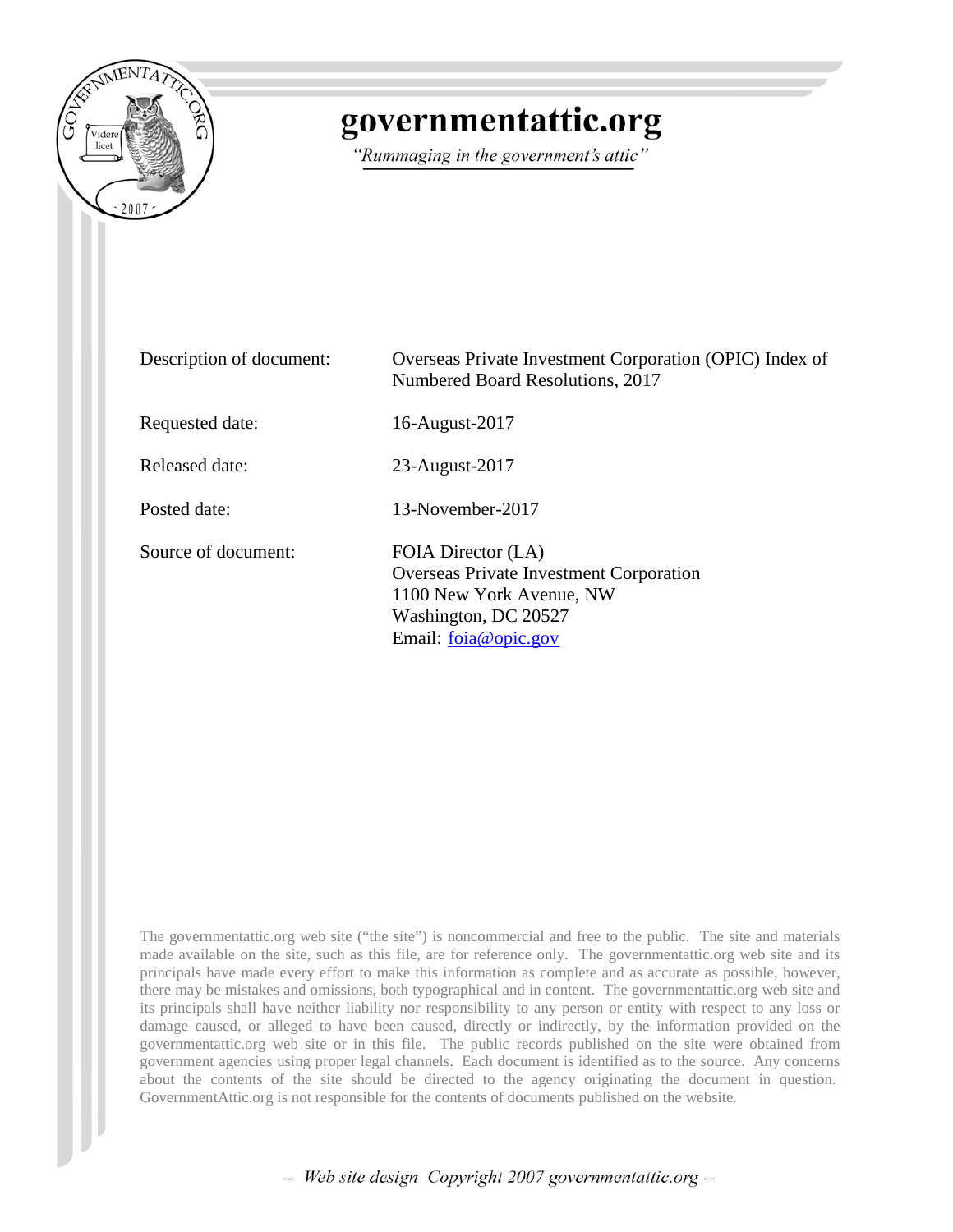

August 23, 2017

# SENT VIA E-MAIL

# **RE: Response for FOIA Request 2016-00050**

This letter is the final response to your Freedom of Information Act ("FOIA") request dated August 16, 2017. Your request has been assigned **FOIA Number 2016-00050.** Please reference this number in all correspondence concerning your request. You requested:

# **An index of the numbered board resolutions including the applicable document numbers.**

An index is attached in full. Fees for your request total less than \$25.00 and are therefore not charged. Processing continues on the remainder of your FOIA requests.

Sincerely,

Digitally signed by Nichole Skoyles N • **<sup>h</sup>**I **s <sup>k</sup>**I DN: cn=Nichole Skoyles, o=Overseas Private **IC o e oy es** lnve?~ntCorporation,o~=Legal Affairs, ema1l=rnchole.skoyles@op1c.gov, c=US Date: 2017.08.23 09:13:54-04'00'

Nichole Skoyles Administrative Counsel Overseas Private Investment Corporation 1100 New York Avenue, N.W. Washington, D.C. 20527 202.408.6297 I Nichole.Skoyles@opic.gov

> Overseas Private Investment Corporation 1100 New York Avenue, NW Washington, D.C. 20527 202.336.8400 I www.opic.gov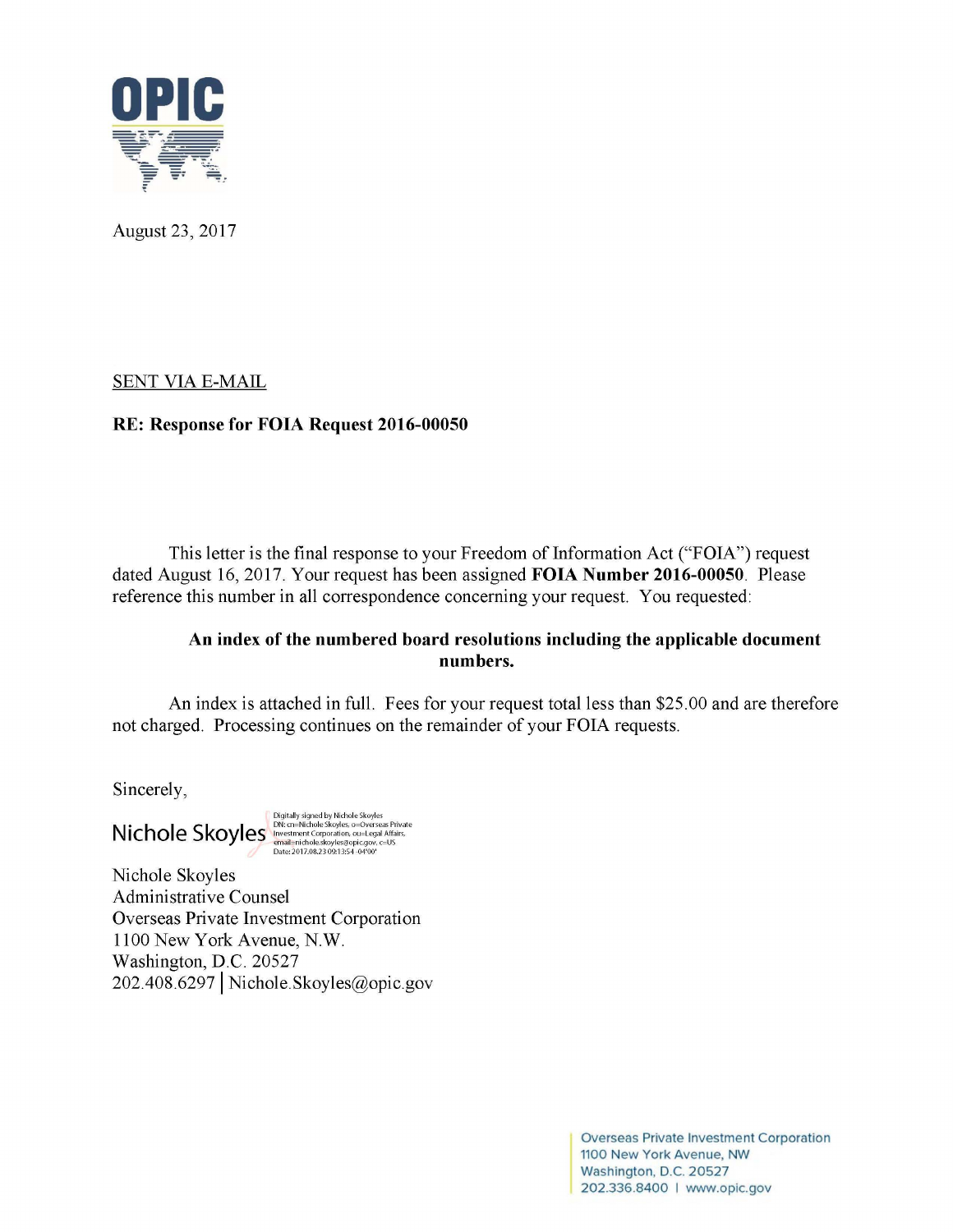| <b>Fiscal Year</b> | Number         | Date      | Description                                                                                                           | Type                     | <b>Dispostion</b>                                                               | Cross Reference |
|--------------------|----------------|-----------|-----------------------------------------------------------------------------------------------------------------------|--------------------------|---------------------------------------------------------------------------------|-----------------|
| $\Omega$           | $\Omega$       |           | MPower Ventures III, L.P.                                                                                             |                          |                                                                                 |                 |
| 1971               | $1\,$          |           | 1/19/1971 Corporate Meetings                                                                                          | Adminstration            | Annex                                                                           | BDR (1971) 1    |
| 1971               | $\overline{2}$ |           | 1/19/1971 Paid in Capital: Acceptance by OPIC                                                                         | Administration           |                                                                                 |                 |
| 1971               | 3              |           | 1/19/1971 AID to OPIC: Transfer Title IV                                                                              | Administration           |                                                                                 |                 |
| 1971               | $\overline{4}$ |           | 1/19/1971   AID to OPIC: General Policies: Administration Rules/Regulations                                           | Administration           | Rescinded by BDR(94)28                                                          | BDR (1994) 28   |
| 1971               | 5              |           | 2/8/1971 Coverage Over \$25 M approved by Board                                                                       | Insurance General        | Superseded by BDR(81)26                                                         | BDR (1981) 26   |
| 1971               | 6              |           | 2/8/1971 No Investment Guaranty executed without authorization by Board                                               | Policy Resolution        | Superseded by BDR(81)27                                                         | BDR (1981) 27   |
| 1971               | $\overline{7}$ | 2/8/1971  | No Agreement to lend U.S. dollars executed without authorization by Board                                             | Finance General          | Superseded by BDR(81)27                                                         | BDR (1981) 27   |
|                    |                |           |                                                                                                                       |                          |                                                                                 |                 |
| 1971               | 8              | 2/8/1971  | No agreement to lend the equalivant of US\$5 million or more without prior authorization of the Board Finance General |                          | Superseded by BDR(81)28                                                         | BDR (1981) 28   |
| 1971               | $\overline{9}$ |           | 2/8/1971   Elegibility criteria for issuing guaranty under the Community Credit Guaranty Program                      | Guaranty Program         | Rescinded by BDR(94)28                                                          | BDR (1994) 28   |
| 1971               | 10             | 2/8/1971  | Reserves to Guaranty/Ins.: Allocation                                                                                 | Reserve Allocation       |                                                                                 |                 |
| 1971               | 11             |           | 3/8/1971   Adoption/Changed Dates                                                                                     | <b>Meeting Dates</b>     |                                                                                 |                 |
| 1971               | 12             | 3/8/1971  | Gulf Oil/Korea Lubricants Co.                                                                                         | Insurance Project        |                                                                                 |                 |
| 1971               | 13             |           | 3/8/1971 Gulf Oil/Korea Oil Corp.                                                                                     | Insurance Project        |                                                                                 |                 |
| 1971               | $14$           | 3/8/1971  | Korea Nylon Co. Ltd.                                                                                                  | Finance Project          |                                                                                 |                 |
| 1971               | 15             | 3/8/1971  | Insurance and finance restrictions on petroleum explorations                                                          | Policy Guidelines        | Rescinded by BDR(94)28                                                          | BDR (1994) 28   |
|                    |                |           | Corporation shall assist projects in Vietnam (a) only with prior authorization from Board; (b)                        |                          |                                                                                 |                 |
| 1971               | 16             | 3/8/1971  | management study situation in Vietnam; (c) consult with USAID and State; and (d) invite Asst. Sec.                    | Policy Guidelines        | Superseded by BDR(74)15                                                         | BDR (1974) 15   |
|                    |                |           | Green and Asst. Adm. Nooter to brief Board.                                                                           |                          |                                                                                 |                 |
| 1971               | 17             | 3/8/1971  | Country Concentration Criteris for CY 1971                                                                            | Insurance General        | Superseded by BDR(72)11                                                         | BDR (1972) 11   |
| 1971               | 18             | 3/8/1971  | Eligibility of large or sensitive projects                                                                            | Insurance General        | Rescinded by BDR(94)28                                                          | BDR (1994) 28   |
| 1971               | 19             | 3/8/1971  | Continue to review community Credit Guaranty Program in Ecuador until authorized by Board to                          | <b>Guaranty Program</b>  | Rescinded by BDR(94)28                                                          | BDR (1994) 28   |
| 1971               | 20             | 3/8/1971  | proceed.<br>Community Credit Guaranty Program in Guyana initiated at discretion of P&CEO.                             | Guaranty Program         | Rescinded by BDR(94)28                                                          | BDR (1994) 28   |
| 1971               | 21             | 3/8/1971  | Board Approval Required for Any Supergrade                                                                            | Personnel                | Superceded by BDR(94)28/Readopted 6/10/94 as Directive 94-15 and by OPIC Bylaws | BDR (1994) 28   |
| 1971               | 22             |           | 3/8/1971   Appointees: (Harry L. Freeman, Cecil Hunt Marshall T. Mays, Philip McCallum)                               | Personnel                |                                                                                 |                 |
| 1971               | 23             |           |                                                                                                                       |                          |                                                                                 |                 |
|                    |                | 3/8/1971  | Amount of fees to be charged on insurance conctracts                                                                  | Insurance General        | Superseded by BDR(77)37                                                         | BDR (1971) 23   |
| 1971               | 24             |           | 4/13/1971 Adoption/Dates CY 1971                                                                                      | <b>Meeting Dates</b>     |                                                                                 |                 |
| 1971               | 25             |           | 4/13/1971   Intercontinental Hotels Cor                                                                               | Finance Project          |                                                                                 | BDR (1971) 25   |
| 1971               | 26             | 4/13/1971 | Policies concerning investment incentive programs                                                                     | <b>Policy Guidelines</b> | Rescinded by BDR(94)28                                                          | BDR (1994) 28   |
| 1971               | 27             |           | 4/13/1971   Insurance issuance restrictions                                                                           | Insurance General        | Superseded by BDR(76)19                                                         | BDR (1976) 19   |
| 1971               | 28             |           | 4/13/1971   Insurance issuance restrictions in Israel                                                                 | Insurance General        | Superseded by BDR(78)17                                                         | BDR (1978) 17   |
| 1971               | 29             |           | 4/13/1971 Procurement requirements policies                                                                           | <b>Policy Guidelines</b> | Rescinded by BDR(94)28                                                          | BDR (1994) 28   |
| 1971               | 30             | 4/13/1971 | Guidelines re financing operations on self-sustaining basis                                                           | Finance General          | Rescinded by BDR(94)28                                                          | BDR (1994) 28   |
| 1971               | 31             | 4/13/1971 | Establish pilot Community Credit Guaranty Prgrams in Colomia, the Dominican Republic or other                         | <b>Guaranty Program</b>  | Rescinded by BDR(94)28                                                          | BDR (1994) 28   |
| 1971               | 32             |           | 4/1/1971 Corporation subject to Government Corporation Control Act                                                    | Administration           | Rescinded by BDR(94)28                                                          | BDR (1994) 28   |
| 1971               | 33             |           | 4/13/1971 Paid in Capital: Call for \$20K                                                                             | Administration           |                                                                                 |                 |
| 1971               | 34             |           | 6/14/1971 American Metal Climax, Inc.                                                                                 | Insurance Project        |                                                                                 |                 |
| 1971               | 35             |           | 6/14/1971 ADELA Investment Company S.A.                                                                               | Finance Project          |                                                                                 |                 |
| 1971               | 36             |           | 6/14/1971 Private Investment Co. of Asia                                                                              | Finance Project          |                                                                                 |                 |
| 1971               | 37             |           | 6/14/1971 Policy Guidelines re Runaway Industries                                                                     | Policy Guidelines        | Rescinded by BDR(94)28                                                          | BDR (1994) 28   |
| 1971               | 38             |           | 6/14/1971 Policy Guidelines re Textile Industries                                                                     | Policy Guidelines        | Superseded by BDR(76)20                                                         | BDR (1976) 20   |
| 1971               | 39             |           | 6/14/1971 Guidelines re Investment Guaranty of Loans                                                                  | Finance General          | Rescinded by BDR(94)28                                                          | BDR (1994) 28   |
| 1971               | 40             |           | 6/14/1971 Guidelines re Eligibility of Investment Guaranty of Equity                                                  | Finance General          | Rescinded by BDR(94)28                                                          | BDR (1994) 28   |
| 1971               | 41             |           | 6/14/1971 Guidelines re Direct Investment Funds                                                                       | Finance General          | Rescinded by BDR(94)28                                                          | BDR (1994) 28   |
| 1971               | 42             |           | 6/14/1971 Guidelines re Impact on Host Country Development                                                            | Policy Guidelines        | Superseded by BDR(76)28                                                         | BDR (1976) 28   |
| 1971               | 43             |           | 6/14/1971 Appointees: (William A. Pistell, Thomas S. Sedler, Joseph Hubbard Price)                                    | Personnel                |                                                                                 |                 |
| 1971               | 44             |           | 6/14/1971 Activities in Vietnam deferred to future metting                                                            | <b>Policy Guidelines</b> | Superseded by BDR(74)15                                                         | BDR (1974) 15   |
| 1971               | 45             |           | 7/19/1971 Adoption/Dates CY 1971                                                                                      | <b>Meeting Dates</b>     |                                                                                 |                 |
| 1971               | 46             |           | 7/19/1971 Genl. Telephone & Electr. Int.                                                                              | Insurance Project        |                                                                                 |                 |
| 1971               | 47             |           | 7/19/1971 Korea Capital Corporation                                                                                   | Finance Project          |                                                                                 |                 |
| 1971               | 48             |           | 7/19/1971   Marinduque Mining & Industrial Corp.                                                                      | Finance Project          |                                                                                 |                 |
| 1971               | 49             |           | 7/19/1971 P.T. United Coconut Indonesia                                                                               | Finance Project          |                                                                                 |                 |
| 1971               | 50             |           | 7/19/1971 Owens-Corning Fiberglas Fibras de Vidro Latda.                                                              | Finance Project          |                                                                                 |                 |
| 1971               | 51             |           | 7/19/1971 Guidelines re Agricultural Projects                                                                         | Policy Guidelines        | Rescinded by BDR(94)28                                                          | BDR (1994) 28   |
| 1971               | 52             |           | 7/19/1971 Guidelines re Internal Audit and Related Activities                                                         | Administration           | Rescinded by BDR(94)28                                                          | BDR (1994) 28   |
| 1971               | 53             |           | 9/13/1971 VP, Finance (Richard P. Whitney)                                                                            | Personnel                |                                                                                 |                 |
| 1971               | 54             |           | 9/13/1971 Nathan B. Sommers (OPIC/USAID)                                                                              | Testimonial              |                                                                                 |                 |
| 1971               | 55             |           | 9/13/1971 Naomi R. Fosdick (OPIC)                                                                                     | Testimonial              |                                                                                 |                 |
| 1971               | 56             |           | 9/13/1971 Reserves to Insurance: Allocation                                                                           | Reserve Allocation       |                                                                                 |                 |
|                    |                |           |                                                                                                                       |                          |                                                                                 |                 |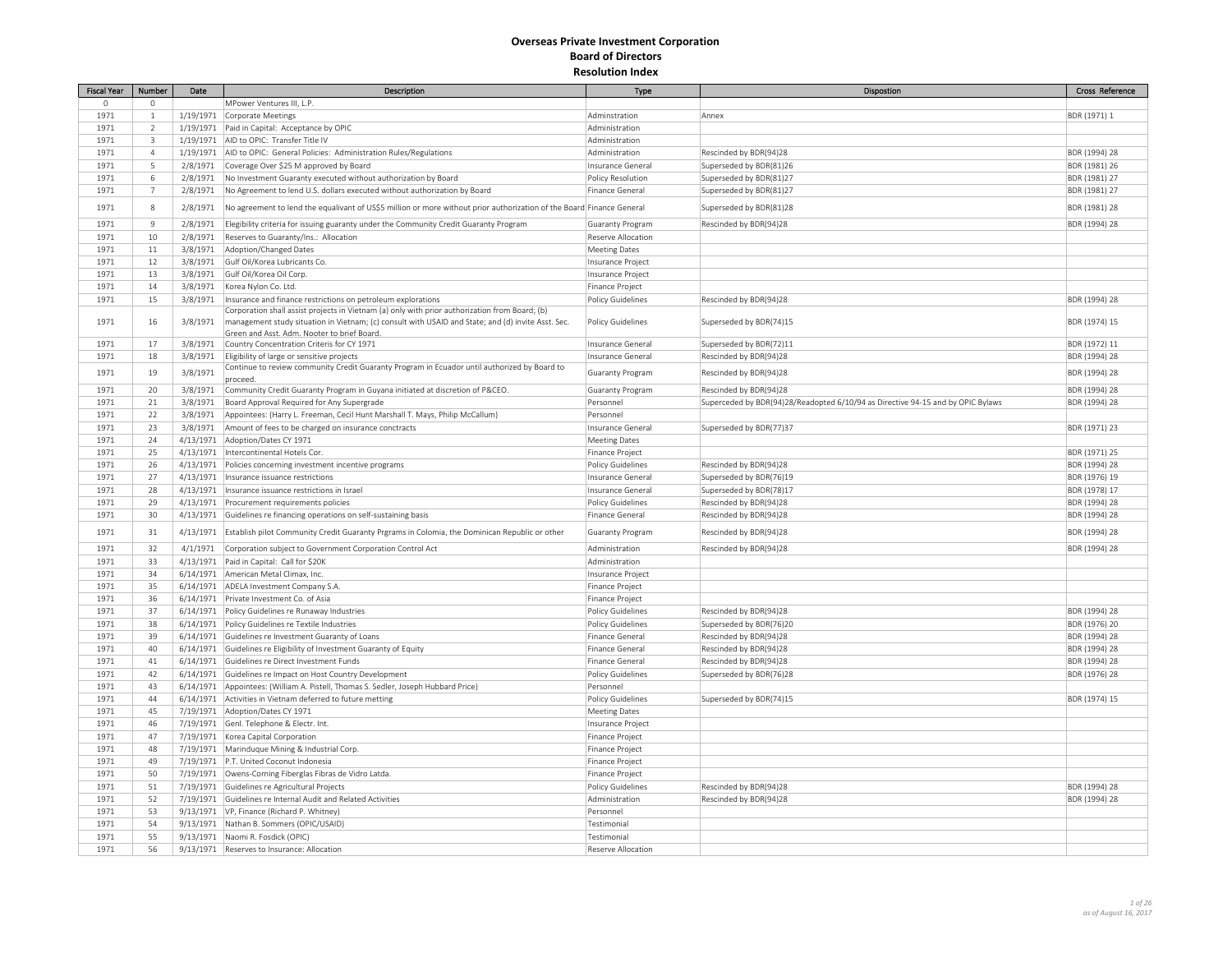| <b>Fiscal Year</b> | Number         | Date       | Description                                                                                               | Type                         | Dispostion              | Cross Reference |
|--------------------|----------------|------------|-----------------------------------------------------------------------------------------------------------|------------------------------|-------------------------|-----------------|
| 1971               | 57             |            | 9/13/1971 Genl. Telephone & Electronics International, Inc.                                               | Insurance Project            |                         | BDR (1971) 57   |
| 1971               | 58             |            | 9/13/1971 Guidelines re Military Sales                                                                    | Policy Guidelines            | Superseded by BDR(80)24 | BDR (1980) 24   |
| 1971               | 59             |            | 9/13/1971 Guidelines re Excess Foreign Currency Loans                                                     | Finance General              | Rescinded by BDR(94)28  | BDR (1994) 28   |
|                    |                |            | Request of (1) \$20 M for Direct Investment Fund; (2) \$35 M for reserves for FY73; (3) establish special |                              |                         |                 |
| 1971               | 60             | 9/13/1971  | contingency reserves for claims in Chile                                                                  | Budget                       | Superseded by BDR(71)64 | BDR (1971) 64   |
| 1971               | 61             |            | 9/13/1971 Budget for FY 1973                                                                              | Budget                       |                         |                 |
| 1971               | 62             |            | 9/13/1971 Cooperatives; Staffing                                                                          | Personnel                    |                         |                 |
| 1971               | 63             |            | 10/26/1971 VP, Pub. Affairs (Thomas S. Sedlar)                                                            | Personnel                    |                         |                 |
| 1971               | 64             |            | 10/26/1971 Appropriation Request for FY 1973: Amendment                                                   | Budget                       |                         |                 |
| 1971               | 65             |            | 10/26/1971 First Pennsylvania Bank                                                                        | Insurance Project            |                         | BDR (1971) 65   |
| 1971               | 66             |            | 10/26/1971 Guidelines re Environmental Considerations                                                     | Policy Guidelines            | Superseded by BDR(74)16 | BDR (1974) 16   |
| 1971               | 67             |            | 10/26/1971   Alternataive Insurance Coverge for Large or Sensitive Projects Guidelines Adopted            | Insurance Genera             | Rescinded by BDR(94)28  | BDR (1994) 28   |
| 1971               | 68             |            | 10/26/1971 Promote projects in Botswana, Lesotho and Swaziland                                            | Finance General              | Rescinded by BDR(94)28  | BDR (1994) 28   |
| 1971               | 69             | 10/16/1971 | Enter into contract with Lloyd's insurance group of London re reinsure portion of Corporation's           | Risk Sharing & Privatization | Rescinded by BDR(94)28  | BDR (1994) 28   |
|                    |                |            | expropriation liability for one year.                                                                     |                              |                         |                 |
| 1971               | 70             |            | 12/9/1971 Community Credit Guaranty Program in Paraguay                                                   | Guaranty Program             | Rescinded by BDR(94)28  | BDR (1994) 28   |
| 1971               | 71             |            | 12/9/1971 P.T. Daralon Synthetic Fiber Manufacturing Corporation                                          | Finance Project              | Rescinded by BDR(94)28  | BDR (1994) 28   |
| 1971               | 72             |            | 12/9/1971   Tagum Agricultural Development Company                                                        | Finance Project              |                         |                 |
| 1972               | $\,1\,$        |            | 1/24/1972   Harry L. Freeman (OPIC)                                                                       | Testimonial                  |                         |                 |
| 1972               | $\overline{2}$ |            | 1/24/1972   VP, Development (Rutherford M. Poats)                                                         | Personnel                    |                         |                 |
| 1972               | $\overline{3}$ |            | 1/24/1972 The Indian Motorcycle Company                                                                   | Finance Project              |                         |                 |
| 1972               | $\overline{4}$ |            | 1/24/1972 Political Risk insurance up to \$5M for pilot projects for U.S. construction contractors        | Insurance General            | Superseded by BDR(72)19 | BDR (1972) 19   |
| 1972               | 5              |            | 3/13/1972 Robert F. Buck (private sector Director)                                                        | Testimonial                  |                         |                 |
| 1972               | 6              |            | 3/13/1972 Clifford H. M. Yee (private sector Director)                                                    | Testimonial                  |                         |                 |
| 1972               | $\overline{7}$ |            | 3/13/1972 Reserves to Guaranty/Ins.: Allocation                                                           | Reserve Allocation           |                         |                 |
| 1972               | 8              |            | 3/13/1972 Seaboard Overseas Ltd.                                                                          | Finance Project              |                         |                 |
| 1972               | 9              |            | 3/13/1972 Cargill Agricola, S.A.                                                                          | Finance Project              | Superseded by BDR(72)18 | BDR (1972) 18   |
| 1972               | 10             |            | 3/13/1972 Commercial Credit Int. Inc.                                                                     | Insurance Project            |                         |                 |
| 1972               | $11\,$         |            | 3/13/1972   Risk Exceeds 10% of total insurance outstanding shall be monitored, except Korea              | Insurance General            | Superseded by BDR(72)20 | BDR (1972) 20   |
| 1972               | 12             |            | 3/13/1972 Reinsurance with various Lloyds syndicates                                                      | Risk Sharing & Privatization | Rescinded by BDR(94)28  | BDR (1994) 28   |
| 1972               | 13             |            | 4/24/1972 Habitation Leclerc Ltd.                                                                         | Finance Project              |                         |                 |
| 1972               | 14             |            | 4/24/1972 Shin Han Valve Industrial Co., Ltd.                                                             | Finance Project              |                         |                 |
| 1972               | 15             |            | 4/24/1972 Companhia Atlantic de Petroleo                                                                  | Finance Project              |                         |                 |
| 1972               | 16             |            | 4/24/1972 P.T. Dresser Magcobar Indonesia                                                                 | Finance Project              |                         | BDR (1972) 16   |
| 1972               | 17             |            | 4/24/1972   P.T. Kayan River Timber Products                                                              | Finance Project              |                         | BDR (1972) 17   |
| 1972               | 18             |            | 4/24/1972 Cargill Agricola, S.A.                                                                          | Finance Project              |                         |                 |
| 1972               | 19             |            | 4/24/1972 Political Risk Insurance for U.S. Construction Contractors                                      | Insurance Genera             | Rescinded by BDR(94)28  | BDR (1994) 28   |
| 1972               | 20             |            | 4/24/1972 Country Concentration Criteris for CY 1972 (ANNEX)                                              | Insurance General            | Superseded by BDR(73)15 | BDR (1973) 15   |
| 1972               | 21             | 6/5/1972   | Nathaniel Samuels (public sector Director/State Department)                                               | Testimonial                  |                         |                 |
| 1972               | 22             | 6/5/1972   | Olinkraft Celulose E. Papel Ltda. (Olin Ltda.)                                                            | Finance Project              |                         |                 |
| 1972               | 23             |            | 6/5/1972 Companhia de Papeis                                                                              | Finance Project              |                         |                 |
| 1972               | 24             | 6/5/1972   | TAW International Leasing Corporation                                                                     | Finance Project              | Superseded by BDR(73)24 | BDR (1973) 24   |
| 1972               | 25             | 6/5/1972   | Chrystler Corporation                                                                                     | Insurance Project            |                         |                 |
| 1972               | 26             | 8/1/1972   | Harold B. Scott (private sector Director)                                                                 | Testimonial                  |                         | BDR (1972) 26   |
| 1972               | 27             | 8/1/1972   | Re Investors holding insurance policies issued by AID                                                     | Insurance General            | Rescinded by BDR(94)28  | BDR (1994) 28   |
| 1972               | 28             |            | 8/1/1972 Korea Tuna Industries, Inc.                                                                      | Finance Project              |                         |                 |
| 1972               | 29             | 8/1/1972   | Sunbeam do Brasil Electrometalurgica, Ltda.                                                               | Finance Project              |                         |                 |
| 1972               | 30             | 8/1/1972   | Cupuava Carbonos Industrials, Ltda., A.A.                                                                 | Finance Project              |                         |                 |
| 1972               | 31             | 8/1/1972   | Unoco Limited                                                                                             | Insurance Project            |                         |                 |
| 1972               | 32             | 9/12/1972  | Guidelines re threshold for guaranty agreements - \$2.5 M                                                 | Finance General              | Superseded by BDR(75)18 | BDR (1975) 18   |
| 1972               | 33             |            | 9/12/1972 General Policy and Guidelines Submitted to Board Adopted                                        | Finance General              | Amended by BDR(75)19    | BDR (1975) 19   |
| 1972               | 34             |            | 9/12/1972 General Telephone & Electronics                                                                 | Insurance Project            |                         |                 |
| 1972               | 35             |            | 9/12/1972   Weyerhauser (Far East) Ltd. (P.T. International Timber Corporation Indonesia)                 | Insurance Project            |                         |                 |
| 1972               | 36             |            | 9/12/1972 Page Communic. Engineers, Inc.                                                                  | Insurance Project            |                         |                 |
| 1972               | 37             |            | 9/12/1972 Appropriation Request for FY 1974                                                               | Budget                       |                         |                 |
| 1972               | 38             |            | 9/12/1972 Anaconda (Chile) -- Settlement                                                                  | Claims                       |                         |                 |
| 1972               | 39             |            | 10/30/1972 Approval of Corporate Seal                                                                     | Administration               | Superseded by BDR(88)05 | BDR (1988) 5    |
| 1972               | 40             |            | 10/30/1972 Authorization to implement new form if insurance for loan investments                          | Insurance General            | Rescinded by BDR(94)28  | BDR (1994) 28   |
| 1972               | 41             |            | 10/30/1972 TAW International Leasing Corporation                                                          | Finance Project              | Rescinded by BDR(94)28  | BDR (1994) 28   |
| 1972               | 42             |            | 10/30/1972 Mobil Oil Corporation                                                                          | Insurance Project            |                         |                 |
| 1972               | 43             |            | 10/30/1972 Reserves to Insurance: Allocation                                                              | Reserve Allocation           |                         |                 |
| 1972               | 44             |            | 10/30/1972 Budget for FY 1974                                                                             | Budget                       |                         |                 |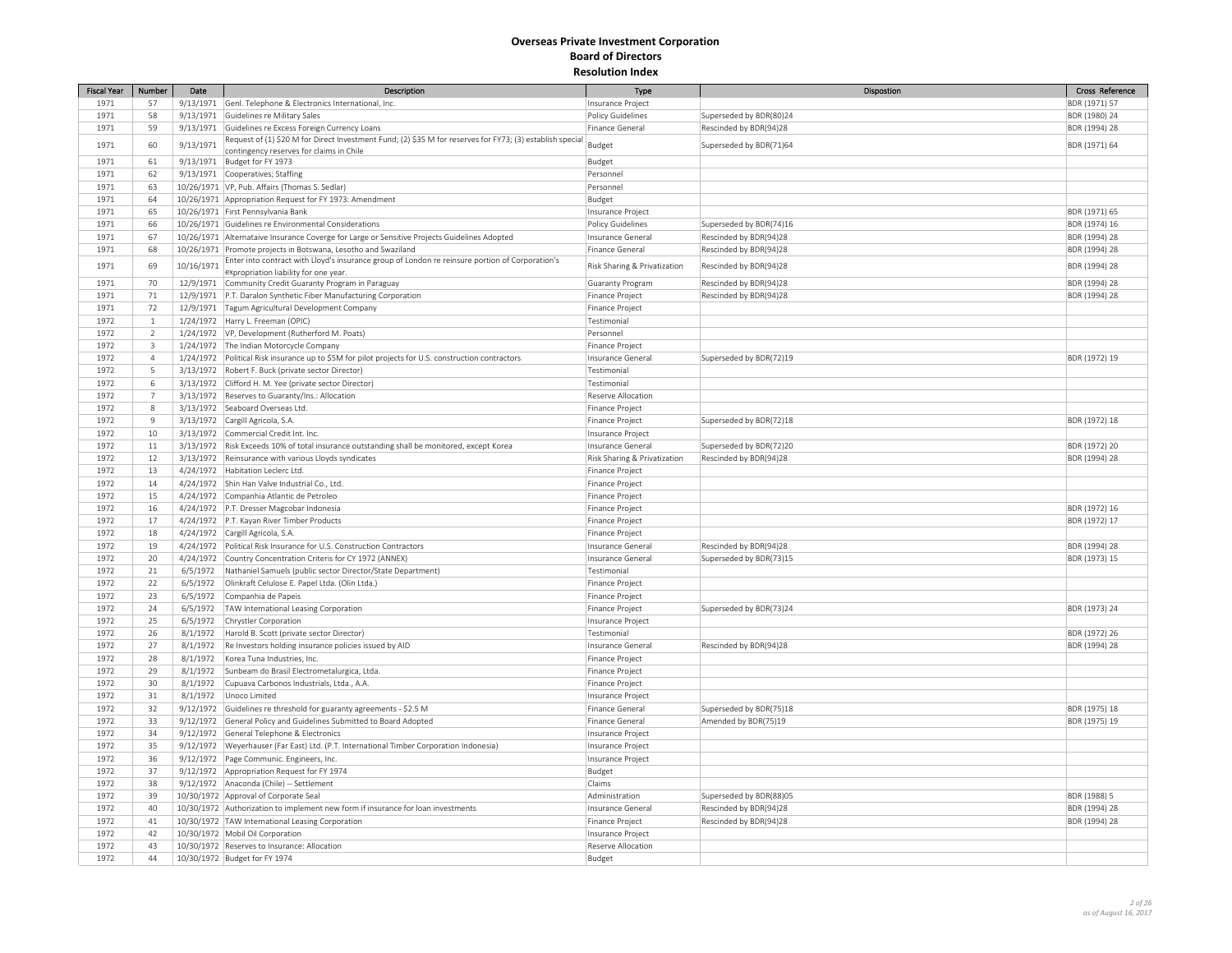| <b>Fiscal Year</b> | Number                  | Date      | Description                                                                                                   | Type                                        | Dispostion                                       | Cross Reference               |
|--------------------|-------------------------|-----------|---------------------------------------------------------------------------------------------------------------|---------------------------------------------|--------------------------------------------------|-------------------------------|
| 1972               | 45                      |           | 10/30/1972   Kennecott (Chile) -- Settlement                                                                  | Claims                                      |                                                  |                               |
| 1972               | 46                      |           | 12/11/1972 Asst. GC, Claims (George R. Cooper, Jr.)                                                           | Personnel                                   |                                                  | BDR (1972) 46                 |
| 1972               | 47                      |           | 12/11/1972  Institute a multiple premium schedule for expropriation insurance                                 | Insurance General                           | Superseded by BDR(77)37                          | BDR (1977) 37                 |
| 1972               | 48                      |           | 12/11/1972 Extend insurance and guaranty authorities for up five years                                        | Administration                              |                                                  |                               |
| 1972               | 49                      |           | 12/11/1972 Delegated authority to President & CEO to settle insurance claims                                  | Claims                                      |                                                  |                               |
| 1972               | 50                      |           | 12/11/1972   Kennecott (Chile) -- Settlement                                                                  | Claims                                      |                                                  |                               |
| 1973               | $\mathbf{1}$            |           | 3/19/1973 Richard P. Whitney (OPIC)                                                                           | Testimonial                                 |                                                  |                               |
| 1973               | $\overline{2}$          |           | 3/19/1973   VP, F (William A. Pistell)                                                                        | Personnel                                   |                                                  |                               |
| 1973               | $\overline{3}$          |           | 3/19/1973 John C.L. Donaldson (OPIC)                                                                          | Testimonial                                 |                                                  |                               |
| 1973               | $\overline{4}$          |           | 3/19/1973 Corp. participation in Association of Investment Insurers                                           | Risk Sharing & Privatization                | Rescinded by BDR(94)28                           | BDR (1994) 28                 |
| 1973               | $\mathsf S$             |           | 3/19/1973   Insurance and Finance commitments in Vietnam or Laos                                              | <b>Policy Guidelines</b>                    | Superseded by BDR(74)15                          | BDR (1974) 15                 |
|                    |                         |           | Reinsurance policies with Lloyd's syndicates limited to \$14M per country or 50% of coverage per              |                                             |                                                  |                               |
| 1973               | $\,6\,$                 | 3/19/1973 | country when coverage per country does not exceed \$28M.                                                      | Risk Sharing & Privatization                | Rescinded by BDR(94)28                           | BDR (1994) 28                 |
| 1973               | $\overline{7}$          |           | 3/19/1973 Ghana Tuna Fishing Develoment. Company, Ltd.                                                        | Finance Project                             |                                                  |                               |
| 1973               | $\,$ 8                  |           | 4/9/1973   Treasurer (Paul J. Muller)                                                                         | Personnel                                   |                                                  |                               |
| 1973               | $\overline{9}$          |           | 4/9/1973   I.T.T. (Chile) -- Settlement                                                                       | Claims                                      |                                                  |                               |
| 1973               | 10                      |           | 5/21/1973   Dan W. Lufkin (private sector Director)                                                           | Testimonial                                 |                                                  |                               |
| 1973               | $11\,$                  |           | 5/21/1973 J.D. Stetson Coleman (private sector Director)                                                      | Testimonial                                 |                                                  |                               |
| 1973               | $12\,$                  |           | 5/21/1973 Joseph H. Price (OPIC)                                                                              | Testimonial                                 |                                                  |                               |
| 1973               | 13                      |           | 5/21/1973   VP, Insurance (George R. Cooper, Jr.)                                                             | Personnel                                   |                                                  |                               |
| 1973               | 14                      |           | 5/21/1973 Amendment of By-Laws                                                                                | Bylaws                                      | Rescinded by BDR(94)28                           | BDR (1994) 28                 |
| 1973               | 15                      |           | 5/21/1973 Country Concentration Criteria                                                                      | Insurance General                           | Superseded by BDR(73)23                          | BDR (1973) 23                 |
| 1973               | 16                      |           | 5/21/1973 Reserves to Guaranty/Ins.: Allocation                                                               | Reserve Allocation                          |                                                  |                               |
| 1973               | 17                      |           | 5/21/1973 Claims Related Assets: Allocation                                                                   | Reserve Allocation                          |                                                  |                               |
| 1973               | 18                      |           | 5/21/1973 Philippine Geothermal Inc.                                                                          | Insurance Project                           |                                                  |                               |
| 1973               | 19                      |           | 7/11/1973   Bradford Mills (OPIC)                                                                             | Testimonial                                 |                                                  |                               |
| 1973               | 20                      |           | 7/11/1973 Supergrade (John K. Culman)                                                                         | Personnel                                   |                                                  |                               |
| 1973               | $21\,$                  |           | 7/11/1973 Delegation of Authority as Acting President (Herbert Salzman vice Bradford Mills)                   | Personnel                                   |                                                  |                               |
| 1973               | 22                      |           | 7/11/1973 Commercial Credit International Inc.                                                                | Insurance Project                           |                                                  |                               |
| 1973               | 23                      |           | 9/10/1973 Country Concentration Monitoring and Control System                                                 | Insurance General                           |                                                  |                               |
| 1973               | 24                      |           | 9/10/1973   TAW International Leasing, Inc.; TAW International Leasin Corporation                             | Finance Project                             | Superseded by BDR(74)1                           | BDR (1974) 1                  |
| 1973               | 25                      |           | 9/10/1973 Ford Motor Company                                                                                  | Insurance Project                           |                                                  |                               |
| 1973               | 26                      |           | 9/10/1973 Budget for FY 1975                                                                                  | Budget                                      |                                                  |                               |
| 1973               | 27                      |           | 10/30/1973 Herbert Salzman (OPIC)                                                                             | Testimonial                                 |                                                  |                               |
| 1973               | 28                      |           | 10/30/1973 Dr. John A. Hannah (public sector Director/USAID)                                                  | Testimonial                                 |                                                  |                               |
| 1973               | 29                      |           |                                                                                                               |                                             |                                                  |                               |
| 1973               | 30                      |           | 10/30/1973 Continue discussion re private insurance risk-sharing<br>10/30/1973 Genesco Inc.                   | Insurance General<br><b>Finance Project</b> | Rescinded by BDR(94)28<br>Superseded by BDR(74)2 | BDR (1994) 28<br>BDR (1974) 3 |
| 1973               | 31                      |           |                                                                                                               |                                             |                                                  |                               |
|                    |                         |           | 10/30/1973 Vanply of Liberia Inc.                                                                             | Finance Project                             |                                                  |                               |
| 1973               | 32                      |           | 12/17/1973   VP&GC (Michael F. Butler)                                                                        | Personnel                                   |                                                  |                               |
| 1973               | 33                      |           | 12/17/1973 Determination of country eligibility                                                               | Policy Guidelines                           | Superseded by BDR(90)14                          | BDR (1990) 14                 |
| 1973               | 34                      |           | 12/17/1973 Reinsurance policies with Lloyd's and other insurance companies for a period of up to three years. | Risk Sharing & Privatization                | Rescinded by BDR(94)28                           | BDR (1994) 28                 |
| 1973               | 35                      |           | 12/17/1973 Mfg. (Diamond Shamrock) and Construction Contract (Morrison-Knudson)                               | Insurance Project                           |                                                  |                               |
| 1973               | 36                      |           | 12/17/1973 Reserves to Insurance: Allocation                                                                  | Reserve Allocation                          |                                                  |                               |
| 1974               | $\mathbf{1}$            |           | 2/11/1974 TAW International Leasing Corp.                                                                     | Finance Project                             |                                                  |                               |
| 1974               | $\overline{2}$          |           | 2/11/1974 Genesco Inc.                                                                                        | Finance Project                             |                                                  |                               |
| 1974               | $\overline{\mathbf{3}}$ |           | 6/17/1974 Reserves to Insurance: Allocation                                                                   | Reserve Allocation                          |                                                  |                               |
| 1974               | $\overline{4}$          |           | 3/25/1974   Willis C. Armstrong (public sector Director/State Department)                                     | Testimonial                                 |                                                  | BDR (1974) 4                  |
| 1974               | 5                       |           | 3/25/1974   VP, Finance (Harry L. Freeman)                                                                    | Personnel                                   |                                                  |                               |
| 1974               | 6                       |           | 3/25/1974 Analysis of U.S. Economic Effects of Manufacturing & Processing Projects                            | Policy Guidelines                           | Superseded by BDR(78)6                           | BDR (1974) 6                  |
| 1974               | $\overline{7}$          |           | 5/3/1974 Supergrade, DVP, Insuance (Gerald D. Morgan)                                                         | Personnel                                   |                                                  |                               |
| 1974               | $\,$ 8                  |           | 5/3/1974 <b>Obtaining Participation of private insurers</b>                                                   | Risk Sharing & Privatization                | Rescinded by BDR(94)28                           | BDR (1994) 28                 |
| 1974               | $\overline{9}$          |           | 6/17/1974 Eligibility of Saudi Arabia, Oman, Bahrain, Qatar & United Arab Emirates                            | <b>Policy Guidelines</b>                    | Superseded by BDR(82)20                          | BDR (1982) 20                 |
| 1974               | $10\,$                  |           | 6/17/1974 Berne Union: Membership Approved                                                                    | Insurance General                           |                                                  |                               |
| 1974               | $11\,$                  |           | 6/17/1974 Texaco Intenational Finance Corporation                                                             | Insurance Project                           |                                                  |                               |
| 1974               | 12                      |           | 6/17/1974 Reserves to Guaranty: Allocation                                                                    | Reserve Allocation                          |                                                  |                               |
| 1974               | 13                      |           | 6/17/1974 Allocation to Reserves                                                                              |                                             |                                                  |                               |
| 1974               | 14                      |           | 7/29/1974 Paul A. Volcker (public sector Director/Treasury Department)                                        | Testimonial                                 |                                                  | BDR (1974) 14                 |
| 1974               | 15                      |           | 7/29/1974 Operations in Indo-China adopted                                                                    | Policy Guidelines                           | Rescinded by BDR(94)28                           | BDR (1994) 28                 |
| 1974               | 16                      |           | 9/9/1974 Environmental Protection Guidelines adopted                                                          | <b>Policy Guidelines</b>                    | Superseded by BDR(85)12                          | BDR (1985) 12                 |
| 1974               | 17                      |           | 9/9/1974 Kentron Hawaii                                                                                       | Insurance Project                           |                                                  |                               |
| 1974               | 18                      |           | 9/9/1974 C. F. Bean Corp./Suez Canal Authority                                                                | Insurance Project                           |                                                  |                               |
|                    |                         |           |                                                                                                               |                                             |                                                  |                               |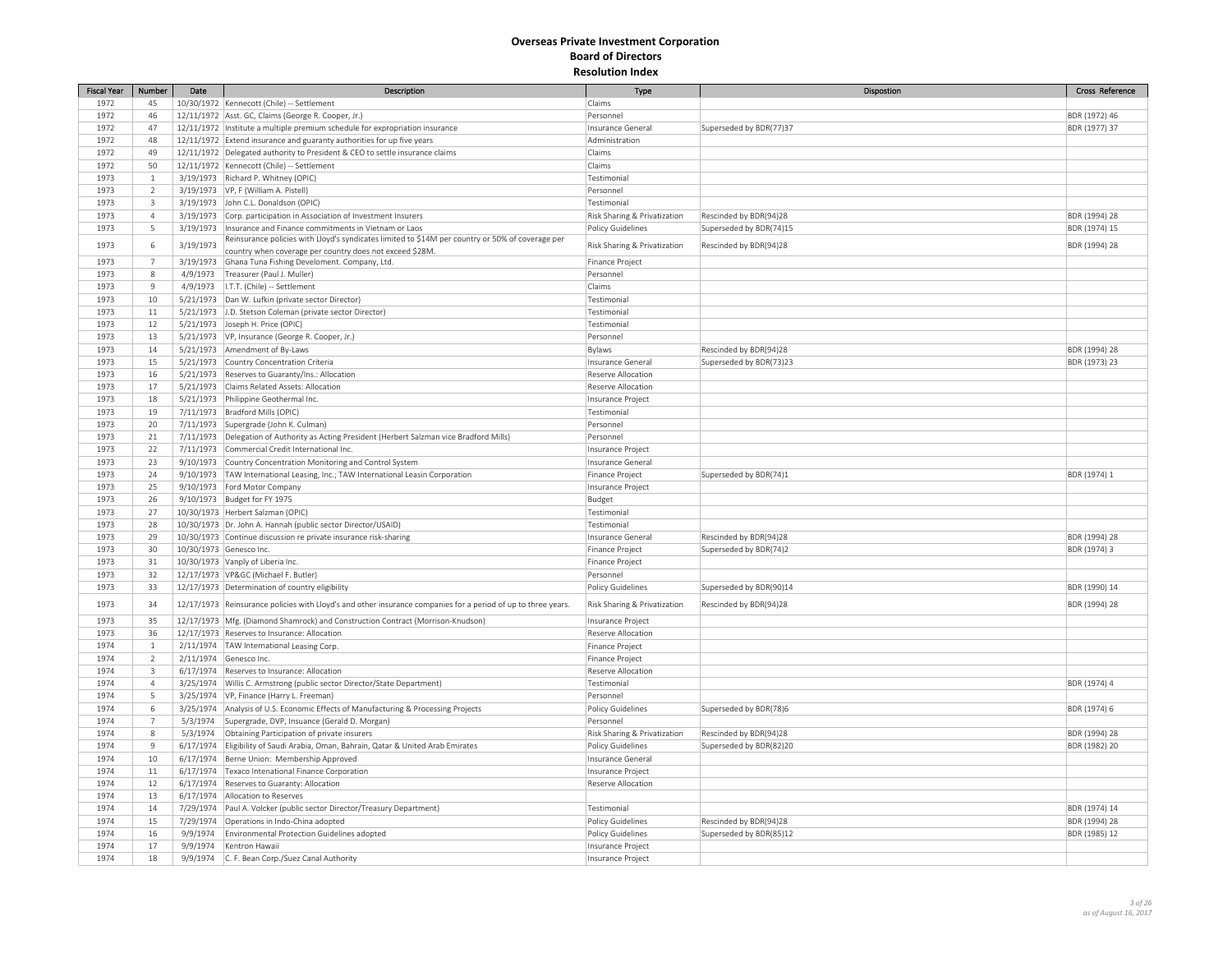| <b>Fiscal Year</b> | Number                  | Date      | Description                                                                                                                                                                         | Type                                              | Dispostion                                        | Cross Reference                |
|--------------------|-------------------------|-----------|-------------------------------------------------------------------------------------------------------------------------------------------------------------------------------------|---------------------------------------------------|---------------------------------------------------|--------------------------------|
| 1974               | 19                      |           | 9/9/1974 Budget for Revised FY 1975 & FY 1976                                                                                                                                       | Budget                                            |                                                   |                                |
| 1974               | 20                      |           | 10/29/1974 Reaffirmation of asociation with private insurers                                                                                                                        | Risk Sharing & Privatization                      | Rescinded by BDR(94)28                            | BDR (1994) 28                  |
| 1974               | $21\,$                  |           | 10/29/1974 The Singer Company                                                                                                                                                       | Insurance Project                                 |                                                   |                                |
| 1974               | 22                      |           | 11/21/1974  International Telephone and Telegraph Coporation (I.T.T.) (Chile) -- Settlement                                                                                         | Claims                                            | Via Notational Vote                               |                                |
| 1974               | 23                      | 12/2/1974 | Designation of six Corp. Directors and officers to represent OPIC on Board of Governors of proposed<br>association with private insurers                                            | Risk Sharing & Privatization                      | Rescinded by BDR(94)28                            | BDR (1994) 28                  |
| 1974               | 24                      |           | 12/2/1974 Authorization for P&CEO to make changes with respect to private insurers association                                                                                      | Risk Sharing & Privatization                      | Superseded by BDR(75)2                            | BDR (1975) 2                   |
| 1974               | 25                      |           | 12/2/1974 President to obtain Board approval prior to ceding participation on first loss pool re private insurers                                                                   | Risk Sharing & Privatization                      | Rescinded by BDR(94)28                            | BDR (1994) 28                  |
| 1974               | 26                      | 12/2/1974 | Authority for P&CEO to propose bilateral agreements for Bangladesh, Fiji, Lebanon, Syria, Algeria,<br>Guinea-Bissau, and after independence Papua New Guinea, Angola and Mozambique | <b>Policy Guidelines</b>                          | Rescinded by BDR(94)28                            | BDR (1994) 28                  |
| 1975               | $\mathbf{1}$            |           | 1/13/1975 Rutherford M. Poats (OPIC)                                                                                                                                                | Testimonial                                       |                                                   |                                |
| 1975               | $\overline{2}$          |           | 1/13/1975 Authorization for P&CEO to make changes with respect to private insurers association                                                                                      | Risk Sharing & Privatization                      | Rescinded by BDR(94)28                            | BDR (1994) 28                  |
| 1975               | $\overline{\mathbf{3}}$ |           | 1/13/1975 Frank A. Hopkins/Asiapac-Dev.                                                                                                                                             | Insurance Project                                 |                                                   |                                |
| 1975               | $\overline{4}$          |           | 1/13/1975 Commercial Credit International Inc.                                                                                                                                      | Insurance Project                                 |                                                   |                                |
| 1975               | 5                       |           | 1/13/1975 Crocker National Bank, et al                                                                                                                                              | Insurance Project                                 |                                                   |                                |
| 1975               | 6                       |           | 3/3/1975 President authorized to negotiate reinsurance agreement with Lloyds                                                                                                        | Risk Sharing & Privatization                      | Rescinded by BDR(94)28                            | BDR (1994) 28                  |
| 1975               | $\overline{7}$          |           | 3/3/1975   P.T. Semen Cibinong                                                                                                                                                      | Finance Project                                   |                                                   |                                |
| 1975               | $\,$ 8                  |           | 3/3/1975   First National City Bank                                                                                                                                                 | Insurance Project                                 |                                                   |                                |
| 1975               | 9                       | 3/3/1975  | Non-Discrimination Guideline                                                                                                                                                        | Policy Guidelines                                 | Rescinded by BDR(94)28                            | BDR (1994) 28                  |
| 1975               | 10                      |           | 4/14/1975   VP, Development (Howard E. Houston)                                                                                                                                     | Personnel                                         |                                                   |                                |
| 1975               | 11                      |           | 4/14/1975 Reinsurance policies with Lloyd's et al                                                                                                                                   | Risk Sharing & Privatization                      |                                                   |                                |
| 1975               | 12                      |           | 4/14/1975 Reserves to Guaranty/Ins.: Allocation                                                                                                                                     | Reserve Allocation                                |                                                   |                                |
| 1975               | 13                      |           | 5/28/1975 Proposed Contractor Insurance Reisions                                                                                                                                    | Insurance General                                 | Rescinded by BDR(94)28                            | BDR (1994) 28                  |
| 1975               | 14                      |           | 5/28/1975 Pioneer Cannery Ltd.                                                                                                                                                      | Finance Project                                   |                                                   |                                |
| 1975               | 15                      |           | 5/28/1975 Accra Plains Agricultural Development Co. Ltd.                                                                                                                            | Finance Project                                   |                                                   |                                |
| 1975               | 16                      |           | 5/28/1975 Olinkraft Inc.                                                                                                                                                            | Insurance Project                                 |                                                   |                                |
| 1975               | 18                      |           | 7/21/1975 Delegation of Finance Authority for Direct Inestment Fund loans                                                                                                           | Policy Resolution                                 | Superseded by BDR(81)27                           | BDR (1981) 27                  |
| 1975               | 19                      |           | 7/21/1975   Delegation of Finance Authority Criteria                                                                                                                                | Finance General                                   | Rescinded by BDR(94)28                            | BDR (1994) 28                  |
| 1975               | 20                      |           | 7/21/1975 Direct Investment Fund: Purposes and Eligibility                                                                                                                          | Finance General                                   | Rescinded by BDR(94)28                            | BDR (1994) 28                  |
| 1975               | $21\,$                  |           | 7/21/1975 The Group: Constitution Amendments (5)                                                                                                                                    | Risk Sharing & Privatization                      | Rescinded by BDR(94)28                            | BDR (1994) 28                  |
| 1975               | 22                      |           | 7/21/1975 Return pending finance applications of development finance institutions                                                                                                   | Finance General                                   | Rescinded by BDR(94)28                            | BDR (1994) 28                  |
| 1975               | 23                      | 9/9/1975  | John K. Tabor (public sector Director/Commerce Department)                                                                                                                          | Testimonial                                       |                                                   |                                |
| 1975               | 24                      |           | 9/9/1975   Bradford Mills (President, OPIC)                                                                                                                                         | Testimonial                                       |                                                   |                                |
| 1975               | 25                      | 9/9/1975  | Guarantees/Claims Settlement (ANNEX)                                                                                                                                                | Claims                                            |                                                   |                                |
|                    |                         |           |                                                                                                                                                                                     |                                                   |                                                   |                                |
| 1975<br>1975       | 26<br>27                | 9/9/1975  | Private Participation in OPIC's War Risk Insurance Program<br>9/9/1975   War Risk Reciprocal Insurance Association                                                                  | Insurance General<br>Risk Sharing & Privatization | Superseded by BDR(77)37<br>Rescinded by BDR(94)28 | BDR (1977) 37<br>BDR (1994) 28 |
|                    |                         |           |                                                                                                                                                                                     |                                                   |                                                   |                                |
| 1975               | 28                      |           | 9/9/1975 Societe Miniere de Tenke Fungurume (SMTF)                                                                                                                                  | Insurance Project                                 |                                                   |                                |
| 1975               | 29                      |           | 9/9/1975   Budget for FY 1976 & 1977                                                                                                                                                | Budget                                            |                                                   |                                |
| 1975               | 30                      |           | 10/21/1975   Howard E. Houston (OPIC)                                                                                                                                               | Testimonial                                       |                                                   |                                |
| 1975               | 31                      |           | 10/21/1975   VP, Finance (Anthony J. Hope)                                                                                                                                          | Personnel                                         |                                                   |                                |
| 1975               | 32                      |           | 10/21/1975 VP&GC (Gerald D. Morgan)                                                                                                                                                 | Personnel                                         |                                                   |                                |
| 1975               | 33                      |           | 10/21/1975 Underwriting Large and/or Sensitive Risks in Concentration Countries                                                                                                     | Risk Sharing & Privatization                      | Rescinded by BDR(94)28                            | BDR (1994) 28                  |
| 1975               | 34                      |           | 10/21/1975 Dow Chemical Company                                                                                                                                                     | Insurance Project                                 | Superseded by BDR(75)34                           | BDR (1975) 34                  |
| 1975               | 35                      |           | 10/21/1975 Agrico Chemical Company                                                                                                                                                  | Insurance Project                                 |                                                   |                                |
| 1975               | 36                      |           | 10/21/1975 OPIC authorized to propose bilateral agreement with Surinam                                                                                                              | Policy Guidelines                                 | Rescinded by BDR(94)28                            | BDR (1994) 28                  |
| 1975               | 37                      |           | 10/21/1975 Cement Production (Sudan) Ltd. (Cempro) (Red Sea Cement Co.)                                                                                                             | Finance Project                                   |                                                   |                                |
| 1975               | 38                      |           | 10/21/1975 Grands Hotels du Zaire                                                                                                                                                   | Finance Project                                   |                                                   |                                |
| 1975               | 39                      |           | 11/28/1975 The Group: Constitution Amendments                                                                                                                                       | Risk Sharing & Privatization                      | Rescinded by BDR(94)28                            | BDR (1994) 28                  |
| 1975               | 40                      |           | 12/2/1975 Supergrade (Hilliard A. Zola)                                                                                                                                             | Personnel                                         |                                                   |                                |
| 1975               | $41\,$                  |           | 12/2/1975   War Risk Reinsurance (AIG) Negotiation                                                                                                                                  | Risk Sharing & Privatization                      | Rescinded by BDR(94)28                            | BDR (1994) 28                  |
| 1975               | 42                      |           | 12/2/1975 War Risk Reciprocal Insurance Association                                                                                                                                 | Risk Sharing & Privatization                      | Rescinded by BDR(94)28                            | BDR (1994) 28                  |
| 1975               | 43                      |           | 12/2/1975   Dow Chemical Company                                                                                                                                                    | Insurance Project                                 |                                                   |                                |
| 1975               | 44                      |           | 12/2/1975 Blount Bros. Corp.                                                                                                                                                        | Insurance Project                                 |                                                   |                                |
| 1975               | 45                      |           | 12/2/1975   Dow Chemical Company                                                                                                                                                    | Insurance Project                                 |                                                   |                                |
| 1975               | 46                      |           | 12/2/1975 Starrett Housing Corp.                                                                                                                                                    | Insurance Project                                 |                                                   |                                |
| 1975               | 47                      |           | 12/2/1975   Dow Chemical Company                                                                                                                                                    | Insurance Project                                 |                                                   |                                |
| 1976               | $\mathbf{1}$            |           | 1/27/1976   VP, Development (Earland Howard Heginbotham)                                                                                                                            | Personnel                                         |                                                   |                                |
| 1976               | $\overline{2}$          |           | 1/27/1976   War Risk Reciprocal Insurance Insurance                                                                                                                                 | Risk Sharing & Privatization                      | Rescinded by BDR(94)28                            | BDR (1994) 28                  |
| 1976               | $\overline{\mathbf{3}}$ |           | 1/27/1976   Dow Chemical Company                                                                                                                                                    | Insurance Project                                 |                                                   |                                |
| 1976               | $\overline{4}$          |           | 1/27/1976 Siam Kraft Paper Company, Ltd.                                                                                                                                            | Finance Project                                   |                                                   |                                |
| 1976               | 5                       |           | 3/9/1976   P.T. Daralon Textile Mfg                                                                                                                                                 | Finance Project                                   |                                                   |                                |
|                    |                         |           |                                                                                                                                                                                     |                                                   |                                                   |                                |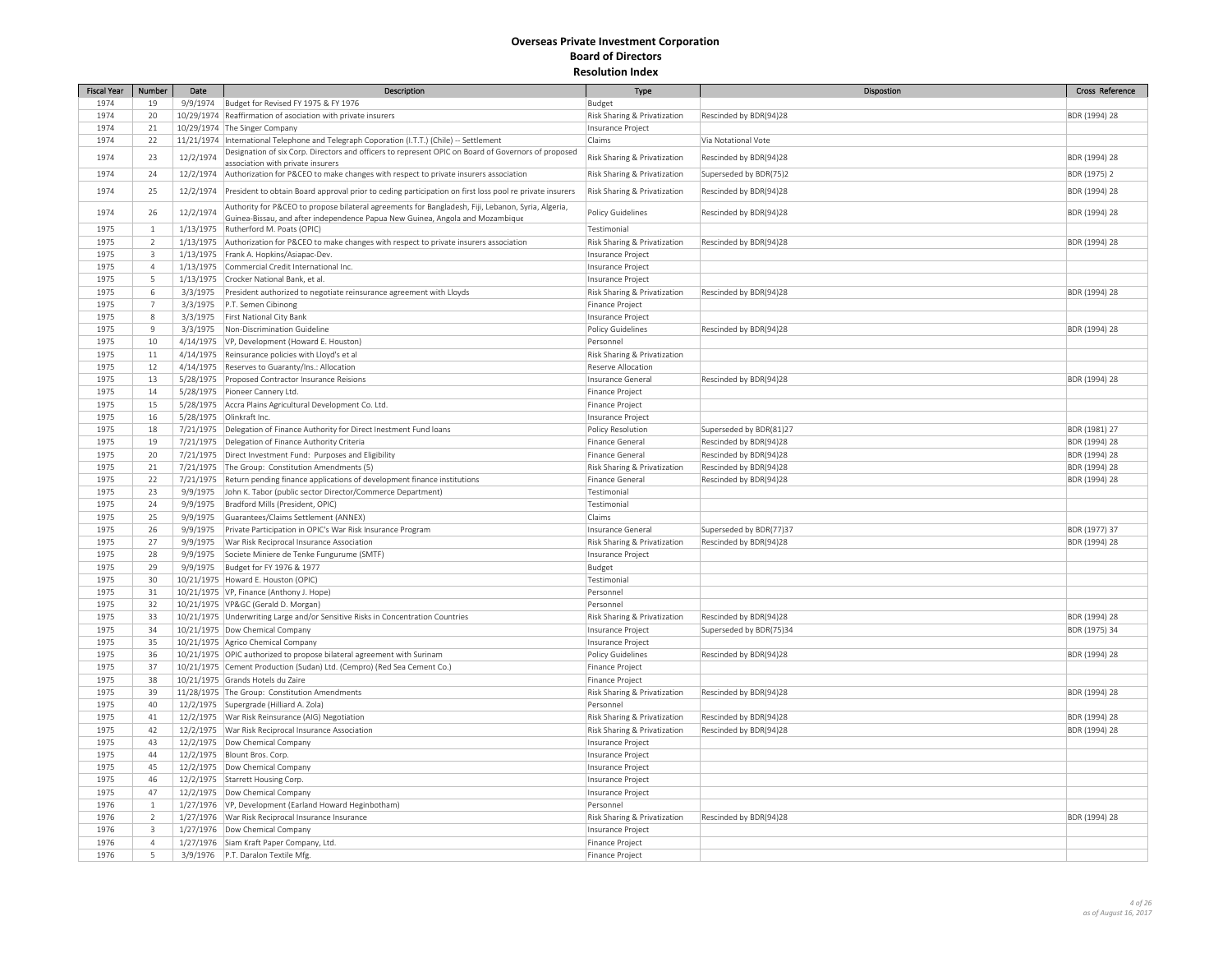| <b>Fiscal Year</b> | Number              | Date     | Description                                                                                         | Type                         | Dispostion              | Cross Reference |
|--------------------|---------------------|----------|-----------------------------------------------------------------------------------------------------|------------------------------|-------------------------|-----------------|
| 1976               | 6                   |          | 3/9/1976 Olympic Fibers S.A.                                                                        | Finance Project              |                         |                 |
| 1976               | $7\phantom{.}$      |          | 3/9/1976   Dow Chemical Company (amendment)                                                         | Insurance Project            |                         |                 |
| 1976               | 8                   |          | 4/27/1976 Legislative Request CY1978 re (Privatization 25/35%)                                      | Administration               |                         |                 |
| 1976               | 9                   |          | 4/27/1976 Celanese Corporation                                                                      | Insurance Project            |                         |                 |
| 1976               | 10                  |          | 4/27/1976   Dow Chemical Company (Loans to U.S. Lenders)                                            | Insurance Project            |                         |                 |
| 1976               | 11                  |          | 6/21/1975 Reserves to Direct Investment: Allocation                                                 | Reserve Allocation           |                         |                 |
| 1976               | 12                  |          | 6/15/1976 Retrospective Premium Adjustment Plan                                                     | Risk Sharing & Privatization | Rescinded by BDR(94)28  | BDR (1994) 28   |
| 1976               | 13                  |          | 6/15/1976 Addition of Portugal to OPIC Program Countries                                            | Policy Guidelines            | Rescinded by BDR(94)28  | BDR (1994) 28   |
| 1976               | $14\,$              |          | 6/15/1976 Addtion of Hong Kong to OPIC Pogram Countries                                             | Policy Guidelines            | Rescinded by BDR(94)28  | BDR (1994) 28   |
|                    |                     |          | OPIC Insurance for Bid, Performance Advance Payment and Payment Guaranatees Issued in Lieu of       |                              |                         |                 |
| 1976               | 15                  | 9/9/1976 | Surety Bonds on Construction Project                                                                | Insurance General            | Superseded by BDR(80)21 | BDR (1976) 15   |
| 1976               | 16                  |          | 6/15/1976 Retained Earnings to Insurance Reserves                                                   | Reserve Allocation           |                         |                 |
| 1976               | 17                  |          | 7/30/1976 Reserves Earnings to DIF                                                                  | Reserve Allocation           | Via Written Approval    |                 |
| 1976               | 18                  |          | 8/3/1976 Criteria and Proposal for Processing Applications for Insurance in Concentration Countries | Insurance General            | Superseded by BDR(80)45 | BDR (1980) 45   |
| 1976               | 19                  |          | 8/3/1976 Purchase Cost of Previously Issued and Outstanding Shares                                  | Insurance General            | Rescinded by BDR(94)28  | BDR (1994) 28   |
| 1976               | 20                  | 8/3/1976 | Policy re Textiles                                                                                  | Policy Guidelines            | Rescinded by BDR(94)28  | BDR (1994) 28   |
| 1976               | 21                  |          | 8/3/1976 Addition of Republic of Maldives to OPIC Program Countries                                 | Policy Guidelines            | Rescinded by BDR(94)28  | BDR (1994) 28   |
| 1976               | 22                  |          | 8/3/1976 Great Lakes & Western Contracting Corp.                                                    | Insurance Project            |                         |                 |
| 1976               | 23                  |          | 8/3/1976 Budget for FY 1977 & 1978                                                                  | Budget                       |                         |                 |
| 1976               | 24                  |          | 9/3/1976 Allocation of Retained Earnings to IG Reserves                                             | Reserve Allocation           |                         |                 |
| 1976               | 25                  |          | 9/28/1976   War Risk Coverage Req. That Investor Pay deposit Against Future Assessment              | Risk Sharing & Privatization | Rescinded by BDR(94)28  | BDR (1994) 28   |
| 1976               | 26                  |          | 9/28/1976 Country Concentration: FY 1977 Underwriting                                               | Insurance General            |                         |                 |
| 1976               | 27                  |          | 9/28/1976   VP, Insurance (Hilliard A. Zola)                                                        | Personnel                    |                         |                 |
| 1976               | 28                  |          | 9/28/1976 Supergrade (Caryl S. Cole)                                                                | Personnel                    |                         |                 |
| 1976               | 29                  |          | 11/9/1976 Electro Cheminds.(FRUTAROM)                                                               | Finance Project              |                         |                 |
| 1976               | 30                  |          | 11/9/1976 Filon Oil Expl. Auth. Negot.                                                              | Insurance Project            |                         |                 |
| 1976               | 31                  |          | 11/9/1976 Continental Can Company                                                                   | Insurance Project            |                         |                 |
| 1976               | 32                  |          | 11/9/1976   Kuwait as eligible less-developed country for insurance programs                        | Policy Guidelines            | Superseded by BDR(82)20 | BDR (1982) 20   |
| 1976               | 33                  |          | 12/17/1976 Filon Oil Expl.                                                                          | Insurance Project            | Via Written Approval    |                 |
| 1977               | $\mathbf{1}$        |          | 1/18/1977 Daniel Parker (public sector Director)                                                    | Testimonial                  |                         |                 |
| 1977               | $\overline{2}$      |          | 1/18/1977 David Gregg, III (OPIC)                                                                   | Testimonial                  |                         |                 |
| 1977               | $\overline{3}$      |          | 1/18/1977 Personnel: Deleg. Authority (Resignations) (Carter Transition)                            | <b>Transition Delegation</b> |                         |                 |
| 1977               | $\overline{4}$      |          | 1/18/1977 Sunshine Regulations (ANNEX)                                                              | Administration               |                         |                 |
| 1977               |                     |          |                                                                                                     |                              |                         |                 |
| 1977               | 5                   |          | 1/18/1977 Amendment of By-Laws                                                                      | Bylaws<br>Claims             | Rescinded by BDR(94)28  | BDR (1994) 28   |
| 1977               | 6<br>$\overline{7}$ |          | 3/22/1977   Anaconda (Arbitration) -- Settlement                                                    |                              |                         |                 |
|                    |                     |          | 3/22/1977 Sr. Vice President (Rutherford M. Poats)                                                  | Personnel<br>Personnel       |                         |                 |
| 1977               | 8                   |          | 3/22/1977   Marshall Mays/Rutherford Poats Accept Resignations of Officers                          |                              |                         |                 |
| 1977               | $\mathbf{q}$        |          | 3/22/1977   Marshall T. Mays (President, OPIC)                                                      | Testimonial                  |                         |                 |
| 1977               | 10                  |          | 3/22/1977 Electrochemical Industries (FRUTAROM) Amendment                                           | Finance Project              |                         |                 |
| 1977               | 11                  |          | 3/22/1977 Continental Grain                                                                         | Insurance Project            |                         |                 |
| 1977               | $12\,$              |          | 3/22/1977 Retained Earnings to Guaranty/Ins.: Allocation                                            | Reserve Allocation           |                         |                 |
| 1977               | 13                  |          | 4/6/1977   Anaconda (Arbitration) -- Settlement: Amendment                                          | Claims                       | Via Written Vote        |                 |
| 1977               | $14\,$              |          | 6/14/1977 Legislative Renewal (1977) (ANNEX)                                                        | Administration               |                         |                 |
| 1977               | 15                  |          | 6/14/1977 Personnel: Deleg. Authority (Resignations)(Carter Transition)                             | <b>Transition Delegation</b> |                         |                 |
| 1977               | 16                  |          | 7/6/1977   Agri-Petco Corp. (Oil Concess.)                                                          | Insurance Project            |                         |                 |
| 1977               | 17                  | 8/2/1977 | VP, Development (Robert S. Smith)                                                                   | Personnel                    |                         |                 |
| 1977               | 18                  |          | 8/2/1977   VP, Insurance (Caryl S. Cole)                                                            | Personnel                    |                         |                 |
| 1977               | 19                  | 8/2/1977 | Supergrade (Richard C. Crisler)                                                                     | Personnel                    |                         |                 |
| 1977               | 20                  |          | 8/2/1977 Gerald A. Fudge (OPIC)                                                                     | Testimonial                  |                         |                 |
| 1977               | 21                  | 8/2/1977 | Country Eligibility for OPIC Programs                                                               | Policy Guidelines            | Superseded by BDR(77)26 | BDR (1977) 26   |
| 1977               | 22                  | 8/2/1977 | First Nat'l Bank/Boston                                                                             | Insurance Project            |                         |                 |
| 1977               | 23                  | 8/2/1977 | Amendment of By-Laws                                                                                | Bylaws                       | Rescinded by BDR(94)28  | BDR (1994) 28   |
| 1977               | 24                  | 8/2/1977 | Retrospective Premium Adjustment Plan                                                               | Risk Sharing & Privatization | Rescinded by BDR(94)28  | BDR (1994) 28   |
| 1977               | 25                  |          | 8/2/1977   Budget for FY 1978 & FY 1979                                                             | Budget                       |                         |                 |
| 1977               | 26                  |          | 9/20/1977 Country Eligibility for OPIC Programs                                                     | Policy Guidelines            | Superseded by BDR(79)13 | BDR (1979) 13   |
| 1977               | 27                  |          | 9/20/1977 The Group/War Risk: Renegotiating Authority                                               | Risk Sharing & Privatization | Rescinded by BDR(94)28  | BDR (1994) 28   |
| 1977               | 28                  |          | 9/20/1977 Radisson Troumassee Hotel                                                                 | Finance Project              |                         |                 |
| 1977               | 29                  |          | 9/20/1977 Eastern Petroleum Company                                                                 | Insurance Project            |                         |                 |
| 1977               | 30                  |          | 9/20/1977 Amoco Chemicals Corp.                                                                     | Insurance Project            |                         |                 |
| 1977               | 31                  |          | 9/20/1977 Herbert Salzman (private sector Director)                                                 | Testimonial                  |                         |                 |
| 1977               | 32                  |          | 9/20/1977 Gustave M. Hauser (private sector Director)                                               | Testimonial                  |                         |                 |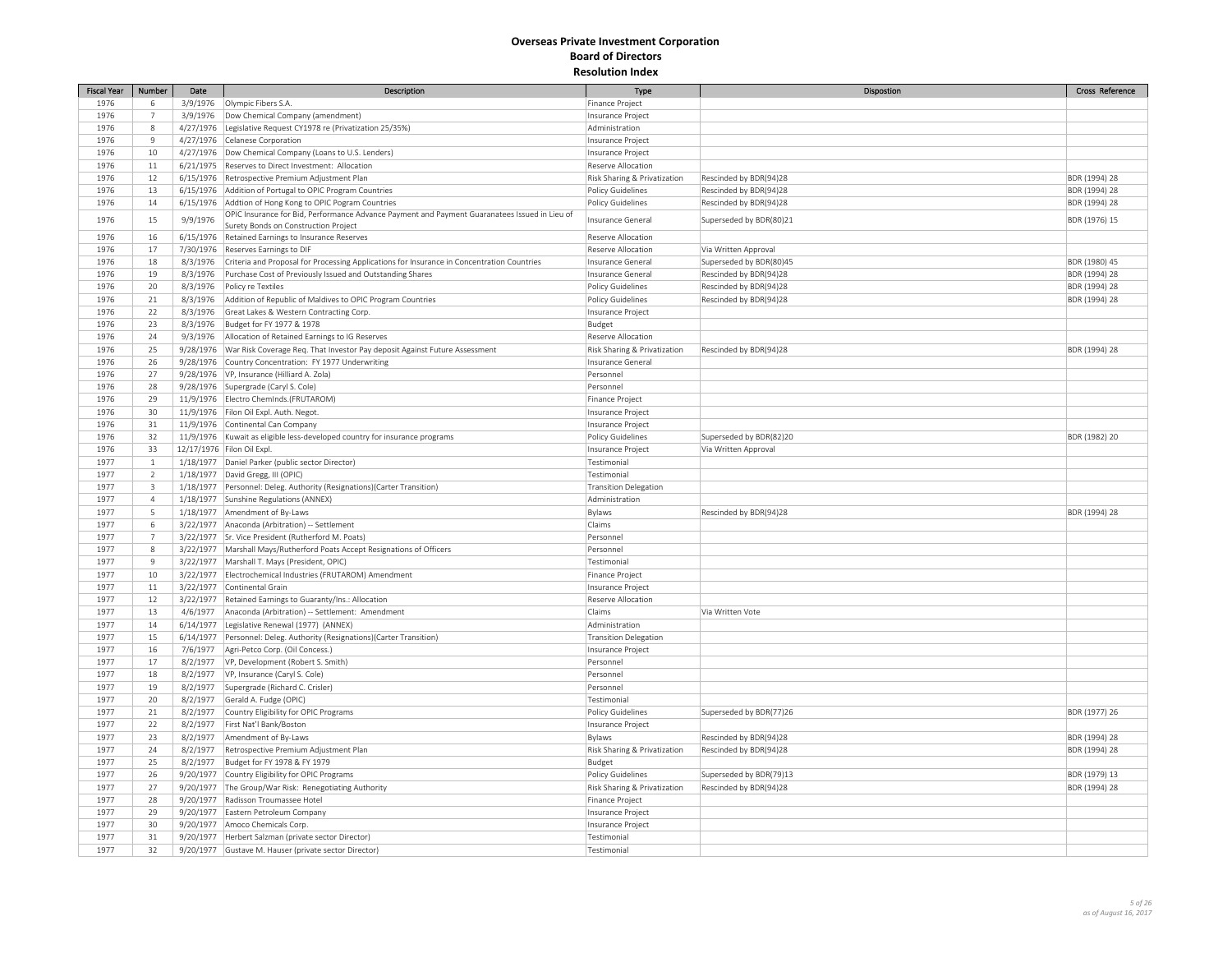| <b>Fiscal Year</b> | Number         | Date     | Description                                                                                    | <b>Type</b>                  | Dispostion              | Cross Reference |
|--------------------|----------------|----------|------------------------------------------------------------------------------------------------|------------------------------|-------------------------|-----------------|
| 1977               | 33             |          | 9/20/1977 OPIC Minerals Investment Policy                                                      | <b>Policy Guidelines</b>     | Rescinded by BDR(94)28  | BDR (1994) 28   |
| 1977               | 34             |          | 9/20/1977 Retained Earnings to Guaranty/Ins.: Allocation                                       | Reserve Allocation           |                         |                 |
| 1977               | 35             |          | 11/17/1977 Supergrade (Felton McL. Johnston)                                                   | Personnel                    |                         |                 |
| 1977               |                |          |                                                                                                |                              |                         |                 |
|                    | 36             |          | 11/17/1977   Insurance for Institutional Lenders                                               | Insurance General            | Rescinded by BDR(94)28  | BDR (1994) 28   |
| 1977               | 37             |          | 11/17/1977 Recommended Revisions in Insurance Premium Rating Structure                         | Insurance General            | Rescinded by BDR(94)28  | BDR (1994) 28   |
| 1977               | 38             |          | 11/17/1977 Retrospective Premium Admustment Plan (RPAP) Abolishment                            | Risk Sharing & Privatization | Rescinded by BDR(94)28  | BDR (1994) 28   |
| 1977               | 39             |          | 11/17/1977 Country Concentration: FY 1978 Underwriting                                         | Insurance General            |                         |                 |
| 1977               | 40             |          | 11/17/1977   Insurance Brokers/Small Business: Use of Authority                                | Insurance General            | Rescinded by BDR(94)28  | BDR (1994) 28   |
| 1977               | 41             |          | 12/30/1977 Misener Marine Construction, Inc.                                                   | Insurance Project            | Via Written Approval    |                 |
| 1978               | $\,1\,$        |          | 1/31/1978 Treasurer (Lawrence E. Mock)                                                         | Personnel                    |                         |                 |
| 1978               | $\overline{2}$ |          | 1/31/1978 Country Eligibility Amendment: Construction                                          | <b>Policy Guidelines</b>     | Superseded by BDR(79)13 | BDR (1979) 13   |
| 1978               | $\overline{3}$ |          | 4/19/1978 Northville Terminal Corp.                                                            | Insurance Project            |                         |                 |
| 1978               | $\overline{4}$ |          | 4/24/1978 Scott Paper Co.                                                                      | Insurance Project            |                         |                 |
| 1978               | 5              |          | 4/24/1978 Corporacion Financiera Nacional (COFINA)                                             | Finance Project              |                         |                 |
| 1978               | $\,$ 6         |          | 4/24/1978 Analysis of U.S. Economic Effects                                                    | Policy Guidelines            | Rescinded by BDR(94)28  | BDR (1994) 28   |
| 1978               | $\overline{7}$ |          | 7/11/1978   VP, Public & Congressional Affairs (Jon Rotenberg)                                 | Personnel                    |                         |                 |
| 1978               | 8              |          |                                                                                                |                              | Rescinded by BDR(94)28  |                 |
|                    |                |          | 7/11/1978 Bolivia: Revised Agreement (State Netgotiations approved)                            | Policy Guidelines            |                         | BDR (1994) 28   |
| 1978               | 9              |          | 7/11/1978 Union Camp Corporation and International Paper Company                               | Insurance Project            |                         |                 |
| 1978               | 10             |          | 7/11/1978 Wallace F. Bennett (private sector Director)                                         | Testimonial                  |                         |                 |
| 1978               | $11\,$         |          | 7/11/1978 James A. Suffridge (private sector Director)                                         | Testimonial                  |                         |                 |
| 1978               | 12             |          | 7/11/1978 Small Business (Investors) and Cooperatives Preferences                              | Finance General              | Rescinded by BDR(94)28  | BDR (1994) 28   |
| 1978               | 13             |          | 7/11/1978 Budget for FY 1978: Amendment (Pre-Investment)                                       | Budget                       |                         |                 |
| 1978               | 14             |          | 7/11/1978 Foreign Corrupt Payments Acts Regulations (ANNEX)                                    | Administration               |                         |                 |
| 1978               | 15             |          | 8/15/1978   VP&GC (Cecil Hunt)                                                                 | Personnel                    |                         |                 |
| 1978               | 16             |          | 8/15/1978 Gulf Oil Egypt Limited                                                               | Insurance Project            | Superseded by BDR(79)4  | BDR (1979) 4    |
| 1978               | 17             |          | 8/15/1978 Motorola, Incorporated                                                               | Insurance Project            |                         |                 |
| 1978               | 18             |          | 8/15/1978 Chase Manhattan Bank                                                                 | Insurance Project            |                         |                 |
| 1978               | 19             |          | 8/15/1978 Budget for FY 1979: Amendment & Budget FY 1980                                       | Budget                       |                         |                 |
|                    |                |          |                                                                                                |                              |                         |                 |
| 1978               | 20             |          | 8/15/1978   Allocation to Insurance Reserves                                                   | Reserve Allocation           |                         |                 |
| 1978               | 21             |          | 9/19/1978 Country Concentration: FY 1979 Underwriting                                          | Insurance General            |                         |                 |
| 1978               | 22             |          | 9/19/1978 Life Flour Mill Limited                                                              | Finance Project              | Superseded by BDR(78)33 | BDR (1978) 33   |
| 1978               | 23             |          | 9/19/1978   Dow Chemical N.V. (Amendment)                                                      | Insurance Project            |                         |                 |
| 1978               | 24             |          | 9/19/1978   Agri-Petco Cooperatives (Amendment)                                                | Insurance Project            |                         |                 |
| 1978               | 25             |          | 9/19/1978   Baldwin Piano & Organ Company                                                      | Insurance Project            |                         |                 |
| 1978               | 26             |          | 10/5/1978 Acting President & CEO (Caryl S. Cole)                                               | Personnel                    |                         |                 |
| 1978               | 27             |          | 10/31/1978   VP&GC (Paul R. Gilbert)                                                           | Personnel                    |                         |                 |
| 1978               | 28             |          | 10/31/1978 Country Eligibility: Criteria for Calculation Per Capita GNP for Upper Income LDC's | Policy Guidelines            | Rescinded by BDR(94)28  | BDR (1994) 28   |
| 1978               | 29             |          | 10/31/1978 Lloyd's Agreement: Renegotiation Approved                                           | Risk Sharing & Privatization | Rescinded by BDR(94)28  | BDR (1994) 28   |
| 1978               | 30             |          | 10/31/1978   Rutherford M. Poats (OPIC)                                                        | Testimonial                  |                         |                 |
| 1978               | 31             |          | 12/12/1978 Lloyd's: Renegotiated Agreement                                                     | Risk Sharing & Privatization | Rescinded by BDR(94)28  | BDR (1994) 28   |
| 1978               | 32             |          | 12/12/1978 Loan Guaranty Program Authorized in Peru                                            | Finance General              | Rescinded by BDR(94)28  | BDR (1994) 28   |
|                    |                |          |                                                                                                |                              |                         |                 |
| 1978               | 33             |          | 12/12/1978 Life Flour Mill Limited Amended                                                     | Finance Project              |                         |                 |
| 1978               | 34             |          | 12/12/1978 Deputy General Counsel (Anthony F. Marra, Jr.)                                      | Personnel                    |                         |                 |
| 1978               | 35             |          | 12/12/1978 VP, Finance (Robert R. Wolf)                                                        | Personnel                    |                         |                 |
| 1978               | 36             |          | 12/12/1978 Julius L. Katz (public sector Director) (Civil Service Award)                       | Testimonial                  |                         |                 |
| 1978               | 37             |          | 12/12/1978 Addition of Solomon Islands to List of Approved Countries                           | Policy Guidelines            | Rescinded by BDR(94)28  | BDR (1994) 28   |
| 1979               | $\mathbf{1}$   |          | 3/13/1979   VP, Personnel & Administration (Richard K. Childress)                              | Personnel                    |                         |                 |
| 1979               | $\overline{2}$ |          | 3/13/1979 Treasurer (Leslie V. Porter)                                                         | Personnel                    |                         |                 |
| 1979               | $\overline{3}$ |          | 3/13/1979 Fluor Corporation and White Shield Greece Oil Corporation                            | Insurance Project            |                         |                 |
| 1979               | $\overline{4}$ |          | 3/13/1979 Gulf Oil Egypt Limited                                                               | Insurance Project            |                         |                 |
| 1979               | 5              |          | 3/13/1979 Northville Petroleum Transshipment Facility Expansion                                | Insurance Project            |                         |                 |
| 1979               | 6              |          | 3/13/1979 Freeport Indonesia, Incorporated                                                     | Finance Project              |                         |                 |
| 1979               | $\overline{7}$ | 5/1/1979 | Freeport Minerals Co.                                                                          | Insurance Project            |                         |                 |
|                    |                |          |                                                                                                |                              |                         |                 |
| 1979               | 8              | 5/1/1979 | Anschutz Overseas Corporation                                                                  | Insurance Project            |                         |                 |
| 1979               | 9              | 5/1/1979 | Cities Servics Company and Eligible Subsidiaries                                               | Insurance Project            |                         |                 |
| 1979               | 10             | 5/1/1979 | John J. Gilligan (public sector Director/USAID)                                                | Testimonial                  |                         |                 |
| 1979               | $11\,$         | 5/1/1979 | Acting Chairman of the Board (J. Bruce Llewellyn)                                              | Personnel                    |                         |                 |
| 1979               | 12             | 5/1/1979 | Insurance for Investments in Projects Involving Host Government Ownership or Guaranties        | Insurance General            | Superseded by BDR(79)45 | BDR (1979) 45   |
| 1979               | 13             | 5/1/1979 | Country Eligibility for OPIC Programs Amended                                                  | <b>Policy Guidelines</b>     | Superseded by BDR(80)22 | BDR (1980) 22   |
| 1979               | 14             | 5/1/1979 | Policy re Issuance of Insurance for Petroleum Exploration                                      | <b>Policy Guidelines</b>     | Superseded by BDR(84)14 | BDR (1984) 14   |
| 1979               | 15             |          | 5/1/1979 Proceed with Finance Program in Oman                                                  | Policy Guidelines            | Superseded by BDR(82)20 | BDR (1982) 20   |
|                    |                |          |                                                                                                |                              |                         |                 |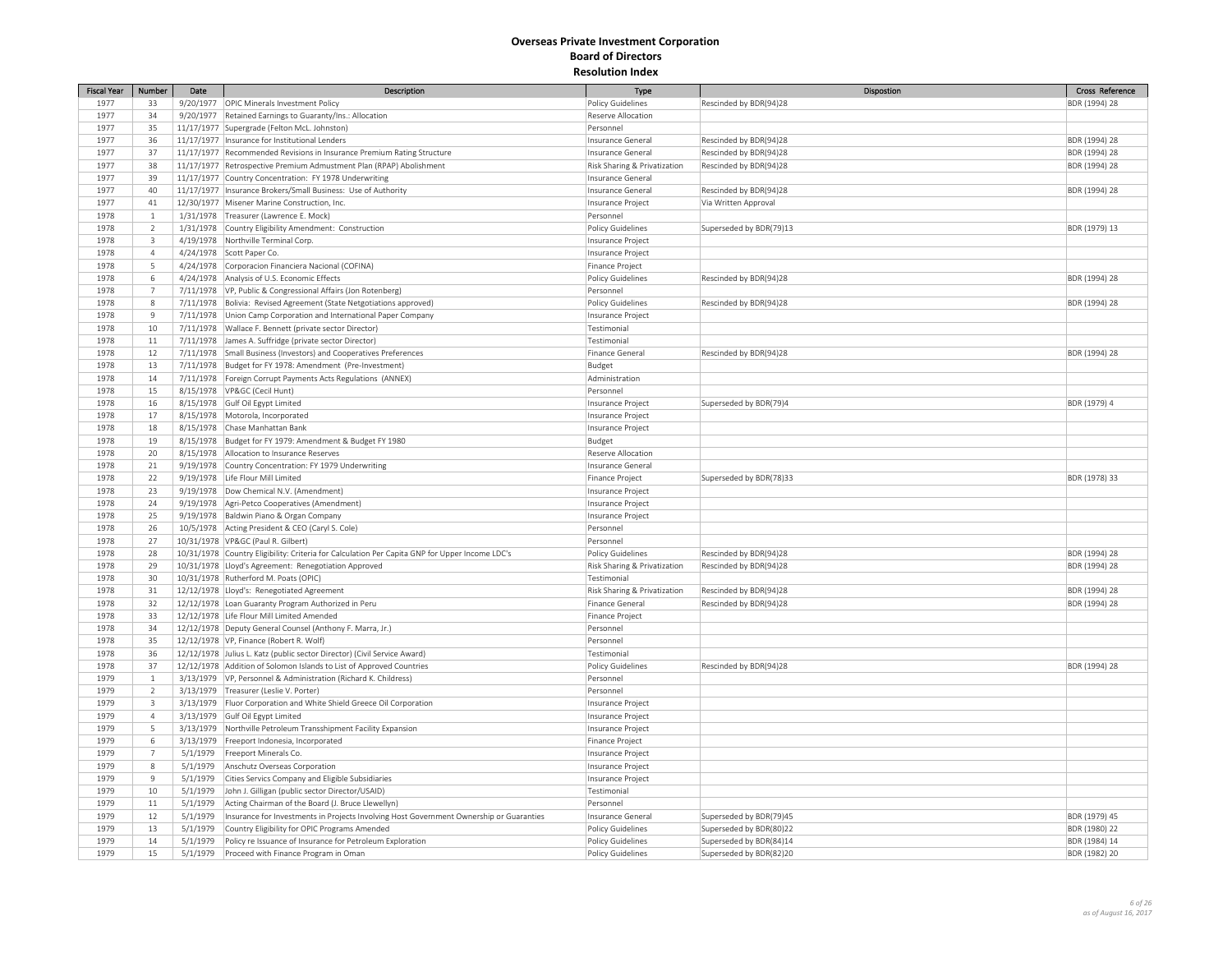| <b>Fiscal Year</b> | Number                  | Date                  | Description                                                                                                           | Type                     | Dispostion                                        | Cross Reference               |
|--------------------|-------------------------|-----------------------|-----------------------------------------------------------------------------------------------------------------------|--------------------------|---------------------------------------------------|-------------------------------|
| 1979               | 16                      |                       | 6/19/1979 Li Met, Incorporated (Exception to Country Eligibility)                                                     | Finance Project          |                                                   |                               |
| 1979               | 17                      |                       | 6/19/1979   Occidental Peruana, Inc. or Occidental Perusana, Inc. and Canadian Occidental                             | Finance Project          |                                                   |                               |
| 1979               | 18                      |                       | 6/19/1979 Minoterie de Matadi S.A.R.L                                                                                 | Finance Project          | Superseded by BDR(80)1                            | BDR (1979) 27                 |
| 1979               | 19                      |                       | 6/19/1979 Maquinaria y Tractores Ltda.                                                                                | Finance Project          |                                                   |                               |
| 1979               | 20                      |                       | 6/19/1979 Central Overseas Corp.                                                                                      | Insurance Project        |                                                   |                               |
| 1979               | 21                      |                       | 6/19/1979   Donald L. Brady (Private Sector Director)                                                                 | Testimonial              |                                                   |                               |
| 1979               | 22                      |                       | 6/19/1979 Cecil Hunt (OPIC/USAID)                                                                                     | Testimonial              |                                                   |                               |
| 1979               | 23                      |                       | 6/19/1979 Robert S. Smith (OPIC)                                                                                      | Testimonial              |                                                   |                               |
| 1979               | 24                      |                       | 6/19/1979 Evelyn R. Leslie (OPIC)                                                                                     | Testimonial              |                                                   |                               |
| 1979               | 25                      |                       | 6/19/1979 Eligible Countries: The Seychelles, Tonga, Tuvalu, Burma, Kiribati and New Herbrides                        | Policy Guidelines        | Rescinded by BDR(94)28                            | BDR (1994) 28                 |
| 1979               | 26                      |                       | 8/28/1979 Eligible Countries: People's Republic of China                                                              | Policy Guidelines        | Rescinded by BDR(94)28                            | BDR (1994) 28                 |
| 1979               | 27                      |                       | 8/28/1979 Minoterie de Matadi S.A.R.L.                                                                                | Finance Project          | Superseded by BDR(80)1                            | BDR (1980) 1                  |
| 1979               | 28                      |                       | 8/28/1979 Rafhan Maize Prod. Co.                                                                                      | Finance Project          |                                                   |                               |
| 1979               | 29                      |                       | 8/28/1979 Honeywell Info. Sys. Inc.                                                                                   | Insurance Project        |                                                   |                               |
| 1979               | 30                      |                       |                                                                                                                       |                          |                                                   |                               |
|                    |                         |                       | 8/28/1979 General Electric Company                                                                                    | Insurance Project        | Superseded by BDR(80)6                            | BDR (1980) 6                  |
| 1979               | 31                      |                       | 8/28/1979 Mobil International Petrol Co.                                                                              | Insurance Project        |                                                   |                               |
| 1979               | 32                      |                       | 8/28/1979 Chase Manhattan Bank/First National Bank of Boston                                                          | Insurance Project        |                                                   |                               |
| 1979               | 33                      |                       | 8/28/1979   Irving Trust Co. (Nchanga)                                                                                | Insurance Project        |                                                   |                               |
| 1979               | 34                      |                       | 8/28/1979 Budget for FY 1980 Revised; Budget FY 1981                                                                  | Budget                   |                                                   |                               |
| 1979               | 35                      |                       | 8/28/1979 Retained Earnings to Guaranty/Ins.: Allocation                                                              | Reserve Allocation       |                                                   |                               |
| 1979               | 36                      |                       | 11/13/1979 Country Concentration: FY 1980 Underwriting                                                                | Insurance General        |                                                   |                               |
| 1979               | 37                      |                       | 11/13/1979 Nchanga Consolidated Copper Mines                                                                          | Finance Project          |                                                   |                               |
| 1979               | 38                      |                       | 11/13/1979 Yemen Lube Oil Blending Co. Ltd.                                                                           | Finance Project          |                                                   |                               |
| 1979               | 39                      |                       | 11/13/1979 Taha El Roubi Transp. Co. Ltd.                                                                             | Finance Project          |                                                   |                               |
| 1979               | 40                      |                       | 11/13/1979 Agrico Korea Enterprises S.A.                                                                              | Insurance Project        |                                                   |                               |
| 1979               | 41                      |                       | 11/13/1979   Insurance Brokers Program                                                                                | Insurance General        | Superseded by BDR(82)2                            | BDR (1982) 2                  |
| 1979               | 42                      |                       | 11/11/1979 Rosario Resources Corp.                                                                                    | Finance Project          |                                                   |                               |
| 1979               | 43                      |                       | 12/11/1979 Quintana Suez, Ltd. And Louisiana Land and Exploration Inc.                                                | Insurance Project        | Superseded by BDR(80)37                           | BDR (1980) 37                 |
| 1979               | 44                      |                       | 12/11/1979 Baxter Travenol Labs. Inc.                                                                                 | Insurance Project        |                                                   |                               |
| 1979               | 45                      |                       | 12/11/1979   Insurance Projects Involving Host Government Owernship/Guaranties                                        | Insurance Genera         | Rescinded by BDR(94)28                            | BDR (1994) 28                 |
| 1980               | $\mathbf{1}$            |                       | 2/12/1980 Minoterie de Matadi S.A.R.L.                                                                                | Finance Project          |                                                   |                               |
| 1980               | $\overline{2}$          |                       | 3/18/1980 Ramses Agriculture Coompany                                                                                 | Finance Project          |                                                   |                               |
| 1980               | $\overline{\mathbf{3}}$ |                       | 3/18/1980 Sharaf Cement Co., Ltd.                                                                                     | Finance Project          | Superseded by BDR(80)13                           | BDR (1980) 13                 |
| 1980               | $\overline{4}$          |                       | 3/18/1980   Agri-petco Intern'l/Ladd Overseas                                                                         | Insurance Project        |                                                   |                               |
| 1980               | 5                       |                       | 3/18/1980 Bethlehem Steel/Nord Resources                                                                              | Insurance Project        |                                                   |                               |
| 1980               | 6                       |                       | 3/18/1980 General Electric Company                                                                                    | Insurance Project        |                                                   |                               |
| 1980               | $\overline{7}$          |                       | 3/18/1980 Proposed OPIC Legislation (1980)                                                                            | Administration           |                                                   |                               |
| 1980               | $\,$ 8                  |                       | 3/18/1980 VP, Development (Arnold H. Leibowitz)                                                                       | Personnel                |                                                   |                               |
| 1980               | $\overline{9}$          |                       | 3/18/1989 Julius L. Katz (public sector Director)                                                                     | Testimonial              |                                                   |                               |
| 1980               | 10                      |                       | 3/18/1980 Amendment of By-Laws                                                                                        | Bylaws                   | Rescinded by BDR(94)28                            | BDR (1994) 28                 |
| 1980               | $11\,$                  |                       | 5/13/1980 Proposed OPIC Legislation (1980) Amendments (7) to FAA'61, as amended                                       | Administration           |                                                   |                               |
| 1980               | 12                      |                       | 5/13/1980 Proposed OPIC Legislation (1980) OPIC/IDCA Continued Relationship                                           | Administration           |                                                   |                               |
| 1980               | 13                      |                       | 5/13/1980 Sharaf Cement Co. Ltd.                                                                                      | Finance Project          |                                                   |                               |
| 1980               | 14                      |                       | 5/13/1980 Witco Chemical Corporation                                                                                  | Insurance Project        |                                                   |                               |
| 1980               | 15                      | 5/13/1980 Ameron Inc. |                                                                                                                       | Insurance Project        |                                                   |                               |
| 1980               | 16                      |                       | 5/13/1980 Blount International Limited                                                                                | Insurance Project        |                                                   |                               |
| 1980               | 17                      |                       | 5/13/1980   Morrison-Knudson International Company, Inc. and Guy F. Atkinson Company                                  | Insurance Project        |                                                   |                               |
| 1980               | 18                      |                       | 5/14/1980 Eligible Country: Zimbabwe                                                                                  | Policy Guidelines        | Rescinded by BDR(94)28                            | BDR (1994) 28                 |
| 1980               | 19                      | 5/13/1980             | Country Eligibility (Amend) Exception: U.S. Trde Benefits                                                             | Policy Guidelines        | Rescinded by BDR(94)28                            | BDR (1994) 28                 |
| 1980               | 20                      | 5/13/1980             | Determination of Significant Net U.S. Trade Benefits Adopted                                                          | Policy Guidelines        | Rescinded by BDR(94)28                            | BDR (1994) 28                 |
| 1980               | $21\,$                  |                       | 5/13/1980 Contractor's Guaranties to Non-Service Contractors/Supplers                                                 | Insurance General        | Rescinded by BDR(94)28                            | BDR (1994) 28                 |
| 1980               |                         |                       |                                                                                                                       |                          |                                                   |                               |
| 1980               | 22<br>23                | 5/13/1980             | Country Eligibility Amendment re Contractors/Suppliers<br>Commissions/Insurance Brokers: letters of credit/guaranties | <b>Policy Guidelines</b> | Superseded by BDR(81)37<br>Superseded by BDR(82)2 | BDR (1981) 37<br>BDR (1982) 2 |
| 1980               | 24                      | 5/13/1980             |                                                                                                                       | Insurance General        |                                                   |                               |
|                    |                         |                       | 5/13/1980 Policy re Military Purchases and Sales                                                                      | Policy Guidelines        |                                                   |                               |
| 1980               | 25                      | 7/1/1980              | Roan Consolidated Mines Ltd.                                                                                          | Finance Project          |                                                   |                               |
| 1980               | 26                      | 7/1/1980              | Societe Civile Immobiliere Les Tropiques                                                                              | Finance Project          |                                                   |                               |
| 1980               | 27                      | 7/1/1980              | AMAX Securities, Inc./RST International, Inc.                                                                         | Insurance Project        |                                                   |                               |
| 1980               | 28                      | 7/1/1980              | Brown & Root Inc. and Raymond International                                                                           | Insurance Project        |                                                   |                               |
| 1980               | 29                      | 7/1/1980              | International Harvester Company                                                                                       | Insurance Project        |                                                   |                               |
| 1980               | 30                      | 7/1/1989              | MBM International, Inc.                                                                                               | Insurance Project        |                                                   |                               |
| 1980               | 31                      | 7/1/1980              | VP, Finance (Jean G. Crouzet)                                                                                         | Personnel                |                                                   |                               |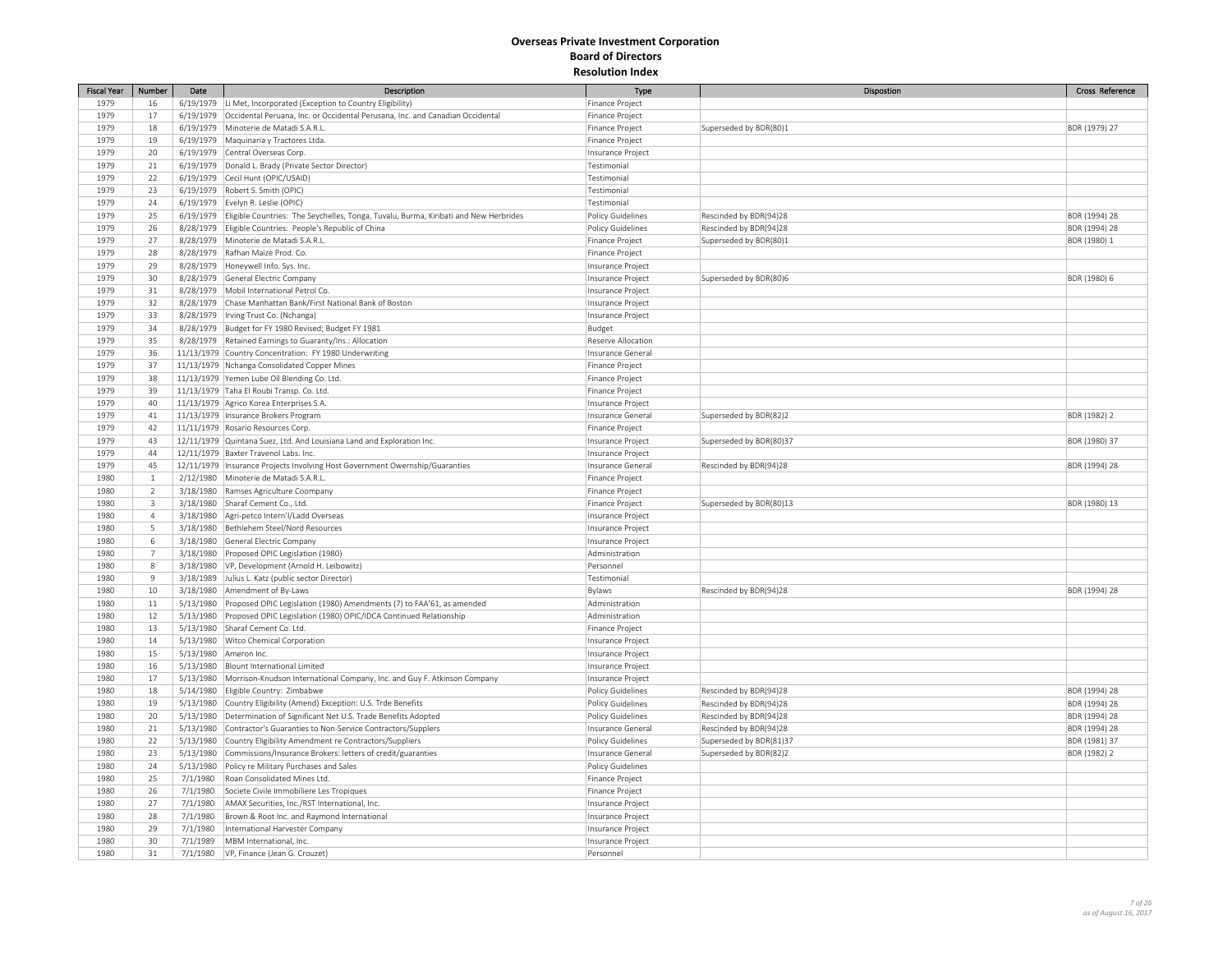| <b>Fiscal Year</b> | Number                  | Date     | Description                                                                          | Type                         | Dispostion                                  | Cross Reference |
|--------------------|-------------------------|----------|--------------------------------------------------------------------------------------|------------------------------|---------------------------------------------|-----------------|
| 1980               | 32                      | 7/1/1980 | Eligibilty of Short Term Loans & Revolving Term Commitments                          | Insurance General            | Rescinded by BDR(94)28                      | BDR (1994) 25   |
| 1980               | 33                      |          | 8/26/1980 Compagnie des Bauxites de Guinee                                           | Finance Project              |                                             |                 |
| 1980               | 34                      |          | 8/26/1980 P.T. Semen Cibinong                                                        | Finance Project              |                                             |                 |
| 1980               | 35                      |          | 8/26/1980   OK Tedi Mining Company Limited                                           | Finance Project              |                                             |                 |
| 1980               | 36                      |          | 8/26/1980 Belize Cemcol Limited                                                      | Finance Project              |                                             |                 |
| 1980               | 37                      |          | 8/26/1980 Quintana Suez & LL&E Egypt, Inc.                                           | Insurance Project            |                                             |                 |
| 1980               | 38                      |          | 8/26/1980 Union Oil Company of Thailand                                              | Insurance Project            |                                             |                 |
| 1980               | 39                      |          | 8/26/1980 Pennzoil Company of Syria                                                  | Insurance Project            |                                             |                 |
| 1980               | 40                      |          | 8/26/1980 Amex Bank Limited and Other Eligible Lenders                               | Insurance Project            |                                             |                 |
| 1980               | 41                      |          | 8/26/1980 United States Filter Corporation                                           | Insurance Project            |                                             |                 |
| 1980               | 42                      |          | 8/26/1980   Developmental Emphasis for Operation of OPIC Programs                    | Policy Guidelines            | Rescinded by BDR(94)28                      | BDR (1994) 28   |
| 1980               | 43                      |          | 8/26/1980 Budget for FY 1982 & Amendment For FY 1981                                 | Budget                       |                                             |                 |
| 1980               | 44                      |          | 8/26/1980 Retained Earnings to Guaranty/Ins.: Allocation                             | Reserve Allocation           |                                             |                 |
| 1980               | 45                      |          | 11/6/1980 Country Concentration: FY1981 Underwriting & Reporting Procedures          | Insurance General            | Rescinded by BDR(94)28                      | BDR (1994) 28   |
| 1980               | 46                      |          | 11/6/1980 Overseas Investment Reinsurncae Group 3 Year Extension                     | Risk Sharing & Privatization | Rescinded by BDR(94)28                      | BDR (1994) 28   |
| 1980               | 47                      |          | 11/6/1980   Dynalectron Corporation                                                  | Insurance Project            |                                             |                 |
| 1980               | 48                      |          | 11/6/1980 Honeywell Information Systems Inc.                                         | Insurance Project            |                                             |                 |
| 1980               | 49                      |          | 11/6/1980 VP, Development (Greald T. West)                                           | Personnel                    |                                             |                 |
| 1980               | 50                      |          | 11/6/1980 VP & Treasurer (Leslie V. Porter)                                          | Personnel                    |                                             |                 |
| 1980               | 51                      |          | 12/18/1980 Intel Corporation                                                         | Insurance Project            | Superseded by BDR(81)31                     | BDR (1981) 31   |
| 1980               | 52                      |          | 12/18/1980 Texaco Exploration Guatemala, Inc.                                        | Insurance Project            |                                             |                 |
| 1981               | $\,$ 1                  |          | 1/19/1981   Delegation of Authority to Issue Finance and Insurance (1981 Transition) | Policy Guidelines            |                                             |                 |
| 1981               | $\overline{2}$          |          | 1/19/1981 Delegation of Authority to Acting President (Reagan Transition)            | Transition Delegation        |                                             |                 |
| 1981               | $\overline{\mathbf{3}}$ |          | 3/17/1981 Legislative Renewal (1981)                                                 | Administration               |                                             |                 |
| 1981               | $\overline{4}$          |          | 3/17/1981 Northville Terminal Corporation et al. Petroleum Pipeline                  | Insurance Project            |                                             |                 |
| 1981               | 5                       |          | 3/17/1981 General Electric Company                                                   | Insurance Project            |                                             |                 |
| 1981               | $\,$ 6                  |          | 3/17/1981 Occidental Exploration and Production Co. and/or Eligible Subsidiaries     | Insurance Project            | Superseded by BDR(83)2                      | BDR (1983) 2    |
| 1981               | $\overline{7}$          |          | 3/17/1981 Thomas Ehrlich (public sector Director)                                    | Testimonial                  |                                             |                 |
| 1981               | $8\phantom{.0}$         |          | 3/17/1981 J. Bruce Llewellyn (OPIC)                                                  | Testimonial                  |                                             |                 |
| 1981               | $\overline{9}$          |          | 3/17/1981 C. Fred Bergsten (public sector Director)                                  | Testimonial                  |                                             |                 |
| 1981               | 10                      |          | 3/17/1981 Luther H. Hodges, Jr. (public sector Director)                             | Testimonial                  |                                             |                 |
| 1981               | $11\,$                  |          | 3/17/1981 Dean R. Axtell (OPIC)                                                      | Testimonial                  |                                             |                 |
| 1981               | 12                      |          | 3/17/1981   Paul R. Gilbert, Leslie V. Porter, Jon Rotenberg (OPIC)                  | Testimonial                  |                                             |                 |
| 1981               | 13                      | 6/3/1981 | Continental Illinois National Bank : Superseded by BDR(84)2                          | Insurance Project            | Via Written Approval/Superseded by BDR(84)2 |                 |
| 1981               | 14                      |          | 6/23/1981 Occidental Exploration and Production Co., and/or Eligible Subsidiaries    | Insurance Project            | Superseded by BDR(83)10                     | BDR (1983) 10   |
| 1981               | 15                      |          | 6/23/1981 Occidential Expl./Prod./Quintana Energy                                    | Insurance Project            |                                             |                 |
| 1981               | 16                      |          | 6/23/1981 Cariboil Corporation and/or Eligible Subsidiaries                          | Insurance Project            |                                             |                 |
| 1981               | 17                      |          | 6/23/1981 Jamaica Flour Mill                                                         | Finance Project              |                                             |                 |
| 1981               | 18                      |          | 6/23/1981   VP&GC (S. Linn Williams)                                                 | Personnel                    |                                             |                 |
| 1981               | 19                      |          | 6/23/1981   Treasurer (C. Dale Duvall)                                               | Personnel                    |                                             |                 |
| 1981               | 20                      |          | 6/23/1981   VP Operations (William A. Delphos)                                       | Personnel                    |                                             |                 |
| 1981               | 21                      |          | 6/23/1981   VP, Insurance (Felton M. Johnston, Jr.)                                  | Personnel                    |                                             |                 |
| 1981               | 22                      |          | 6/23/1981   Deane R. Hinton (public sector Director)                                 | Testimonial                  |                                             |                 |
| 1981               | 23                      |          | 6/23/1981 Caryl S. Bernstein (OPIC)                                                  | Testimonial                  |                                             |                 |
| 1981               | 24                      |          | 6/23/1981 Eligible Counries: Republic of Djibouti and Cook Islands                   | <b>Policy Guidelines</b>     | Rescinded by BDR(94)28                      | BDR (1994) 28   |
| 1981               | 25                      |          | 6/23/1981 Policy for Newly Designated Higher Income Developing Countries             | Policy Guidelines            | Rescinded by BDR(94)28                      | BDR (1994) 28   |
| 1981               | 26                      |          | 6/23/1981 Delegate to Management authority re Insuance Projects up to \$50 Million   | Insurance Genera             | Rescinded by BDR(94)28                      | BDR (1994) 28   |
| 1981               | 27                      |          | 6/23/1981 Delegate Authority to Management re Finance Projects at \$6 Million        | Policy Resolution            | Rescinded by BDR(94)28                      | BDR (1994) 20   |
| 1981               | 28                      |          | 6/23/1981 Delegated Finance Authority Criteria                                       | Finance General              | Rescinded by BDR(94)28                      | BDR (1994) 28   |
| 1981               | 29                      |          | 8/25/1981 Nchanga Consolidated Copper Mines                                          | Finance Project              |                                             |                 |
| 1981               | 30                      |          | 8/25/1981 Reading & Bates Corportation                                               | Insurance Project            |                                             |                 |
| 1981               | 31                      |          | 8/25/1981  Intel Corporation                                                         | Insurance Project            |                                             |                 |
| 1981               | 32                      |          | 8/25/1981 Budget for FY 1983 & Amendment For FY 1982                                 | Budget                       |                                             |                 |
| 1981               | 33                      |          | 8/25/1981 Retained Earnings to Guaranty/Ins.: Allocation                             | Reserve Allocation           |                                             |                 |
| 1981               | 34                      |          | 9/24/1981 Alumina Partners of Jamaica                                                | Finance Project              |                                             |                 |
| 1981               | 35                      |          | 10/29/1981 Renegotiation of Lloyd's Reinsurance Agreement                            | Risk Sharing & Privatization | Rescinded by BDR(94)28                      | BDR (1994) 28   |
| 1981               | 36                      |          | 10/20/1981 Amendment of By-Laws                                                      | Bylaws                       | Rescinded by BDR(94)28                      | BDR (1994) 28   |
| 1981               | 37                      |          | 10/20/1981 Country Eligibility Amendment                                             | Policy Guidelines            | Superseded by BDR(82)3                      | BDR (1982) 3    |
| 1981               | 38                      |          | 12/15/1981 Tenneco, Inc. and/or ligible Subsidiaries                                 | Insurance Project            | Superseded by BDR(82)29                     | BDR (1981) 38   |
| 1981               | 39                      |          | 12/15/1981 Louisiana Land and Exploration Co. and/or Eligible Subsidiaries           | Insurance Project            |                                             |                 |
| 1981               | 40                      |          | 12/15/1981 Commercial Credit Company                                                 | Insurance Project            |                                             |                 |
|                    |                         |          |                                                                                      |                              |                                             |                 |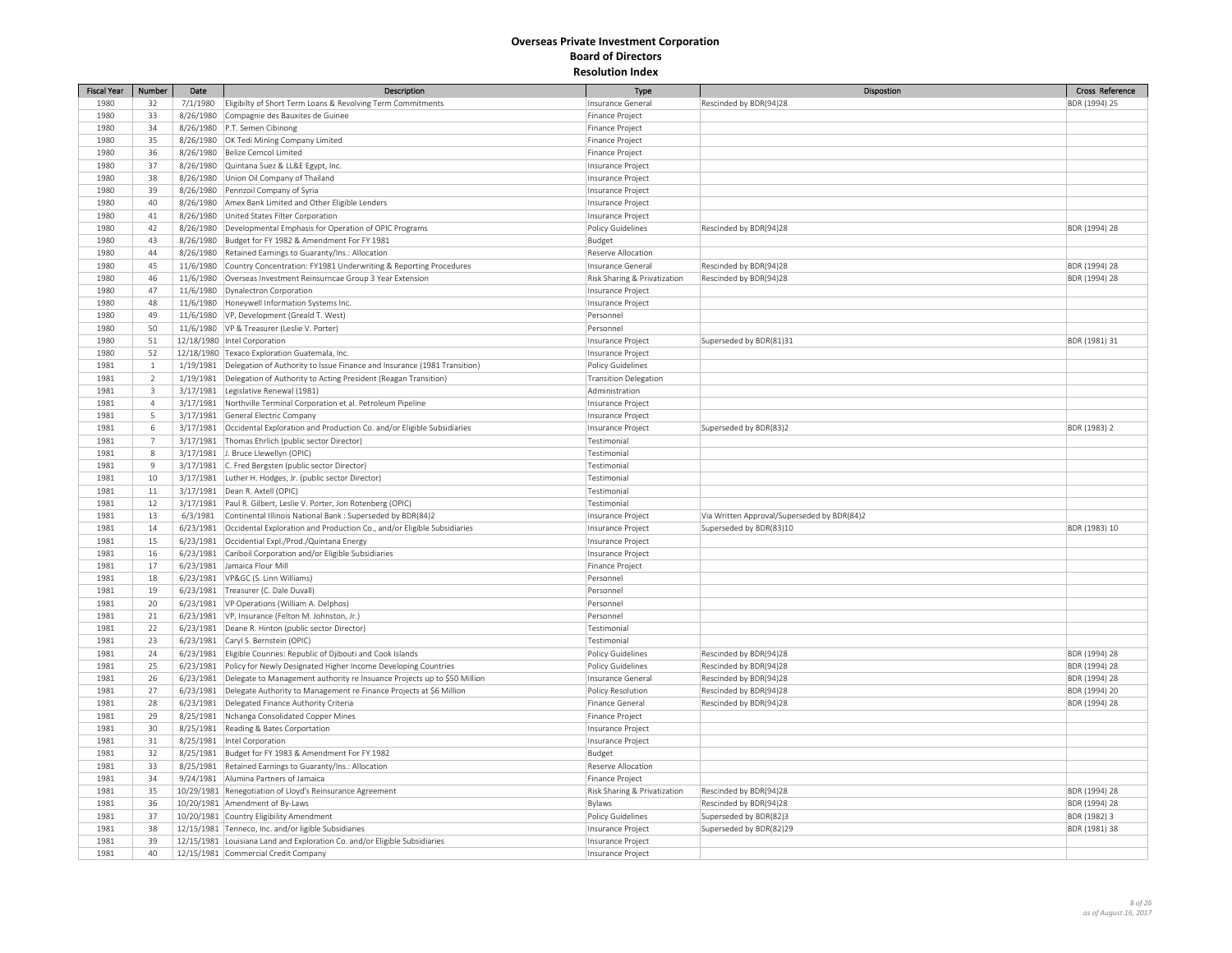| <b>Fiscal Year</b> | Number                  | Date               | Description                                                                                   | Type               | Dispostion              | Cross Reference |
|--------------------|-------------------------|--------------------|-----------------------------------------------------------------------------------------------|--------------------|-------------------------|-----------------|
| 1981               | 41                      |                    | 12/15/1981 James M. Friedman (private sector Director)                                        | Testimonial        |                         |                 |
| 1981               | 42                      |                    | 12/15/1981 Edward L. Marcus (private sector Director)                                         | Testimonial        |                         |                 |
| 1982               | $\mathbf{1}$            |                    | 2/17/1982 Contractors Insurance Program                                                       | Insurance General  | Rescinded by BDR(94)28  | BDR (1994) 28   |
| 1982               | $\overline{2}$          |                    | 2/17/1982 Brookers Fees re Insurance Contractors Program                                      | Insurance General  | Rescinded by BDR(94)28  | BDR (1994) 28   |
| 1982               | $\overline{\mathbf{3}}$ |                    | 2/17/1982 Country Eligibility for OPIC Programs Amended                                       | Policy Guidelines  | Superseded by BDR(86)17 | BDR (1986) 17   |
| 1982               | $\overline{4}$          |                    | 2/17/1982 Contractors Program: Transfer Construction from Ex-IM to OPIC                       | Insurance General  | Rescinded by BDR(94)28  | BDR (1994) 28   |
| 1982               | 5                       |                    | 2/17/1982   Insurance Coverage in China up to \$5 million                                     | Insurance Genera   | Superseded by BDR(82)10 | BDR (1982) 10   |
| 1982               | 6                       | 2/17/1982          | Hunt Oil Co.                                                                                  | Insurance Project  |                         |                 |
| 1982               | $\overline{7}$          |                    | 2/17/1982 Huffington, Roy M.; et al.                                                          | Insurance Project  |                         |                 |
| 1982               | $\,$ 8                  |                    | 2/17/1982 Freeport Minerals Company (Amendment)                                               | Insurance Project  |                         |                 |
| 1982               | $\overline{9}$          |                    | 4/20/1982 China Projs.(3): Dresser; C.W. Comm.; Continental Enterprise                        | Insurance Project  | Superseded by BDR(84)3  | BDR (1984) 3    |
| 1982               | 10                      |                    | 5/12/1982 Guidelines re Insuring Projects in China                                            | Insurance Genera   | Rescinded by BDR(94)28  | BDR (1994) 28   |
| 1982               | $11\,$                  |                    | 5/12/1982  Insurance Against Civil Strife                                                     | Insurance General  | Rescinded by BDR(94)28  | BDR (1994) 28   |
| 1982               | 12                      |                    | 5/12/1982 General Electric Company                                                            | Insurance Project  |                         |                 |
| 1982               | 13                      | 5/12/1982          | General Electric Company                                                                      | Insurance Project  |                         |                 |
| 1982               | 14                      |                    | 8/24/1982 Budget for FY 1984 & Amendment For FY 1983                                          | Budget             |                         |                 |
| 1982               | 15                      |                    | 8/24/1982   P.T. Sinar Abadi Cemerland                                                        | Finance Project    |                         |                 |
| 1982               | 16                      |                    | 8/24/1982 VP, Finance (Daniel Roberts)                                                        | Personnel          |                         |                 |
| 1982               | 17                      |                    | 8/24/1982 Richard R. Swann (private sector Director)                                          | Testimonial        |                         |                 |
| 1982               | 18                      |                    | 8/24/1982 Eligible Countries: The Bahamas and Equatorial Guinea                               | Policy Guidelines  | Rescinded by BDR(94)28  | BDR (1994) 28   |
|                    |                         |                    |                                                                                               |                    |                         |                 |
| 1982               | 19                      |                    | 9/21/1982  Investment Guaranties of Letters of Credit for Small Contractors                   | Finance General    | Rescinded by BDR(94)28  | BDR (1994) 28   |
| 1982               | 20                      | 9/21/1982          | Country Eligibility: Bahrain, Kuwait, Oman, Qatar, Saudi Arabia, United Arab Emirates         | Policy Guidelines  | Rescinded by BDR(94)28  | BDR (1994) 28   |
| 1982               | 21                      |                    | 9/21/1982 Phillips Petroleum, et al.                                                          | Finance Project    |                         |                 |
| 1982               | 22                      |                    | 9/21/1982 BCN Leasing - Arrendamento Mercant. S.A.                                            | Finance Project    |                         |                 |
| 1982               | 23                      | 9/21/1982          | National Diamond Mining Company Limited                                                       | Finance Project    |                         |                 |
| 1982               | 24                      |                    | 9/21/1982 Texas International Co./Phoenix Resources Co.                                       | Insurance Project  |                         |                 |
| 1982               | 25                      |                    | 9/21/1982 Retained Earnings to Guaranty/Ins.: Allocation & Return of Equity To Treasury Dept. | Reserve Allocation |                         |                 |
| 1982               | 26                      |                    | 9/21/1982  VP, Marketing. (John L. Foote)                                                     | Personnel          |                         |                 |
| 1982               | 27                      |                    | 12/14/1982 Dresser Industries (Amendment)                                                     | Insurance Project  | Superseded by BDR(84)3  | BDR (1984) 3    |
| 1982               | 28                      |                    | 12/14/1982 Quintana Energy/Hunt Oil                                                           | Insurance Project  |                         |                 |
| 1982               | 29                      |                    | 12/14/1982 Tenneco Inc. or Eligible Subsidiaries                                              | Insurance Project  |                         |                 |
| 1982               | 30                      |                    | 12/14/1982 Robert D. Hormats (public sector Director/State Department)                        | Testimonial        |                         |                 |
| 1982               | 31                      |                    | 12/14/1982 Jonathan B. Bingham (House of Representatives)                                     | Testimonial        |                         |                 |
| 1982               | 32                      |                    | 12/14/1982 DIF: Increase for FY 1982: (FAA/Sec. 235(b))                                       | Finance General    |                         |                 |
| 1983               | $\,$ 1                  |                    | 4/26/1983 Private Investment Company for Asia, SA                                             | Finance Project    |                         |                 |
| 1983               | $\overline{2}$          |                    | 4/26/1983 Occidental Expl. & Product. Co. (Amendment)                                         | Insurance Project  |                         |                 |
| 1983               | $\overline{\mathbf{3}}$ |                    | 4/26/1983   Dresser Industries (Amendment)                                                    | Insurance Project  | Superseded by BDR(84)3  | BDR (1984) 3    |
| 1983               | $\overline{4}$          |                    | 4/26/1983 Raymond J. Waldmann (public sector Director/Commerce Department)                    | Testimonial        |                         |                 |
| 1983               | 5                       |                    | 4/26/1983 David R. Macdonald (public sector Director/USTR)                                    | Testimonial        |                         |                 |
| 1983               | 6                       |                    | 4/26/1983 DIF: Increase for FY 1983: (FAASec. 235(b))                                         | Finance General    |                         |                 |
| 1983               | $\overline{7}$          |                    | 6/28/1983 P.T. Kunci Kedamean Sheet Glass Company                                             | Finance Project    |                         |                 |
| 1983               | $\,$ 8                  |                    | 6/28/1983 White Nile Petroleum Company Limited                                                | Finance Project    |                         |                 |
| 1983               | $\overline{9}$          |                    | 6/28/1983 Standard Oil Cal. (SOCAL)                                                           | Insurance Project  |                         |                 |
| 1983               | 10                      |                    | 6/28/1983 Occidental Exploration and Production Company & Other Co-venturers                  | Insurance Project  |                         |                 |
| 1983               | $11\,$                  |                    | 6/28/1983 Hughes Drilling Co/Petro Belize                                                     | Insurance Project  |                         |                 |
| 1983               | 12                      |                    | 6/28/1983 Commercial Credit Co. (Amendment)                                                   | Insurance Project  |                         |                 |
| 1983               | 13                      |                    | 6/28/1983 Emery Finanancial Services, Inc.                                                    | Insurance Project  |                         |                 |
| 1983               | 14                      |                    | 6/28/1983 T. Timothy Ryan, Jr. (public sector Director/Labor Department)                      | Testimonial        |                         |                 |
| 1983               | 15                      |                    | 6/28/1983 Regular Reports to Board: Procedure                                                 | Administration     |                         |                 |
| 1983               | 16                      | 8/16/1983 FHW Inc. |                                                                                               | Finance Project    |                         |                 |
| 1983               | 17                      |                    | 8/16/1983 Foxboro Company                                                                     | Insurance Project  |                         |                 |
| 1983               | 18                      |                    | 8/16/1983  Budget for FY 1985 & Amendment For FY 1984                                         | Budget             |                         |                 |
| 1983               | 19                      |                    | 8/16/1983 Retained Earnings to Ins.: Allocation: & Return of Equity to Treasury Dept.         | Reserve Allocation |                         |                 |
| 1984               | $\mathbf{1}$            |                    | 2/28/1984 Pennzoil Co./Rutherford Oil                                                         | Insurance Project  |                         |                 |
| 1984               | $\overline{2}$          |                    | 2/28/1984 Continental Illinois National Bank and Trust Compamy/Chicago Bridge & Iron Company  | Insurance Project  |                         |                 |
| 1984               | $\overline{\mathbf{3}}$ |                    | 2/28/1984   Dresser Industries (Amendment)                                                    | Insurance Project  |                         |                 |
| 1984               | $\overline{4}$          |                    | 2/28/1984   VP, Marketing. (Nancy C. Schretter)                                               | Personnel          |                         |                 |
| 1984               | 5                       |                    | 2/28/1984   Marac E. Leland (public sector Director)                                          | Testimonial        |                         |                 |
| 1984               | 6                       |                    | 2/28/1984 S. Linn Williams (OPIC)                                                             | Testimonial        |                         |                 |
| 1984               | $\overline{7}$          |                    | 2/28/1984   DIF: Incresae for FY 1984: (FAA/Sec. 235(b))                                      | Finance General    |                         |                 |
| 1984               | $\,$ 8                  |                    | 5/22/1984 Nile Village Invstment Company                                                      | Finance Project    |                         |                 |
|                    |                         |                    |                                                                                               |                    |                         |                 |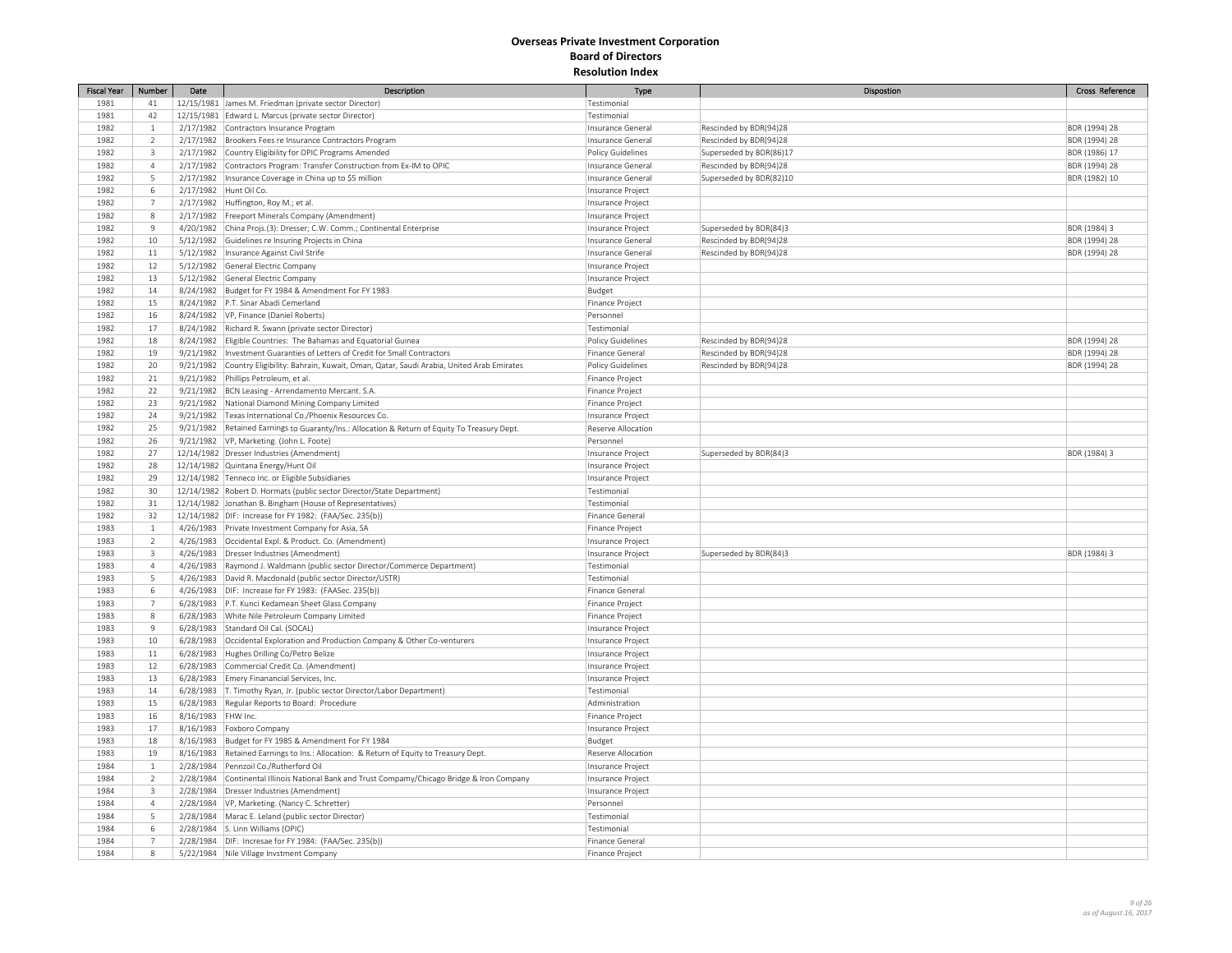| <b>Fiscal Year</b> | Number                  | Date                  | Description                                                                                                                                                                                                | Type                     | Dispostion             | Cross Reference |
|--------------------|-------------------------|-----------------------|------------------------------------------------------------------------------------------------------------------------------------------------------------------------------------------------------------|--------------------------|------------------------|-----------------|
| 1984               | $\overline{9}$          |                       | 5/22/1984 Pennzoil Company                                                                                                                                                                                 | Insurance Project        |                        |                 |
| 1984               | 10                      |                       | 5/22/1984 Occidental Exploration & Production Co.                                                                                                                                                          | Insurance Project        |                        |                 |
| 1984               | 11                      | 5/22/1984 Texaco Inc. |                                                                                                                                                                                                            | Insurance Project        |                        |                 |
| 1984               | 12                      |                       | 5/22/1984 American Express Leasing Co.                                                                                                                                                                     | Insurance Project        |                        |                 |
| 1984               | 13                      |                       | 5/22/1984 Less Developed Country Eligibilities                                                                                                                                                             | Policy Guidelines        | Rescinded by BDR(94)28 | BDR (1994) 28   |
| 1984               | 14                      |                       | 5/22/1984 Delegation to Management re Insurance Projects over \$50 Million                                                                                                                                 | Insurance Genera         | Rescinded by BDR(94)28 | BDR (1994) 28   |
| 1984               | 15                      |                       | 8/14/1984 Sotave Amazonia Quimica E Mineral S.A.                                                                                                                                                           | Finance Project          |                        |                 |
| 1984               | 16                      |                       | 8/14/1984 Barnwell Israel Oil & Gas Ltd.                                                                                                                                                                   | Insurance Project        |                        |                 |
| 1984               | 17                      |                       | 8/14/1984 St. Joe Minerals Corporation and/or Eligible Subsidiaries                                                                                                                                        | Insurance Project        |                        |                 |
| 1984               | 18                      |                       | 8/13/1984 Union Oil Co. of California and/or Eligible Subsidiaries                                                                                                                                         | Insurance Project        | Superseded by BDR(85)8 | BDR (1985) 8    |
| 1984               | 19                      |                       | 8/14/1984   Budget for FY 1986 & Amendment For FY 1985                                                                                                                                                     | Budget                   |                        |                 |
| 1984               | 20                      |                       | 8/14/1984   VP, Finance (Robert O. Draggon)                                                                                                                                                                | Personnel                |                        |                 |
| 1984               | 21                      |                       | 8/14/1984 William M. Landau (private sector Director)                                                                                                                                                      | Testimonial              |                        |                 |
| 1984               | 22                      |                       | 8/14/1984 Donald E. Santarelli (private sector Director)                                                                                                                                                   | Testimonial              |                        |                 |
| 1984               | 23                      |                       | 8/14/1984 Retained Earnings to Guaranty/Ins.: Allocation                                                                                                                                                   | Reserve Allocation       |                        |                 |
| 1984               | 24                      |                       | 9/18/1984 Kilwa Ammonia Company Limited                                                                                                                                                                    | Finance Project          |                        |                 |
| 1984               | 25                      |                       | 9/18/1984   Insurance Eligibility of Short-term Loans                                                                                                                                                      | Insurance General        | Rescinded by BDR(94)28 | BDR (1994) 28   |
| 1984               | 26                      |                       | 12/13/1984 Duval Minerals Pte., Ltd.                                                                                                                                                                       | Insurance Project        |                        |                 |
| 1984               | 27                      |                       | 12/13/1984 Legislative Renewal (1985)                                                                                                                                                                      | Administration           |                        |                 |
| 1984               | 28                      |                       | 12/13/1984 VP&GC (Robert B. Shanks)                                                                                                                                                                        | Personnel                |                        |                 |
| 1985               | $\mathbf{1}$            |                       | 2/12/1985 U.S. Leasing International, Inc. and/or Front St. Overseas Funding, Inc.                                                                                                                         | Insurance Project        |                        |                 |
| 1985               | $\overline{2}$          |                       | 2/12/1985 Commercial Credit Company and Commercial Credit International, Inc.                                                                                                                              | Insurance Project        |                        |                 |
| 1985               | $\overline{\mathbf{3}}$ |                       | 2/12/1985 Country Eligibility: Iraq                                                                                                                                                                        | Policy Guidelines        | Rescinded by BDR(94)28 | BDR (1994) 28   |
| 1985               | $\overline{4}$          |                       | 2/12/1985   DIF: Increase for FY 1985: (FAA/Sec. 235(b))                                                                                                                                                   | Finance General          |                        |                 |
| 1985               | 5                       | 5/7/1985              | Occidental Petroleum Corp. (Union Texas Petroleum, Inc.)                                                                                                                                                   | Insurance Project        |                        |                 |
| 1985               |                         |                       | Occidental International Exploration and Production Company                                                                                                                                                |                          |                        |                 |
|                    | 6<br>$\overline{7}$     | 5/7/1985              | Springfield Oil Services, Inc.                                                                                                                                                                             | Insurance Project        |                        |                 |
| 1985               |                         | 5/7/1985              |                                                                                                                                                                                                            | Insurance Project        |                        |                 |
| 1985<br>1985       | $\,$ 8<br>$9$           | 5/7/1985              | Union Geothermal of Indonesia, Ltd. (Amendment)                                                                                                                                                            | Insurance Project        |                        |                 |
|                    |                         | 5/7/1985              | The Signal Companies, Inc.                                                                                                                                                                                 | Insurance Project        |                        |                 |
| 1985               | 10                      | 5/7/1985              | Concentrados Marinos Bayovar, S.A.                                                                                                                                                                         | Finance Project          |                        |                 |
| 1985               | $11\,$                  | 5/7/1985              | Yemen Refining and Marketing Company/Yemen Hunt Oil Co.                                                                                                                                                    | Finance Project          |                        |                 |
| 1985               | $12\,$                  | 5/7/1985              | Environmental Policy Guidelines Adopted                                                                                                                                                                    | Policy Guidelines        | Rescinded by BDR(94)28 | BDR (1994) 28   |
| 1985               | 13                      | 5/7/1985              | VP & Treasurer (C. Dalae Duvall)                                                                                                                                                                           | Personnel                |                        |                 |
| 1985               | 14                      | 5/7/1985              | VP/Marketing Development & Communications (Bruce N. Hatton)                                                                                                                                                | Personnel                |                        |                 |
| 1985               | 15                      |                       | 7/23/1985 Philippine Long Distance Telephone Company                                                                                                                                                       | Finance Project          |                        |                 |
| 1985               | 16                      |                       | 7/23/1985 Trinidad Nitrogen Company, Limited                                                                                                                                                               | Finance Project          |                        |                 |
| 1985               | 17                      |                       | 7/23/1985 W.R. Grace & Company and/or eligible subsidiaries                                                                                                                                                | Insurance Project        |                        |                 |
| 1985               | 18                      |                       | 7/23/1985 Occidental International Petroleum and Exploration Company                                                                                                                                       | Insurance Project        |                        |                 |
| 1985               | 19                      |                       | 7/23/1985 Budget for FY 1987 & Amendment For FY 1986                                                                                                                                                       | Budget                   |                        |                 |
| 1985               | 20                      |                       | 7/23/1985 Robert E. Lighthizer (public sector Director/USTR)                                                                                                                                               | Testimonial              |                        |                 |
| 1985               | 21                      |                       | 7/23/1985 Richard T. McCormack (public sector Director/State Department)                                                                                                                                   | Testimonial              |                        |                 |
| 1985               | 22                      |                       | 7/23/1985   William G. Simpson (private sector Director)                                                                                                                                                   | Testimonial              |                        |                 |
| 1985               | 23                      |                       | 9/17/1985 Ankara International Hotel, A.S.                                                                                                                                                                 | Finance Project          |                        |                 |
| 1985               | 24                      |                       | 9/17/1985 Yemen Hunt Oil Company and/or Yemen Pipeline & Terminal Company                                                                                                                                  | Finance Project          |                        |                 |
| 1985               | 25                      |                       | 9/17/1985 Hunt Oil Co. and/or its eligible subsidiaris and other eligible investros                                                                                                                        | Insurance Project        |                        |                 |
| 1985               | 26                      |                       | 9/17/1985 Motorola, Inc.                                                                                                                                                                                   | Insurance Project        |                        |                 |
| 1985               | 27                      |                       | Empresa Colombiana de Petroleos -- Four (4) Petroleum Exploration, Development, and Production<br>9/17/1985 Projects: 1) Occidental Exploration and Production Company; 2) Jackson Exploration Company; 3) | Insurance Project        |                        |                 |
|                    |                         |                       | Triton Energy Corporation; and 4) Argosy Energy International                                                                                                                                              |                          |                        |                 |
| 1985               | 28                      |                       | 9/17/1985 Retained Earnings to Guaranty/Ins.: Allocation                                                                                                                                                   | Reserve Allocation       |                        |                 |
| 1986               | $\mathbf{1}$            |                       | 1/28/1986   VP & Treasirer (Travis P. Dungan)                                                                                                                                                              | Personnel                |                        |                 |
| 1986               | $\overline{2}$          |                       | 1/28/1986   DGC (Richard D. Stern)                                                                                                                                                                         | Personnel                |                        |                 |
| 1986               | $\overline{3}$          |                       | 1/28/1986   Francis X. Lilly (public sector Director/Labor Department)                                                                                                                                     | Testimonial              |                        |                 |
| 1986               | $\overline{4}$          |                       | 1/28/1986 DIF: Increase for FY 1986: (FAA/Sec. 235(b))                                                                                                                                                     | Finance General          |                        |                 |
| 1986               | 5                       |                       | 4/29/1986 Compania Dominicana de Telefonos C. por A.                                                                                                                                                       | Finance Project          |                        |                 |
| 1986               | 6                       |                       | 4/29/1986  Industrial Development Bank of Israel, Ltd.                                                                                                                                                     | Finance Project          |                        |                 |
| 1986               | $\overline{7}$          |                       | 4/29/1986 Pennzoil Co/Pogo Producing Co./P.R. Rutherford Jr.                                                                                                                                               | Insurance Project        |                        |                 |
| 1986               | $\,$ 8                  |                       | 4/29/1986   Insurance for Projects in China Guidelines Adopted                                                                                                                                             | Insurance Genera         | Superseded by BDR(87)6 | BDR (1987) 6    |
| 1986               | $\overline{9}$          |                       | 4/29/1986 Facultative Reinsurance Advisory Group                                                                                                                                                           | Insurance General        | Rescinded by BDR(94)28 | BDR (1994) 28   |
| 1986               | 10                      |                       | 4/29/1986 Performande Requirements: Criteria and Procedures Adopted                                                                                                                                        | <b>Policy Guidelines</b> | Rescinded by BDR(94)28 | BDR (1994) 28   |
| 1986               | 11                      |                       | 7/22/1986 Chiriqui Land Company                                                                                                                                                                            | Finance Project          |                        |                 |
| 1986               | $12\,$                  |                       | 7/22/1986   Internacional de Celular Y Telematica S.A.                                                                                                                                                     | Finance Project          |                        |                 |
|                    |                         |                       |                                                                                                                                                                                                            |                          |                        |                 |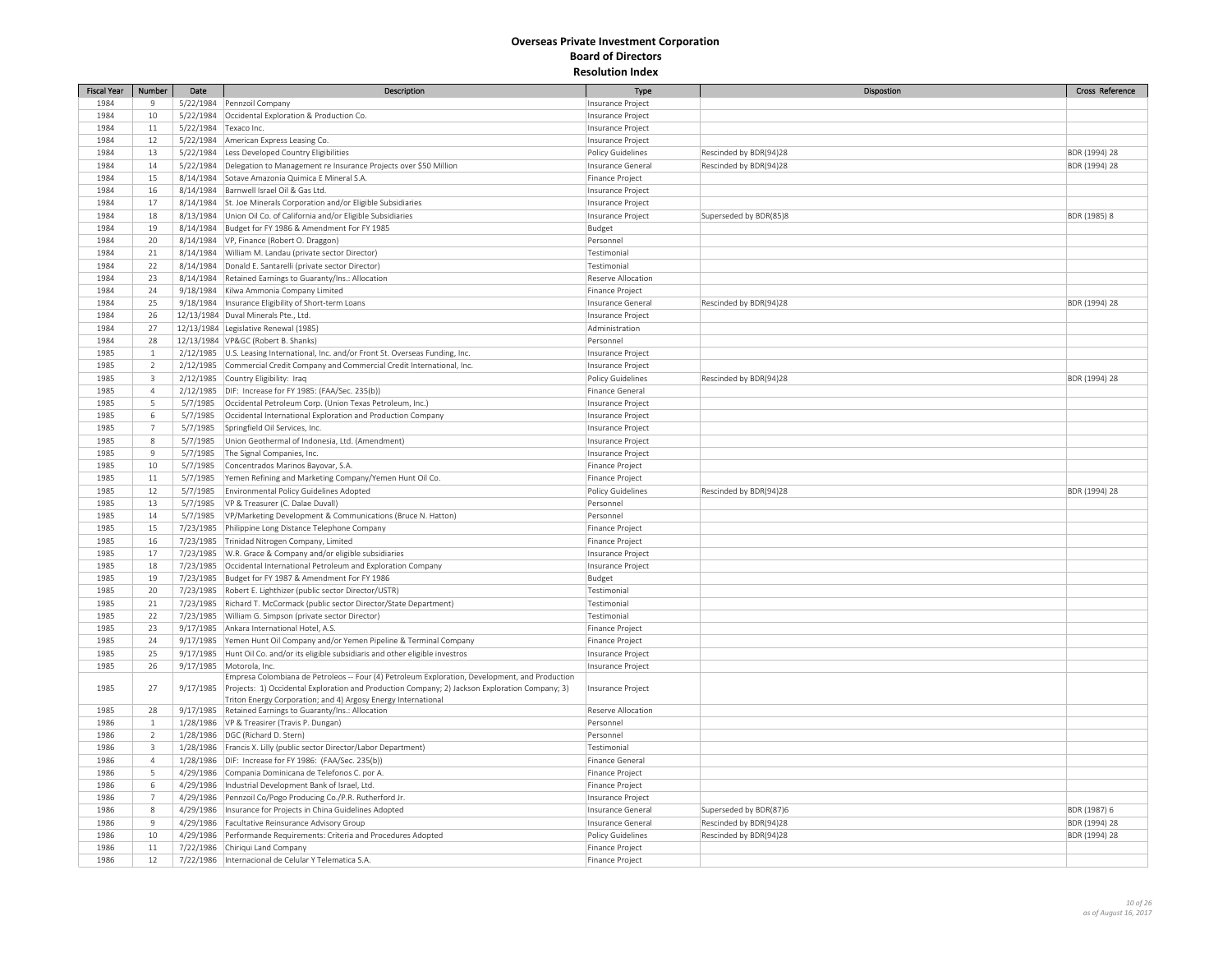| <b>Fiscal Year</b> | Number         | Date      | Description                                                                                                                                                                     | Type                               | Dispostion             | Cross Reference |
|--------------------|----------------|-----------|---------------------------------------------------------------------------------------------------------------------------------------------------------------------------------|------------------------------------|------------------------|-----------------|
| 1986               | 13             |           | 7/22/1986 P.T. Nandi Amerta Agung                                                                                                                                               | Finance Project                    |                        |                 |
| 1986               | 14             | 7/22/1986 | Thomas A. Bolan (private sector Director)                                                                                                                                       | Testimonial                        |                        |                 |
| 1986               | 15             |           | 7/22/1986 Paul J. Manafort (private sector Director)                                                                                                                            | Testimonial                        |                        |                 |
| 1986               | 16             |           | 7/22/1986 OPIC Bank Accounts in Dominian Republic                                                                                                                               | Claims                             |                        |                 |
| 1986               | 17             |           | 7/22/1986 Country Eligibility for OPIC Programs Amended                                                                                                                         | Policy Guidelines                  | Rescinded by BDR(94)28 | BDR (1994) 28   |
| 1986               | 18             |           | 7/22/1986 Budget for FY 1988 & Amendment For FY 1987                                                                                                                            | Budget                             |                        |                 |
| 1986               | 19             | 7/22/1986 | Retained Earnings to Guaranty/Ins.: Allocation                                                                                                                                  | Reserve Allocation                 |                        |                 |
| 1986               | 20             | 9/23/1986 | Union Texas Pakistan, Inc.                                                                                                                                                      | Finance Project                    |                        |                 |
| 1986               | 21             |           | 9/23/1986 Cabot Petrokimya A.S.                                                                                                                                                 | Finance Project                    |                        |                 |
| 1986               | 22             |           | 9/23/1986 Pargue Industrial de ITABO, S.A.                                                                                                                                      |                                    |                        |                 |
| 1986               | 23             |           | 9/23/1986 Tesoro Bolivia Petroleum Company, Zapata Corporation, and Mobile Corporation                                                                                          | Finance Project<br>Finance Project |                        |                 |
| 1986               |                |           |                                                                                                                                                                                 |                                    |                        |                 |
|                    | 24             |           | 9/23/1986  Intel Corporation                                                                                                                                                    | Insurance Project                  |                        |                 |
| 1986<br>1986       | 25             |           | 10/21/1986 First Philippine Capital Fund                                                                                                                                        | Insurance Project                  |                        |                 |
|                    | 26             |           | 12/18/1986 Gerede-Ankara and Ankara Peripheral Motorway (Overseas Bechtel, Inc.)                                                                                                | Insurance Project                  |                        |                 |
| 1986               | 27             |           | 12/18/1986 Donnelley Caribbean Graphics, Inc. (R. R. Donnelley & Sons Company)                                                                                                  | Insurance Project                  |                        |                 |
| 1986               | 28             |           | 12/18/1986 Facultative Reinsurance Pilot Program Adopted                                                                                                                        | Insurance General                  | Rescinded by BDR(94)28 | BDR (1994) 28   |
| 1986               | 29             |           | 12/18/1986   DGC (Jane H. Chalmers)                                                                                                                                             | Personnel                          |                        |                 |
| 1987               | $\mathbf{1}$   |           | 1/29/1987 The Africa Growth Fund                                                                                                                                                | Investment Fund                    |                        |                 |
| 1987               | $\overline{2}$ |           | 1/29/1987 Societe Africaine du Minoterie, S.A.                                                                                                                                  | Finance Project                    |                        |                 |
| 1987               | $\overline{3}$ | 1/29/1987 | Business Interruption Insurance                                                                                                                                                 | Insurance General                  | Rescinded by BDR(94)28 | BDR (1994) 28   |
| 1987               | $\overline{4}$ | 1/29/1987 | Suspension of OPIC Programs in Ethiopia, Nicaragua, Paraguay, and Romania re Unsatisfacroty Worker                                                                              | <b>Policy Guidelines</b>           | Rescinded by BDR(94)28 | BDR (1994) 28   |
| 1987               | 5              |           | Rights<br>1/29/1987 Country Eligibility: Mexico                                                                                                                                 | Policy Guidelines                  | Rescinded by BDR(94)28 | BDR (1994) 28   |
| 1987               | 6              |           | 1/29/1987 China Underwriting Policy Adopted                                                                                                                                     | Insurance Genera                   | Rescinded by BDR(94)28 | BDR (1994) 28   |
|                    | $\overline{7}$ |           |                                                                                                                                                                                 |                                    |                        |                 |
| 1987<br>1987       | 8              | 5/7/1987  | Argosy Energy International                                                                                                                                                     | Finance Project                    |                        | BDR (1987) 7    |
|                    | $\overline{9}$ | 5/7/1987  | IBM Argentina, S.A.                                                                                                                                                             | Finance Project                    |                        |                 |
| 1987               |                | 5/7/1987  | Universal Feed Limited                                                                                                                                                          | Finance Project                    |                        |                 |
| 1987               | 10             | 5/7/1987  | Hunt Oil Company (Natural Resources Authority of Jordan and Jordan Hunt Oil Company)<br>Hunt Oil Company (Yemen Oil and Mineral Resources Corporation & Offshore Yemen Hunt Oil | Insurance Project                  |                        |                 |
| 1987               | $11\,$         | 5/7/1987  | Company)                                                                                                                                                                        | Insurance Project                  |                        |                 |
| 1987               | 12             | 5/7/1987  | S.S. United States Limited Partnership                                                                                                                                          | Insurance Project                  |                        |                 |
| 1987               | 13             | 5/7/1987  | Brazilian Toll Road (American Express Bank Ltd., et al.)                                                                                                                        | Insurance Project                  |                        |                 |
| 1987               | 14             | 5/7/1987  | DIF: Increase for FY 1987: (FAASec. 235(b))                                                                                                                                     | Finance General                    |                        |                 |
| 1987               | 15             | 5/7/1987  | TIA, S.A.                                                                                                                                                                       | Finance Project                    |                        |                 |
| 1987               | 16             |           | 7/28/1987 P. T. Gunung Salak Geothermal                                                                                                                                         | Finance Project                    |                        |                 |
| 1987               | 17             |           | 7/28/1987  Izmir International Hotel A. S.                                                                                                                                      | Finance Project                    |                        |                 |
| 1987               | 18             |           | 7/28/1987 Budget for FY 1989 & Amendment For FY 1988                                                                                                                            | Budget                             |                        |                 |
| 1987               | 19             |           | 7/28/1987   VP&GC (Eric I. Garfinkel)                                                                                                                                           | Personnel                          |                        |                 |
| 1987               | 20             | 7/28/1987 | Retained Earnings to Guaranty/Ins.: Allocation                                                                                                                                  | Reserve Allocation                 |                        |                 |
| 1987               | 21             |           | 9/22/1987   AT&T International-Egypt                                                                                                                                            | Finance Project                    |                        |                 |
| 1987               | 22             | 9/22/1987 | ESSO S.A.P.A.                                                                                                                                                                   | Finance Project                    |                        |                 |
| 1987               | 23             |           | 9/22/1987   ITT World Directories-Turkey                                                                                                                                        | <b>Finance Project</b>             |                        |                 |
| 1987               | 24             | 9/22/1987 | The Philippine Plaza Hotel Project                                                                                                                                              | Finance Project                    |                        |                 |
|                    |                |           |                                                                                                                                                                                 |                                    |                        |                 |
| 1987<br>1987       | 25             | 9/22/1987 | Legislative Renewal (1988)                                                                                                                                                      | Administration                     |                        |                 |
|                    | 26             |           | 9/22/1987 Amendment of By-Laws                                                                                                                                                  | Bylaws                             | Superseded by BDR(88)4 | BDR (1988) 4    |
| 1988               | $\mathbf{1}$   | 1/26/1988 | Industrial Development Bank of Israel, Ltd.                                                                                                                                     | Finance Project                    |                        |                 |
| 1988               | $\overline{2}$ |           | 1/26/1988 General Policy and Guidelines: Country Concentration Monitoring and Control adopted                                                                                   | Insurance Genera                   | Rescinded by BDR(94)28 | BDR (1994) 28   |
| 1988               | 3              |           | 1/26/1988 Country Concentration Monitoring and Control re Philippines                                                                                                           | Insurance Genera                   | Rescinded by BDR(94)28 | BDR (1994) 28   |
| 1988               | $\overline{4}$ |           | 1/26/1988 Amendment of By-Laws re Notational Voting                                                                                                                             | Bylaws                             | Rescinded by BDR(94)28 | BDR (1994) 28   |
| 1988               | 5              |           | 1/26/1988 Corporate Seal: Approved (ANNEX)                                                                                                                                      | Administration                     |                        |                 |
| 1988               | 6              |           | 1/26/1988   VP & Treasurer (Kent S. Foster)                                                                                                                                     | Personnel                          |                        |                 |
| 1988               | $\overline{7}$ | 6/7/1988  | Capuava Carbonos Industriais S.A.                                                                                                                                               | Finance Project                    |                        |                 |
| 1988               | 8              | 6/7/1988  | Compania de Radiocomunicaciones Moviles S.A.                                                                                                                                    | Finance Project                    |                        |                 |
| 1988               | $\overline{9}$ | 6/7/1988  | Budget for FY 1990 & Amendment For FY 1989                                                                                                                                      | Budget                             |                        |                 |
| 1988               | 10             | 6/7/1988  | DIF: Increase for FY 1988: (FAA/Sec. 235(b))                                                                                                                                    | Finance General                    |                        |                 |
| 1988               | 11             |           | 9/20/1988 Royal Samoan Hotel Corporation, Ltd.                                                                                                                                  | Finance Project                    |                        |                 |
| 1988               | 12             |           | 9/20/1988 Teberebie Goldfields, Ltd.                                                                                                                                            | Finance Project                    |                        |                 |
| 1988               | 13             | 9/20/1988 | Tesoro Bolivia Petroleum Compamy (Zapata Exploration Corp. and/or Canadian Superior Oil Ltd.)                                                                                   | Finance Project                    |                        |                 |
| 1988               | 14             |           | 9/20/1988   Dow Petroquimica, S.A.                                                                                                                                              | Finance Project                    |                        |                 |
| 1988               | 15             |           | 9/20/1988   Dow Chemical Company, et al.                                                                                                                                        | Insurance Project                  |                        |                 |
| 1988               | 16             |           | 9/20/1988 General Motors Interamericana Corp., et al.                                                                                                                           | Insurance Project                  |                        |                 |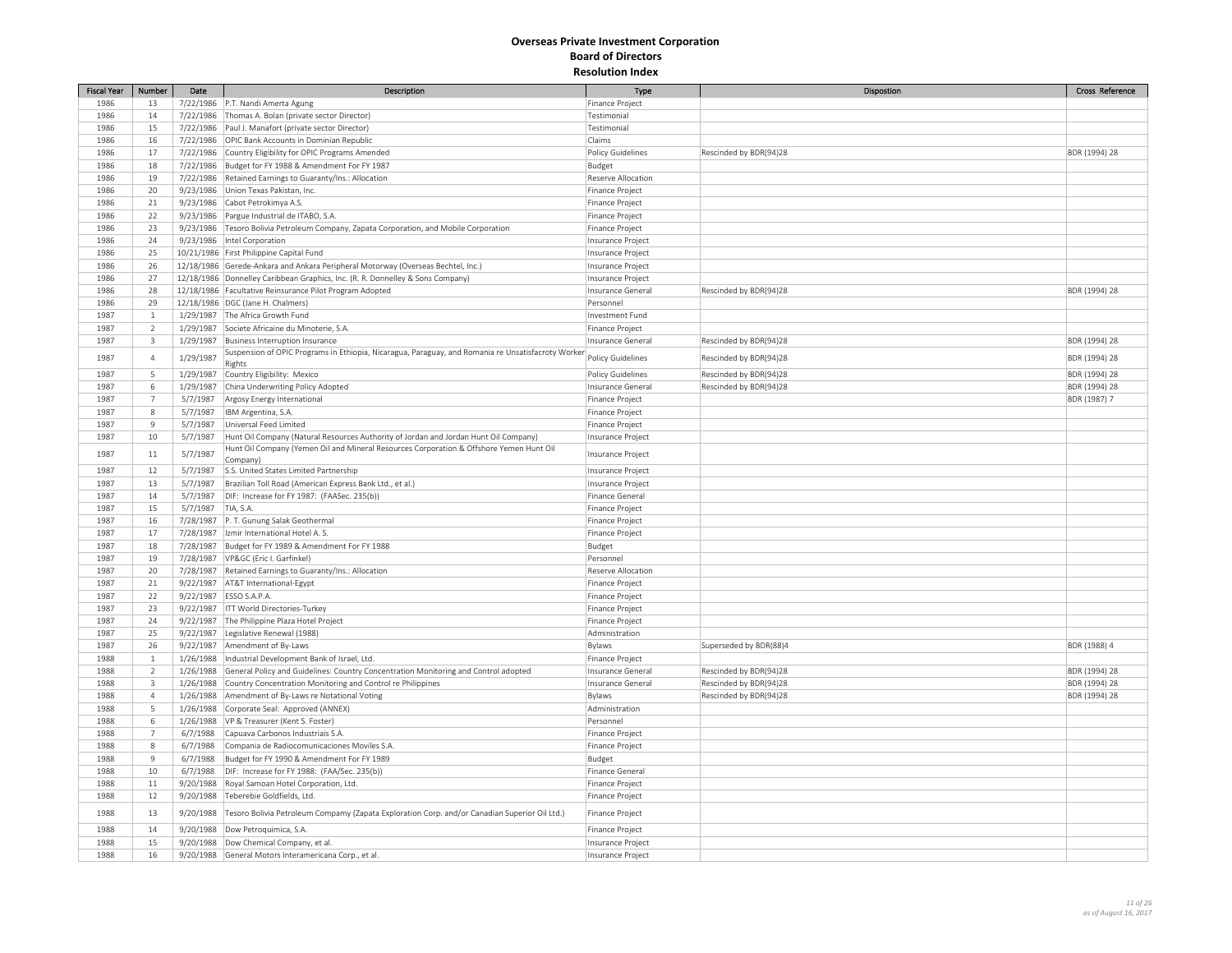| <b>Fiscal Year</b> | Number                  | Date                    | Description                                                                                           | Type                         | Dispostion                                  | Cross Reference |
|--------------------|-------------------------|-------------------------|-------------------------------------------------------------------------------------------------------|------------------------------|---------------------------------------------|-----------------|
| 1988               | 17                      |                         | 9/20/1988   Retained Earnings to Guaranty/Ins.: Allocation                                            | Reserve Allocation           |                                             |                 |
| 1988               | 18                      |                         | 9/20/1988   VP & Tresurer (Mildred O. Callear)                                                        | Personnel                    |                                             |                 |
| 1988               | 19                      |                         | 12/1/1988 Country Eligibility for OPIC Programs Guidelines Adopted                                    | Policy Guidelines            | Via Notational Vote/Superseded by BDR(90)14 | BDR (1990) 14   |
| 1989               | $\mathbf{1}$            |                         | 1/12/1989 Guidelines Governing Investments Under the Pilot Program of Equity Finance                  | Finance General              | Rescinded by BDR(94)28                      | BDR (1994) 28   |
|                    |                         |                         | Delegation of Authority to Interim Committee                                                          |                              |                                             |                 |
| 1989               | $\overline{2}$          | 1/12/1989               | of the Board (Bush, Sr. Transition)                                                                   | <b>Transition Delegation</b> |                                             |                 |
| 1989               | $\overline{3}$          |                         | 5/16/1989 Alumina Partners of Jamaica                                                                 | Finance Project              |                                             |                 |
| 1989               | $\overline{4}$          |                         | 5/16/1989 Gazi Power Project                                                                          | Finance Project              |                                             |                 |
| 1989               | 5                       |                         | 5/16/1989 MANTRAC Company                                                                             | Finance Project              |                                             |                 |
| 1989               | 6                       |                         | 5/16/1989 Guyana Partners, Ltd.                                                                       | Finance Project              |                                             |                 |
| 1989               | $\overline{7}$          |                         | 5/16/1989 Advisory Group on Cooperative Programs with U.S. Private Political Risk Insurers            | Insurance General            | Rescinded by BDR(94)28                      | BDR (1994) 28   |
| 1989               | $\,$ 8                  |                         | 5/16/1989   DIF: Increase for FY 1989: (FAA/Sec. 235(b))                                              | Finance General              |                                             |                 |
| 1989               | 9                       |                         | 7/28/1989   P.T. Cabot Chemical                                                                       | Finance Project              |                                             |                 |
| 1989               | 10                      |                         | 7/28/1989 Rose Hall Beach Hotel Ltd. Partnership                                                      | Finance Project              |                                             |                 |
| 1989               | 11                      |                         | 7/28/1989 Caribbean Methanol Co.                                                                      |                              |                                             |                 |
| 1989               | 12                      |                         | 7/28/1989 Budget for FY 1991 & Amendment For FY 1990                                                  | Insurance Project            |                                             |                 |
| 1989               | 13                      |                         | 7/28/1989 Country Eligibility: Hungarian People's Republic and Polish People's Republic               | Budget<br>Policy Guidelines  | Rescinded by BDR(94)28                      | BDR (1994) 28   |
|                    |                         |                         |                                                                                                       |                              |                                             |                 |
| 1989               | $14\,$                  |                         | 7/28/1989   VP&GC (Howard L. Hills)                                                                   | Personnel                    |                                             |                 |
| 1989               | 15                      |                         | 9/26/1989 Ataturk Airport Terminal                                                                    | Finance Project              |                                             |                 |
| 1989               | 16                      |                         | 9/26/1989 Limon Fruit Company                                                                         | Finance Project              |                                             |                 |
| 1989               | 17                      |                         | 9/26/1989 Petroguimica Austral, S.A.                                                                  | Finance Project              |                                             |                 |
| 1989               | 18                      |                         | 9/16/1989   lagifu Petroleum                                                                          | Insurance Project            |                                             |                 |
| 1989               | 19                      |                         | 9/26/1989 Retained Earnings to Guaranty/Ins.: Allocation                                              | Reserve Allocation           |                                             |                 |
| 1989               | 20                      | 10/23/1989 Abiatar S.A. |                                                                                                       | Finance Project              | Via Notational Vote                         | BDR (1989) 20   |
| 1989               | $21\,$                  |                         | 12/29/1989 Tungsram Company Ltd. (General Electric Company)                                           | Insurance Project            | Via Notational Vote                         | BDR (1989) 21   |
| 1990               | $\,1\,$                 |                         | 1/30/1990 Ston Forestal S.A.                                                                          | Finance Project              |                                             |                 |
| 1990               | $\overline{2}$          |                         | 1/30/1990 Phoenix Park Gas Processors Limited                                                         | Insurance Project            |                                             |                 |
| 1990               | $\overline{\mathbf{3}}$ |                         | 1/30/1990 Freeport Indonesia, Inc. (Freeport-McMoRan Copper Company, Inc.)                            | Insurance Project            |                                             |                 |
| 1990               | $\overline{4}$          |                         | 1/30/1990 General Policy and Guidelines Modification Adopted                                          | Finance General              | Rescinded by BDR(94)28                      | BDR (1994) 28   |
| 1990               | 5                       | 5/4/1990                | Productora de Papeles S.A.                                                                            | Finance Project              |                                             |                 |
| 1990               | 6                       |                         | 7/10/1990 Eastern European Growth Fund                                                                | Investment Fund              |                                             |                 |
| 1990               | $\overline{7}$          |                         | 7/10/1990 Environmental Investment Fund                                                               | Investment Fund              |                                             |                 |
| 1990               | 8                       |                         | 7/10/1990 Jamaica Grande Limited Partnership                                                          | Finance Project              |                                             |                 |
| 1990               | 9                       |                         | 7/10/1990 Amendment of By-Laws                                                                        | Bylaws                       | Rescinded by BDR(94)28                      | BDR (1994) 28   |
| 1990               | 10                      |                         | 7/10/1990 Amendment to OPIC Bylaws                                                                    | Bylaws                       | Rescinded by BDR(94)28                      | BDR (1994) 28   |
| 1990               | 11                      |                         | 7/10/1990 Budget for FY 1992 & Amendment For FY 1991                                                  | Budget                       |                                             |                 |
| 1990               | 12                      |                         | 7/10/1990   VP, Corporate Communications (Kevin R. Callwood)                                          | Personnel                    |                                             |                 |
| 1990               | 13                      |                         | 7/10/1990   DIF: Increase for FY 1990: (FAA/Sec. 235(b))                                              | Finance General              |                                             |                 |
| 1990               | 14                      |                         | 9/18/1990  LDC Eligibility Amended: Eligibility Criteria/Country List                                 | Policy Guidelines            | Rescinded by BDR(94)28                      | BDR (1994) 28   |
| 1990               | 15                      |                         | 9/18/1990 Pulpa y Papel Orinoco, S.A.                                                                 | Finance Project              |                                             |                 |
| 1990               | 16                      |                         | 9/18/1990   Bowater, Inc.                                                                             | Insurance Project            |                                             |                 |
|                    |                         |                         | 1) Rio Negro Norte (Yacimientos Petroliferas Fiscales & Occidental Exploration of Argentina, Inc, and |                              |                                             |                 |
| 1990               | 17                      | 9/18/1990               | Compania Naviera Perez Compac); 2) Cuenca Marina Malvinas 1 (Occidental Exploration of Argentina,     | Insurance Project            |                                             |                 |
|                    |                         |                         | Inc. & Entertot S.A.M.C.I.F.)                                                                         |                              |                                             |                 |
| 1990               | 18                      | 9/18/1990               | Offshore Exploration for three production sharing agreements (Occidental Int'l. Exploration &         | Insurance Project            |                                             |                 |
|                    |                         |                         | Production Co.)                                                                                       |                              |                                             |                 |
| 1990               | 19                      | 9/18/1990               | Two concession agreements: 1) Indus Delta Petroleum Concession Agreement; and 2) Soan                 | Insurance Project            |                                             |                 |
| 1990               | 20                      |                         | Petroleum Concession Agreement (Occidental Int'l. Exploration & Production Company)                   |                              |                                             |                 |
|                    |                         |                         | 9/18/1990 Occidental Int'l. Exploration & Production Co.                                              | Insurance Project            |                                             |                 |
| 1990               | $21\,$                  |                         | 9/18/1990 Forestal e Industrial Santa Fe, S.A. (Bank of New York et al.)                              | Insurance Project            |                                             |                 |
| 1990               | 22                      |                         | 9/18/1990 Empresa National de Telecomunicaciones in Argentina (Citibank, N.A. et al.)                 | Insurance Project            |                                             |                 |
| 1990               | 23                      |                         | 9/18/1990 Retained Earnings to Guaranty/Ins.: Allocation                                              | Reserve Allocation           |                                             |                 |
| 1991               | $\mathbf{1}$            |                         | 3/26/1991 Empresa Minera Inti Raymi, S.A.                                                             | Finance Project              |                                             |                 |
| 1991               | $\overline{2}$          |                         | 3/26/1991 Battle Mountain Gold Company                                                                | Insurance Project            |                                             |                 |
| 1991               | $\overline{3}$          |                         | 3/26/1991 Asia Pacific Growth Fund                                                                    | Investment Fund              |                                             |                 |
| 1991               | $\overline{4}$          |                         | 3/26/1991 Country Eligibility: Kuwait, Saudi Arabia and Israel & Other Middle East Countries          | <b>Policy Guidelines</b>     | Rescinded by BDR(94)28                      | BDR (1994) 28   |
| 1991               | 5                       |                         | 5/26/1991 Sara Lee Corporation and/or eligible subsidiaries in Compack Douwe Egberts Rt.              | Insurance Project            |                                             |                 |
| 1991               | 6                       |                         | 5/21/1991 Telcel Celular, C.A.                                                                        | Finance Project              |                                             |                 |
| 1991               | $\overline{7}$          |                         | 5/21/1991  BellSouth Enterprises, Inc.                                                                | Insurance Project            |                                             |                 |
| 1991               | $\,$ 8                  |                         | 5/21/1991   Bolivian Power Company, Ltd.                                                              | Finance Project              |                                             |                 |
| 1991               | $\overline{9}$          |                         | 7/23/1991 Guardian Glass Company (Guardian Industries Corporation)                                    | Insurance Project            |                                             |                 |
| 1991               | 10                      |                         | 7/23/1991 Compania Dominicana de Telefonos                                                            | Finance Project              |                                             |                 |
|                    |                         |                         |                                                                                                       |                              |                                             |                 |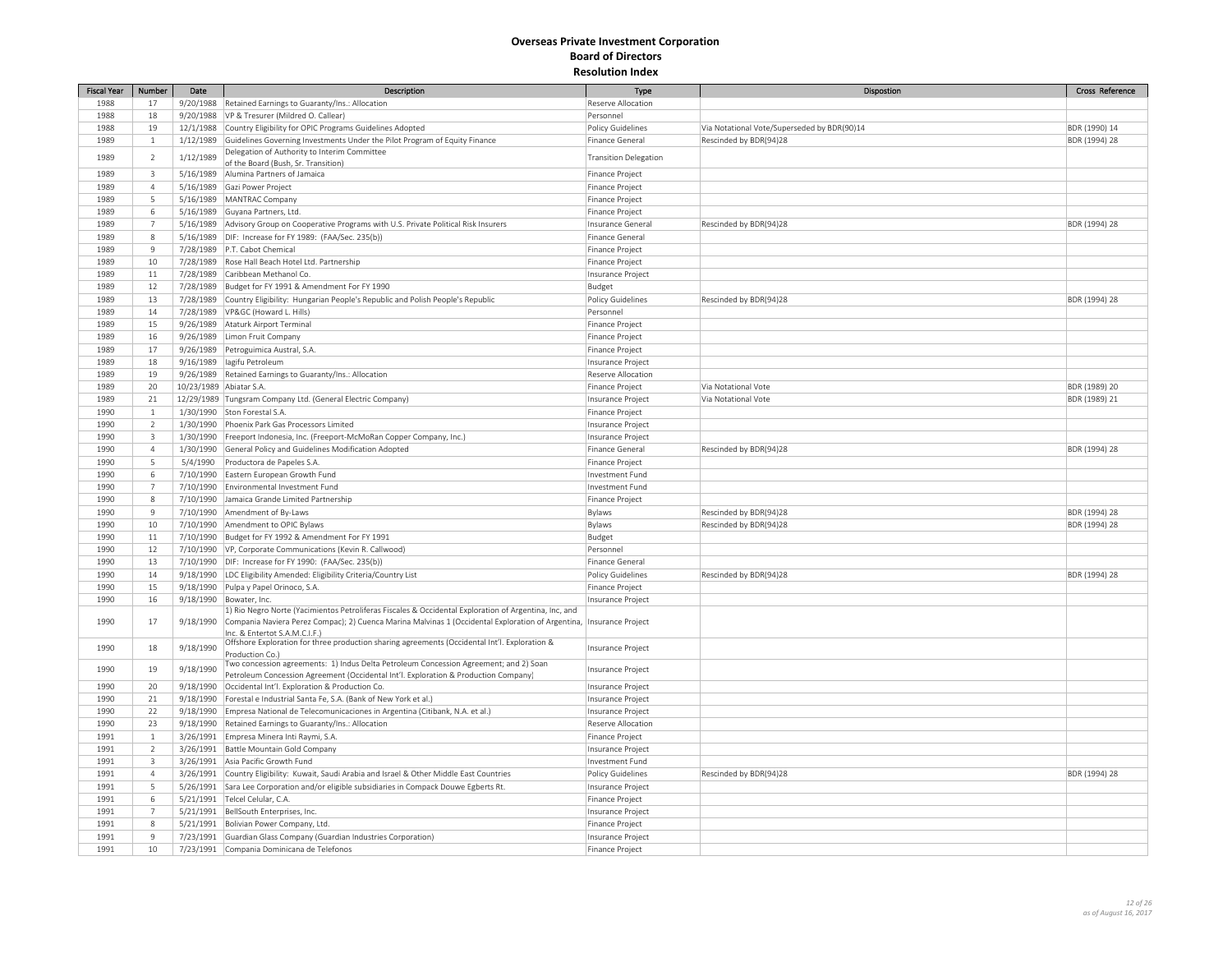| <b>Fiscal Year</b> | Number                  | Date              | Description                                                                                    | Type                     | Dispostion              | Cross Reference |
|--------------------|-------------------------|-------------------|------------------------------------------------------------------------------------------------|--------------------------|-------------------------|-----------------|
| 1991               | 11                      |                   | 7/23/1991 Budget for FY 1993                                                                   | Budget                   |                         |                 |
| 1991               | 12                      |                   | 9/24/1991 Compania de Radiocomunicaciones Movile, S.A                                          | Finance Project          |                         |                 |
| 1991               | 13                      |                   | 9/24/1991 GM Hungary Manufacturing Ltd. (Manufacturers Hanover Trust Company)                  | Insurance Project        |                         |                 |
| 1991               | 14                      |                   | 9/24/1991 Citibank, N.A. (expansion of ferronickel mining and processing operation)            | Insurance Project        |                         |                 |
| 1991               | 15                      |                   | 9/24/1991 Atlas Consolidated Mining and Development Corporation                                | Insurance Project        |                         |                 |
| 1991               | 16                      |                   | 9/24/1991 Compania Contractual Minera Candelaria                                               | Finance Project          |                         |                 |
| 1991               | 17                      |                   | 9/24/1991 Phelps Dodge Corporation (coper mine)                                                | Insurance Project        |                         |                 |
| 1991               | 18                      |                   | 9/24/1991 Alba Gas Field Consortium                                                            | Finance Project          |                         |                 |
| 1991               | 19                      |                   | 9/24/1991 Walter International, Inc.                                                           | Insurance Project        |                         |                 |
| 1991               | 20                      |                   | 9/24/1991 Legislative Renewal (1992)                                                           | Administration           |                         |                 |
| 1991               | 21                      |                   | 9/24/1991 Country Eligibility: Estonia, Latvia, Lithuania, Soviet Union and South Africa       | <b>Policy Guidelines</b> | Rescinded by BDR(94)28  | BDR (1994) 28   |
| 1991               | 22                      |                   | 9/24/1991 Retained Earnings to Insurance                                                       | Reserve Allocation       |                         |                 |
| 1992               | $1\,$                   |                   | 2/18/1992 Enron Power Corporation                                                              | Insurance Project        |                         |                 |
| 1992               | $\overline{2}$          |                   | 2/18/1992 Phibro Energy Production, Inc.                                                       | Insurance Project        |                         |                 |
| 1992               | $\overline{3}$          |                   | 4/21/1992 Poland Cablevision (Netherlands) B.V.                                                | Insurance Project        |                         |                 |
| 1992               | $\overline{4}$          |                   | 4/21/1992 Mobil Corporation                                                                    | Insurance Project        |                         |                 |
| 1992               | 5                       |                   | 7/14/1992 Estireno Del Lago, Estilargo, C,A.                                                   | Finance Project          |                         |                 |
| 1992               | 6                       |                   | 7/14/1992 GTE Corporation                                                                      | Insurance Project        |                         |                 |
| 1992               | $\overline{7}$          |                   | 7/14/1992   Electricidad Enron de Guatemala, S.A. (Puerto Quetzal Power Project) (Enron Corp.) | Insurance Project        |                         |                 |
| 1992               | $\,$ 8 $\,$             |                   | 7/14/1992 BellSouth Enterprises, Inc.                                                          | Insurance Project        |                         |                 |
| 1992               | $\overline{9}$          |                   | 7/14/1992 Budget for FY 1994                                                                   | Budget                   |                         |                 |
| 1992               | 10                      |                   | 9/10/1992  International Paper Company                                                         | Insurance Project        |                         |                 |
| 1992               | 11                      |                   | 9/22/1992   Momonal Power Company                                                              | Insurance Project        |                         |                 |
| 1992               | 12                      |                   | 9/22/1992 Mamonal Power Company                                                                | Finance Project          |                         |                 |
| 1992               | 13                      |                   | 9/22/1992 Columbian Tiszai Koromgyarto Kft.                                                    | Finance Project          |                         |                 |
| 1992               | 14                      |                   | 9/22/1992 Evergreen Helicopters, Inc.                                                          | Finance Project          |                         |                 |
| 1992               | 15                      |                   | 9/22/1992 Guyana Telephone & Telegraph Co., Ltd.                                               | Finance Project          |                         |                 |
| 1992               | 16                      |                   | 9/22/1992 Zambia Consolidated Copper Mines Limited                                             | Finance Project          |                         |                 |
| 1992               | 17                      |                   | 9/22/1992   Kmart Corporation                                                                  | Insurance Project        |                         |                 |
| 1992               | 18                      |                   | 9/22/1992 Retained Earnings to Insurance                                                       | Reserve Allocation       |                         |                 |
| 1992               | 19                      |                   | 9/22/1992 Projects Involving Military Purchases and Sales                                      | Policy Guidelines        | Rescinded by BDR(94)28  | BDR (1994) 28   |
| 1993               | $\mathbf{1}$            |                   | 1/14/1993 Country Eligibility: Ukraine re decommissioning of Chernobyl                         | <b>Policy Guidelines</b> | Rescinded by BDR(94)28  | BDR (1994) 28   |
| 1993               | $\overline{2}$          |                   | 1/14/1993 Aluplata S.A.                                                                        | Finance Project          |                         |                 |
| 1993               | $\overline{\mathbf{3}}$ |                   | 1/14/1993   Miskar Concessions                                                                 | Insurance Project        |                         |                 |
| 1993               | $\overline{4}$          |                   | 1/14/1993 Enron Corporation                                                                    | Insurance Project        |                         |                 |
| 1993               | 5                       |                   | 2/26/1993 Citibank Overseas Investment Corporation                                             | Insurance Project        |                         |                 |
| 1993               | $\,$ 6 $\,$             |                   | 3/30/1993 Polar Lights Company                                                                 | Finance Project          |                         |                 |
| 1993               | $\overline{7}$          |                   | 3/30/1993 Polar Lights (Du Pont)                                                               | Insurance Project        |                         |                 |
| 1993               | 8                       |                   | 4/9/1993   Poland Partners, L.P. (Investment Fund)                                             | Finance Project          |                         |                 |
| 1993               | $\overline{9}$          |                   | 4/27/1993 Enron Exploration Company (Enron Gas & Oil Trinidad, Limited                         | Insurance Project        |                         |                 |
| 1993               | 10                      |                   | 4/27/1993 James D. Berg (President, OPIC)                                                      | Testimonial              |                         |                 |
| 1993               | $11\,$                  |                   | 7/13/1993 Batangas Power Corporation                                                           | Finance Project          |                         |                 |
| 1993               | 12                      |                   | 7/13/1993   Israeli Growth Fund, L.P.                                                          | Investment Fund          |                         |                 |
| 1993               | 13                      |                   | 7/13/1993 SVP, Policy & Investment Development (Richard L. Morningstar)                        | Personnel                |                         |                 |
| 1993               | 14                      |                   | 7/13/1993   VP&GC (Charles D. Toy)                                                             | Personnel                |                         |                 |
| 1993               | 15                      |                   | 9/21/1993 Budget for FY 1995                                                                   | Budget                   |                         |                 |
| 1993               | 16                      |                   | 9/21/1993 Global Environmental Emerging Market Fund, L.P.                                      | Investment Fund          |                         |                 |
| 1993               | 17                      |                   | 9/21/1993 The Russia Country Fund, L.P.                                                        | Investment Fund          |                         |                 |
| 1993               | 18                      |                   | 9/21/1993 Hoteles Sheraton de Argentina, S.A.                                                  | Finance Project          |                         |                 |
| 1993               | 19                      |                   | 9/21/1993 Newmont Mining (Zarafshan - Newmont Joint Venture)                                   | Insurance Project        |                         |                 |
| 1993               | 20                      |                   | 9/21/1993 AES Americas Inc., CMS Generation Company and CEA San Nicolas, Inc.                  | Insurance Project        |                         |                 |
| 1993               | 21                      |                   | 9/21/1993 Dominion Energy                                                                      | Insurance Project        |                         |                 |
| 1994               | $1\,$                   |                   | 12/7/1993 Zaklady Celulozowo Papiernicze Kwidzyn S.A.                                          | Finance Project          |                         |                 |
| 1994               | $\overline{2}$          |                   | 12/7/1993 CMS Generation Co.                                                                   | Insurance Project        |                         |                 |
| 1994               | 3                       |                   | 12/7/1993 Enron Corporation                                                                    | Insurance Project        |                         |                 |
| 1994               | $\overline{4}$          |                   | 2/24/1994 Poland Partners, L.P. (Investment Fund)                                              | Investment Fund          | Via Notational Vote     |                 |
| 1994               | 5                       | 3/22/1994 PERMTEX |                                                                                                | Finance Project          |                         |                 |
| 1994               | 6                       |                   | 3/22/1994 Limited Liability Company Chernogorskoye                                             | Finance Project          |                         |                 |
| 1994               | $\overline{7}$          |                   | 3/22/1994 Russia Telecommunications Development Copration                                      | <b>Finance Project</b>   | Superceded by BDR(95)42 | BDR (1995) 42   |
| 1994               | 8                       |                   | 3/22/1994 Omolon Gold Mining Company                                                           | Finance Project          |                         |                 |
| 1994               | $\mathsf{9}$            |                   | 3/22/1994 Omolon Gold Mining Company (Cyprus Amax Minerals Company)                            | Insurance Project        |                         |                 |
|                    |                         |                   |                                                                                                |                          |                         |                 |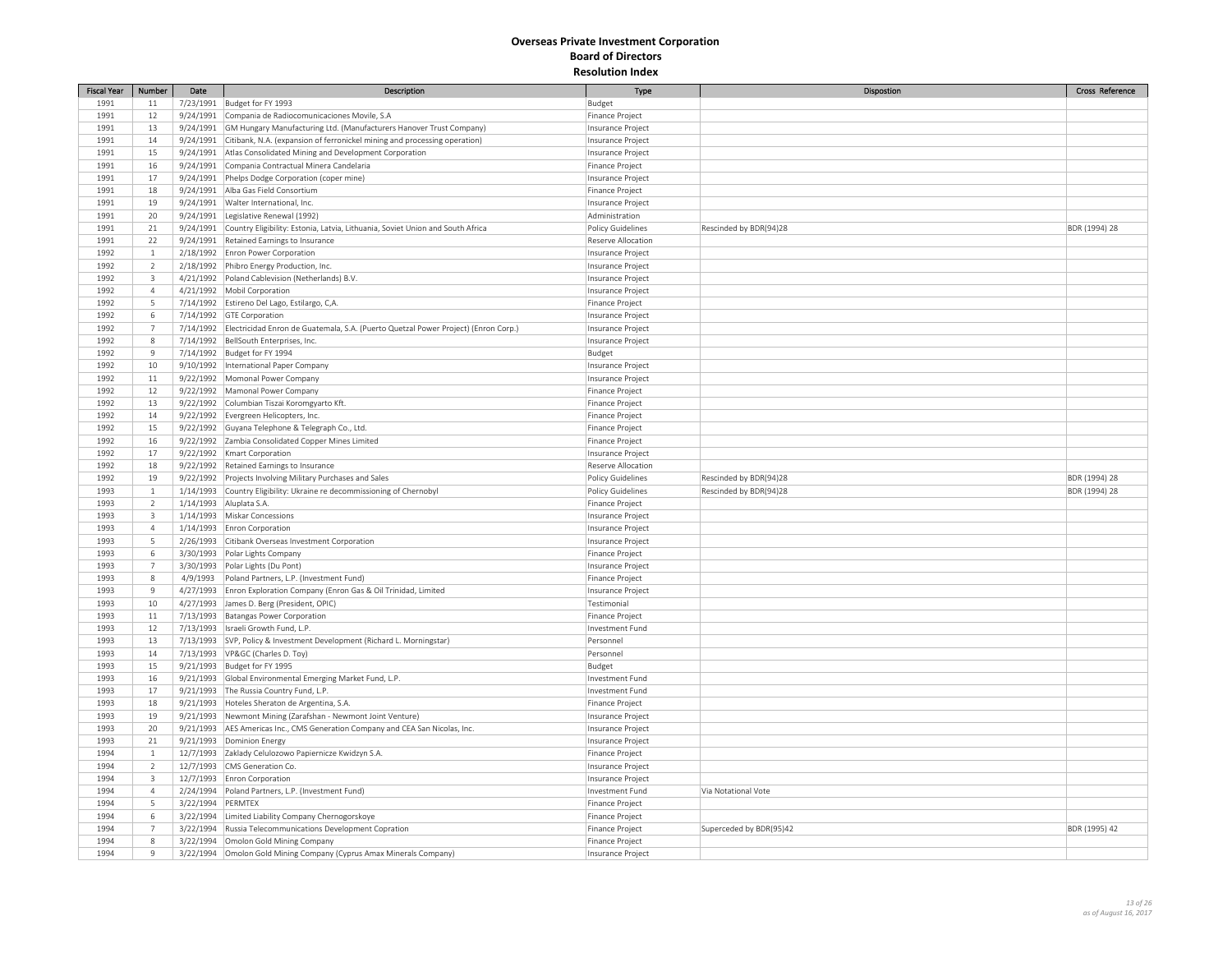| <b>Fiscal Year</b> | Number         | Date      | Description                                                                                                                  | Type                     | Dispostion              | Cross Reference |
|--------------------|----------------|-----------|------------------------------------------------------------------------------------------------------------------------------|--------------------------|-------------------------|-----------------|
| 1994               | 10             |           | 3/22/1994 Mars, Incorporated                                                                                                 | Insurance Project        |                         |                 |
| 1994               | 11             |           | 3/22/1994   MAGMA (Magma Power Company)                                                                                      | Insurance Project        |                         |                 |
| 1994               | 12             |           | 3/22/1994 Caterpillar Financial Services Corporation                                                                         | Insurance Project        |                         |                 |
| 1994               | 13             |           | 3/22/1994   Ib Valley Power Pvt. Ltd.                                                                                        | Finance Project          |                         |                 |
| 1994               | 14             |           | 3/22/1994   AES Transpower Electric Power Generation Project                                                                 | Insurance Project        |                         |                 |
| 1994               | 15             |           | 3/22/1994 Yombo Dield Project (Marine I Exploitation Permit)                                                                 | Finance Project          |                         |                 |
| 1994               | 16             |           | 3/22/1994 Yombo Oil Field (Walter International, Inc.)                                                                       | Insurance Project        |                         |                 |
| 1994               | 17             |           | 3/22/1994 Ameritech International                                                                                            | Insurance Project        |                         |                 |
| 1994               | 18             |           | 3/22/1994 Westel 900 Mobile Telecomunications Ltd.                                                                           | Finance Project          |                         |                 |
| 1994               | 19             |           | 3/22/1994   International Paper Company                                                                                      | Insurance Project        |                         |                 |
| 1994               | 20             |           | 3/22/1994 Board Threshold Limits for Insurance and Finance Projects                                                          | Policy Guidelines        | Superseded by BDR(04)27 | BDR (2004) 7    |
| 1994               | 21             |           | 3/22/1994 Adoption of Updated Bylaws                                                                                         | Bylaws                   | Superseded by BDR(01)05 | BDR (2001) 5    |
| 1994               | 22             |           | 3/22/1994 Finance Program                                                                                                    | Policy Guidelines        |                         |                 |
| 1994               | 23             |           | 3/22/1994 Political Risk Insurance Program                                                                                   | Poliby Guidelines        |                         |                 |
| 1994               | 24             |           | 3/22/1994 Pre Investment Services Program                                                                                    | Policy Guidelines        |                         |                 |
| 1994               | 25             |           | 3/22/1994 Environment Policy                                                                                                 | Policy Guidelines        |                         |                 |
| 1994               | 26             |           | 3/22/1994   U.S. Effects Policy                                                                                              | Policy Guidelines        |                         |                 |
| 1994               | 27             |           | 3/22/1994 Worker Rights Policy                                                                                               | Policy Guidelines        |                         |                 |
| 1994               | 28             |           | 3/22/1994 Rescinding of Certain Resolutions (ANNEX)                                                                          | Policy Guidelines        |                         |                 |
| 1994               | 29             | 6/1/1994  | CZ Luzon Geothermal Power Company, Inc.                                                                                      | Finance Project          | Via Notational Vote     |                 |
| 1994               | 30             | 6/21/1994 | Felton McLellan Johnston (OPIC)                                                                                              | Testimonial              |                         |                 |
|                    |                |           | CZ Luzon Geothermal Power Company, Inc. (California Energy Company, Inc. and Peter Kiewit Sons,                              |                          |                         |                 |
| 1994               | 31             | 6/1/1994  | Inc.)                                                                                                                        | Insurance Project        | Via Notational Vote     |                 |
| 1994               | 32             |           | 6/21/1994  VP, Insurance (Daniel W. Riordan)                                                                                 | Personnel                |                         |                 |
| 1994               | 33             |           | 6/21/1994   Major Projects Fund                                                                                              | Investment Fund          |                         |                 |
| 1994               | 34             |           | 6/21/1994   TEC International, Ltd. (United Technologies Corporation)                                                        | Insurance Project        |                         |                 |
| 1994               | 35             |           | 6/21/1994 Polar Lights Company (E.I. Du Pont de Nemours and Company)                                                         | Insurance Project        |                         |                 |
| 1994               | 36             |           | 6/21/1994 Dabhol Power Company (Enron Corp. and other eligible lenders and investors)                                        | Finance Project          |                         |                 |
| 1994               | 37             |           | 6/21/1994 Dabhol Power Company (Enron Corp.)                                                                                 | Insurance Project        |                         |                 |
| 1994               | 38             |           | 6/21/1994 P.T. Paiton Energy Company (Mission Energy Co. and other eligible investors and lenders)                           | Insurance Project        |                         |                 |
| 1994               | 39             |           | 6/21/1994 Aluplata, S.A.                                                                                                     | Finance Project          |                         |                 |
|                    |                |           | Compania de Telefonos del Interior S.A. and Compania de Telefonos del Interior del Norte S.A. (GTE                           |                          |                         |                 |
| 1994               | 40             | 6/21/1994 | Mobile Communications International Incorporated                                                                             | Insurance Project        |                         |                 |
| 1994               | 41             |           | 6/21/1994   Maersk Drilling Venezuela, S.A. (Citibank, N.A.)                                                                 | <b>Insurance Project</b> |                         |                 |
| 1994               | 42             | 6/21/1994 | Visayas Geothermal Power Company (Magma Power Company and other eligible U.S. investors and<br>lenders)                      | Insurance Project        |                         |                 |
| 1994               | 43             |           | 8/22/1994 Calvert Europe Fund for Sustainable Development                                                                    | Finance Project          | Via Notational Vote     |                 |
| 1994               | 44             |           | 8/22/1994 Jerooy Gold Company                                                                                                | Finance Project          | Via Notational Vote     |                 |
| 1994               | 45             |           | 8/22/1994 Jerooy Gold Company (MK Gold Company)                                                                              | Insurance Project        | Via Notational Vote     |                 |
| 1994               | 46             |           | 8/22/1994 SFMT, Inc.-Special Purpose Subsidiary                                                                              | Finance Project          | Via Notational Vote     |                 |
| 1994               | 47             |           | 9/16/1994 Russia Partners Company L.P. (Investment Fund)                                                                     | Investment Fund          | Via Notational Vote     |                 |
|                    |                |           | M.V. Khrunichev State Research and Production Space Center (Lockheed Missiles & Space Company,                               |                          |                         |                 |
| 1994               | 48             | 9/16/1994 | Inc.                                                                                                                         | Insurance Project        | Via Notational Vote     |                 |
| 1994               | 49             | 9/27/1994 | Trakya Elektrik Uretim ye Ticaret A.S.                                                                                       | Finance Project          |                         |                 |
| 1994               | 50             |           | 9/27/1994   Trakya Elektrik Uretim ve Ticaret A.S. (Enron Corp.)                                                             | Insurance Project        |                         |                 |
| 1994               | 51             | 9/27/1994 | Citibank Berhad (Citibank Overseas Investment Corporation)                                                                   | Insurance Project        |                         |                 |
| 1994               | 52             |           | 9/27/1994 Visayas Geothermal Power Company                                                                                   | Finance Project          |                         |                 |
| 1994               | 53             |           | 9/27/1994   Budget for FY 1996                                                                                               | Budget                   |                         |                 |
| 1994               | 54             |           | 9/27/1994 Kuwait Petrochemical Joint Venture (KPJV) (Union Carbide Corporation                                               | Insurance Project        |                         |                 |
| 1994               | 55             |           | 9/27/1994 The First National Bank of Boston On-Lending Facility (The Brazil Group)                                           | Finance Project          |                         |                 |
| 1994               | 56             | 9/27/1994 | CTI (CTI Compania de Telefonos del Interior S.A. & CTI Norte Compania de Telefonos del Interior S.A.)                        | Finance Project          |                         |                 |
| 1994               | 57             |           | 9/27/1994 Generacion de Vapor GENEVAPCA, C.A. (eligible U.S. investors)                                                      | Insurance Project        |                         |                 |
| 1994               | 58             |           | 9/27/1994 Africa Growth Fund II                                                                                              | Investment Fund          |                         |                 |
| 1995               | $\mathbf{1}$   |           | 11/1/1994 Bancroft Eastern Europe Fund, L.P.                                                                                 | Investment Fund          | Via Notational Vote     |                 |
| 1995               | $\overline{2}$ |           | 12/6/1994   NIS Agricultural and Food Industry Development Fund                                                              | Finance Project          |                         |                 |
| 1995               | $\overline{3}$ |           | 12/6/1994 Minera Especial Tintaya S.A. (Magma Copper Company and eligible U.S. lenders)                                      | Insurance Project        |                         |                 |
| 1995               | $\overline{4}$ |           | 12/6/1994 Termobarranquilla, S.A.                                                                                            | Finance Project          |                         |                 |
| 1995               | 5              | 12/6/1994 | Termobarranquilla, S.A. (Energy Initiatives, Inc. Lancaster Steel Company, Inc. and eligible U.S. lenders) Insurance Project |                          |                         |                 |
| 1995               | 6              |           | 12/6/1994 P.T. Paiton Energy Company                                                                                         | Finance Project          |                         |                 |
| 1995               | $\overline{7}$ |           | 1/11/1995 Auburndale Central and Eastern Europe Property Fund, L.P                                                           | Investment Fund          | Via Notational Vote     |                 |
|                    |                |           |                                                                                                                              |                          |                         |                 |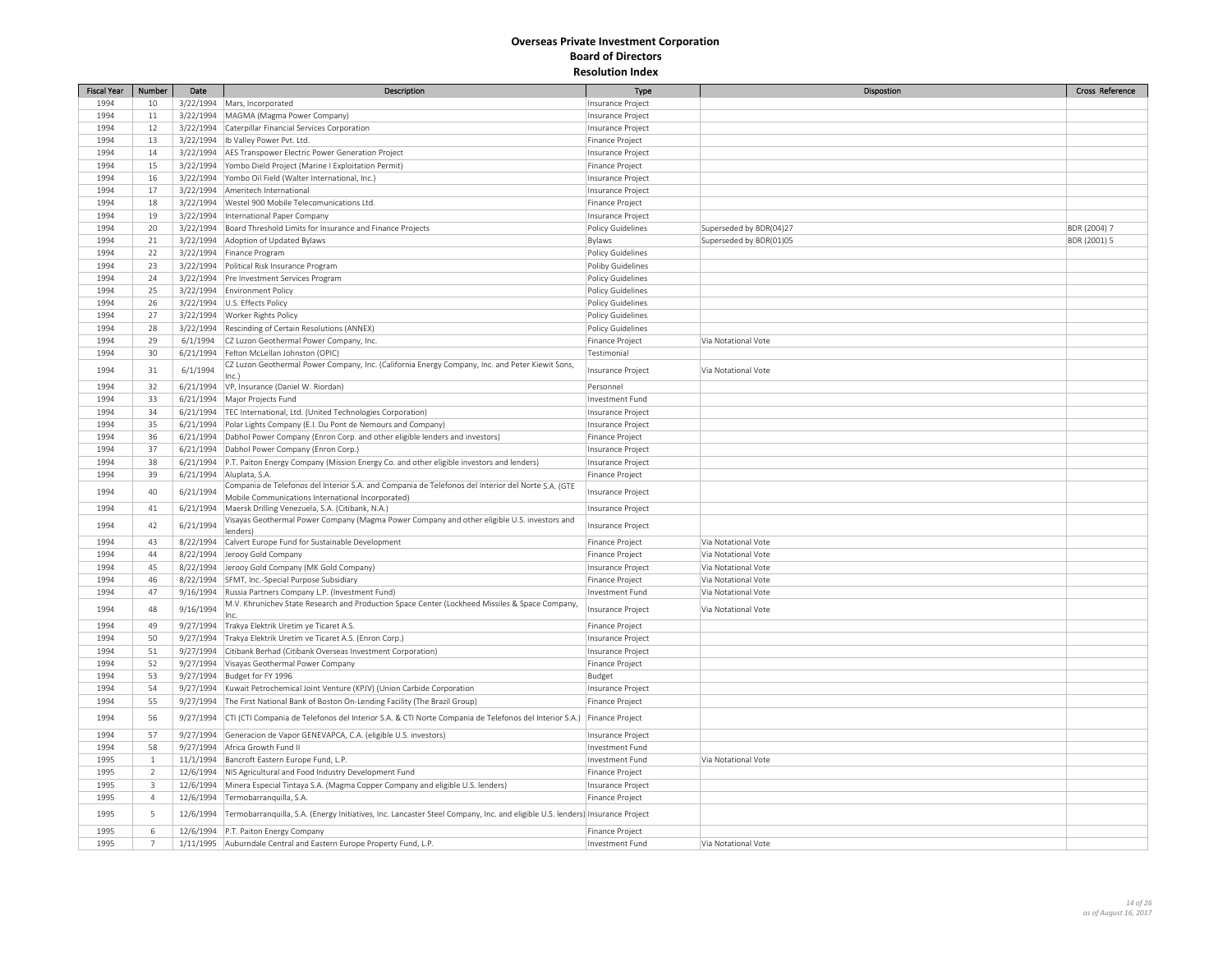| <b>Fiscal Year</b> | Number              | Date                   | Description                                                                                                                                             | Type                                 | Dispostion                                 | Cross Reference |
|--------------------|---------------------|------------------------|---------------------------------------------------------------------------------------------------------------------------------------------------------|--------------------------------------|--------------------------------------------|-----------------|
| 1995               | 8                   | 1/30/1995              | The M.V. Khrunichev State Research and Production Space Center (Lockheed Missiles & Space                                                               | Insurance Project                    | Via Notational Vote                        |                 |
| 1995               | $\,9$               |                        | Company, Inc.)                                                                                                                                          |                                      |                                            |                 |
|                    |                     | 1/30/1995              | India Private Equity Fund, L.P.<br>The First National Bank of Boston                                                                                    | Investment Fund                      | Via Notational Vote                        |                 |
| 1995<br>1995       | 10<br>11            | 3/1/1995<br>3/1/1995   | Zarafshan-Newmont (Newmont Gold Company)                                                                                                                | Finance Project<br>Insurance Project | Via Notational Vote<br>Via Notational Vote |                 |
| 1995               | 12                  | 3/1/1995               | Miskar Gas Field (eligible U.S. financial institutions to British Gas Tunisia Limited)                                                                  | Insurance Project                    | Via Notational Vote                        |                 |
| 1995               | 13                  | 3/1/1995               | Citibank N.A. Buenos Aires Branch (Citibank N.A.)                                                                                                       | Insurance Project                    | Via Notational Vote                        |                 |
| 1995               | 14                  | 3/1/1995               | The Coastal Corporation and eligible U.S. lenders                                                                                                       | Insurance Project                    | Via Notational Vote                        |                 |
| 1995               | 15                  | 3/28/1995              | Kumtor Gold Company                                                                                                                                     | Insurance Project                    |                                            |                 |
| 1995               | 16                  |                        | 3/28/1995 Ogden Quezon Power                                                                                                                            | Insurance Project                    |                                            |                 |
| 1995               | 17                  | 3/28/1995              | <b>EDSA LRT Corporation</b>                                                                                                                             | Insurance Project                    |                                            |                 |
| 1995               | 18                  |                        | 3/28/1995   Esso Sociedad Anonima Petrolera Argentina                                                                                                   | Finance Project                      |                                            |                 |
| 1995               | 19                  | 3/28/1995              | Jamaica Energy Partners L.P.                                                                                                                            | <b>Finance Project</b>               |                                            |                 |
| 1995               | 20                  | 3/28/1995              | Compania de Telefonos del Interior S.A. and Compania de Telefonos del Interior del Norte S.A. (GTE                                                      | Insurance Project                    | Superseded by BDR(95)37                    | BDR (1995) 37   |
|                    |                     |                        | Mobile Communications International Incorporated) (Superceded by BDR(95)37]                                                                             |                                      |                                            |                 |
| 1995               | 21                  | 3/28/1995              | South America Private Equity Growth Fund (WestSphere Capital Associates)                                                                                | Investment Fund                      |                                            |                 |
| 1995               | 22                  |                        | 5/31/1995   Middle East/North Africa Regional Growth Fund (Mitchell Hutchins Institutional Investors, Inc.)                                             | Investment Fund                      | Via Notational Vote                        |                 |
| 1995               | 23                  |                        | 5/31/1995   Western NIS and Baltic States Fund (New Century Holdings, Inc.)                                                                             | Investment Fund                      | Via Notational Vote                        |                 |
| 1995<br>1995       | 24<br>25            |                        | 6/13/1995 SVP, Policy & Investment Development (Susan B. Levine)                                                                                        | Personnel                            |                                            |                 |
|                    |                     |                        | 6/13/1995 Minera Yanacocha<br>6/13/1995 Citibank, N.A., Sao Paulo Branch (Citibank, N.A.)                                                               | Insurance Project                    |                                            |                 |
| 1995<br>1995       | 26<br>27            | 6/13/1995              | BBN-Ball Embalagens Limitada (Ball Corporation)                                                                                                         | Insurance Project<br>Finance Project |                                            |                 |
| 1995               | 28                  | 6/13/1995              | CE Cesecnan Water and Energy Company (California Energy Co., Inc.)                                                                                      | Finance Project                      |                                            |                 |
| 1995               | 29                  |                        | 6/13/1995 CE Casecnan Water and Energy Company                                                                                                          | Insurance Project                    |                                            |                 |
| 1995               | 30                  |                        | 6/13/1995 Enron Oil and Gas India Ltd., (Enron Corp.)                                                                                                   | Insurance Project                    |                                            |                 |
| 1995               | 31                  |                        | 6/13/1995 Revolving Credit On-Lending Facility (Citibank, N.A.)                                                                                         | Finance Project                      |                                            |                 |
| 1995               | 32                  |                        | 6/13/1995 Agribusiness Partners International, L.P. Fund (addition of countries)                                                                        | Investment Fund                      |                                            |                 |
| 1995               | 33                  | 6/13/1995              | First NIS Regional Fund (NIS) (Baring Intl. Investment Management Limited)                                                                              | Finance Project                      |                                            |                 |
| 1995               | 34                  |                        | 6/13/1995 Abosso Goldfields Ltd. (Superseded by BDR(96)22                                                                                               | Insurance Project                    | Superseded by BDR(96)22                    | BDR (1996) 22   |
| 1995               | 35                  | 8/4/1995               | India Private Equity Fund, L.P. (TIPEF Investment Mgmt. Ltd.)                                                                                           | Investment Fund                      | Via Notational Vote                        |                 |
| 1995               | 36                  | 8/4/1995               | AIG Major Projects Fund, L.P. (addition of countries)                                                                                                   | Investment Fund                      | Via Notational Vote                        |                 |
| 1995               | 37                  | 8/4/1995               | Compania de Telefonos del Interior S.A. and Compania de Telefonos del Interior del Norte S.A. (GTE<br>Mobile Communications International Incorporated) | Insurance Project                    | Via Notational Vote                        |                 |
| 1995               | 38                  | 8/4/1995               | Trakya Elektrik Uretim ve Ticaret A.S. (Enron Corporation and Wing Limited)                                                                             | Insurance Project                    | Via Notational Vote                        |                 |
| 1995               | 39                  | 8/4/1995               | Doga Enerji Uretim Sanayi ve Ticaret (Mission Energy Company)                                                                                           | Finance Project                      | Via Notational Vote                        |                 |
| 1995               | 40                  |                        | 9/19/1995   VP, Investment Funds (Robert D. Stillman)                                                                                                   | Personnel                            |                                            |                 |
| 1995               | $41\,$              | 9/19/1995              | Budget for FY 1997                                                                                                                                      | Budget                               |                                            |                 |
| 1995               | 42                  |                        | 9/19/1995 Russian Telecommunications Development Corp.                                                                                                  | Finance Project                      |                                            |                 |
| 1995               | 43                  | 9/19/1995  IBM Leasing |                                                                                                                                                         | Finance Project                      |                                            |                 |
| 1995               | 44                  |                        | 9/19/1995 Cociedad Minera Cerro Verde S.A.                                                                                                              | Insurance Project                    |                                            |                 |
| 1995               | 45                  |                        | 9/19/1995 Crown Cork & Seal Embalagens S.A.                                                                                                             | Finance Project                      |                                            |                 |
| 1995               | 46                  | 9/19/1995              | Farmland MissChem, Limited                                                                                                                              | Insurance Project                    |                                            |                 |
| 1995               | 47                  | 9/19/1995              | Teberebie Goldfields, Ltd.                                                                                                                              | Finance Project                      |                                            |                 |
| 1996               | $\,$ 1              |                        | 11/9/1995 Termovalle I Project Company Branch                                                                                                           | Insurance Project                    | Via Notational Vote                        |                 |
| 1996               | $\overline{2}$      | 12/12/1995             | Specialized Central Design Bureau and<br>Progress Manufacturing Plant                                                                                   | Insurance Project                    |                                            |                 |
| 1996               | $\overline{3}$      |                        | 12/12/1995 Crown Cork & Seal Embalagens S.A.                                                                                                            | Finance Project                      |                                            |                 |
| 1996               | $\overline{4}$      |                        | 12/12/1995 Empresa Corani, S.A.                                                                                                                         | Insurance Project                    |                                            |                 |
| 1996               | 5                   |                        | 12/12/1995 Aguaytia Energy, S.R. Ltda.                                                                                                                  | Insurance Project                    |                                            |                 |
| 1996<br>1996       | 6<br>$\overline{7}$ |                        | 12/12/1995 Himpurna California Energy Ltd.                                                                                                              | Insurance Project                    |                                            |                 |
| 1996               | 8                   |                        | 12/12/1995   Patuha Power Ltd.<br>12/12/1995 P.T. East Java Power Corp. (Enron)                                                                         | Insurance Project                    |                                            |                 |
| 1996               | $\overline{9}$      |                        | 12/12/1995 A subsidiary of Oil Search Limited                                                                                                           | Insurance Project                    |                                            |                 |
| 1996               | 10                  |                        | 2/9/1996 New Pollock L.P. (AAS-Pollack L.L.C.)                                                                                                          | Insurance Project<br>Finance Project |                                            |                 |
| 1996               | $11\,$              | 2/9/1996               | Citibank N.A. on behalf of eligible lenders                                                                                                             | Insurance Project                    |                                            |                 |
| 1996               | 12                  |                        | 3/12/1996   VP, Finance (Frank L. Langhammer)                                                                                                           | Personnel                            |                                            |                 |
| 1996               | 13                  |                        | 3/12/1996   Brazil Mcomcast S.A. (Comcast International Holdings, Inc.)                                                                                 | Finance Project                      |                                            |                 |
| 1996               | 14                  |                        | 3/12/1996 Union Transitoria de Empresas (CMS Generation Co.)                                                                                            | Finance Project                      |                                            |                 |
| 1996               | 15                  |                        | 3/12/1996   Air Products Gass Industrials Ltda.                                                                                                         | Insurance Project                    |                                            |                 |
| 1996               | 16                  |                        | 3/12/1996 TeLefonica Celular del Paraguay, S.A. (Milicom Cellular International, S.A.)                                                                  | Finance Project                      |                                            |                 |
| 1996               | 17                  |                        | 3/12/1996 Jorf Lasfar Energy Company                                                                                                                    | Insurance Project                    |                                            |                 |
| 1996               | 18                  |                        | 3/12/1996 Global Environment Services Fund, L.P. (GEF Management)                                                                                       | Investment Fund                      |                                            |                 |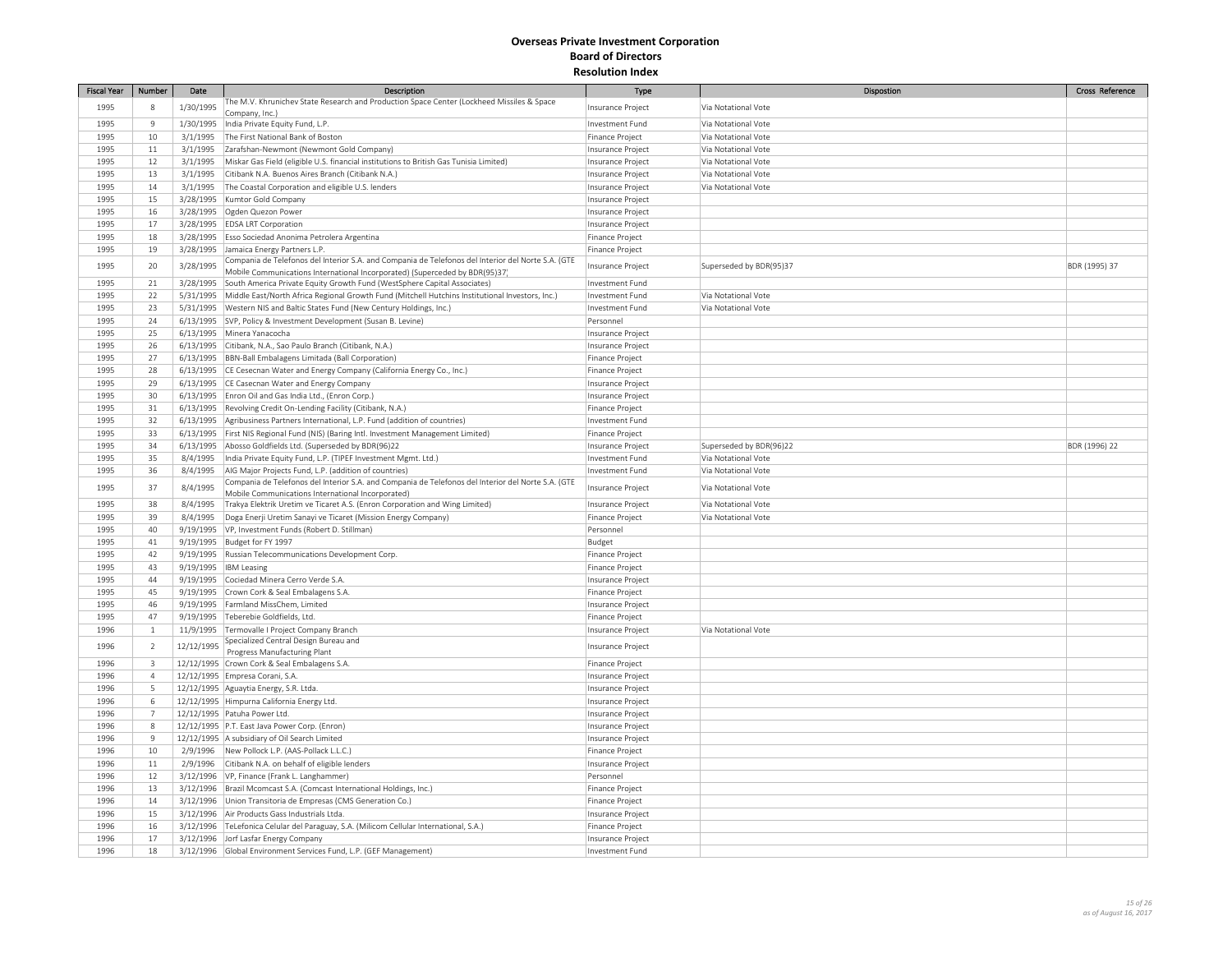| <b>Fiscal Year</b> | Number                  | Date      | Description                                                                                                     | Type               | Dispostion             | Cross Reference |
|--------------------|-------------------------|-----------|-----------------------------------------------------------------------------------------------------------------|--------------------|------------------------|-----------------|
| 1996               | 19                      |           | 3/12/1996 South Asia Integration Fund, L.P. (Ziff Brothers Investments, L.L.C.)                                 | Investment Fund    |                        |                 |
| 1996               | 20                      |           | 3/12/1996   Andean Capital Partners L.P. (Fund) (ACON Partners Corporation)                                     | Investment Fund    |                        |                 |
| 1996               | $21\,$                  |           | 3/12/1996 New Century Capital Partners Fund (addition of Georgia & Armenia)                                     | Investment Fund    |                        |                 |
| 1996               | 22                      |           | 5/2/1996 Abosso Goldfields Ltd.                                                                                 | Insurance Project  | Via Notational Vote    |                 |
| 1996               | 23                      | 5/2/1996  | Provencorp, S.A.                                                                                                | Insurance Project  | Via Notational Vote    |                 |
|                    |                         |           | New Africa Opportunities Fund, L.P.                                                                             |                    |                        |                 |
| 1996               | 24                      | 5/2/1996  | (Renamed ZM Africa Investment Fund) (New Africa Advisers, Inc.)                                                 | Investment Fund    |                        |                 |
| 1996               | 25                      |           | 6/11/1996 Sheraton Warsaw Hotel Sp. Zo.o.                                                                       | Insurance Project  |                        |                 |
| 1996               | 26                      |           | 6/11/1996 The Chase Manhattan Bank, N.A. Credit Facility (The Chase Manhattan Bank, N.A.)                       | Finance Project    |                        |                 |
| 1996               | 27                      |           | 6/11/1996 Trakya Elektrik Uretim ye Ticaret A.S.                                                                | Finance Project    |                        |                 |
| 1996               | 28                      |           | 6/11/1996 Centrales Termicas Mendoza S.A. (CMS Generation Co.)                                                  | Finance Project    |                        |                 |
| 1996               | 29                      |           | 6/11/1996 Orinoco Iron, C.A.                                                                                    | Insurance Project  |                        |                 |
| 1996               | 30                      |           | 6/11/1996 Atlantic LNG Company of Trinidad and Tobabo                                                           | Insurance Project  |                        |                 |
| 1996               | 31                      |           | 6/11/1996 Air Link Servicios e Comercio Ltda. (Superseded by BDR(97)09)                                         | Insurance Project  | Superseded by BDR(97)9 | BDR (1997) 9    |
| 1996               | 32                      |           | 6/11/1996   Dayabumi Salak Pratama Limited (Unocal Corporation)                                                 | Finance Project    |                        |                 |
| 1996               | 33                      |           | 6/11/1996 Quezon Power Limited (Bechtel Enterprises, Inc. & Ogden Projects, Inc.)                               | Finance Project    |                        |                 |
| 1996               | 34                      |           | 9/17/1996   VP, Management Services (William C. Moss)                                                           | Personnel          |                        |                 |
| 1996               | 35                      |           | 9/17/1996 Jorf Lasfar Energy Company (CMS Generation Co.)                                                       | Finance Project    |                        |                 |
| 1996               | 36                      |           | 9/17/1996 Light Servicos de Eletricidade S.A.                                                                   | Insurance Project  |                        |                 |
| 1996               | 37                      |           | 9/17/1996 Latas de Aluminio do Nordeste S.A. (Reynolds Intl. Inc. & J.P. Morgan & Co., Inc.)                    | Finance Project    |                        |                 |
| 1996               | 38                      |           | 9/17/1996 Empresa de Generacion Electrica de Lima, S.A.                                                         | Insurance Project  |                        |                 |
|                    |                         |           |                                                                                                                 |                    |                        |                 |
| 1996               | 39                      | 9/17/1996 | Empresa Distribuidora de Electricidad de Entre Rios Sociedad Anonima (CMS Energy Corporationa)                  | Finance Project    |                        |                 |
| 1996               | 40                      |           | 9/17/1996 Lenga Patagonia, S.A.                                                                                 | Insurance Project  |                        |                 |
| 1996               | 41                      |           | 9/17/1996 Omolon gold Mining Company                                                                            | Finance Project    |                        |                 |
| 1996               | 42                      |           | 9/17/1996 Bhote Koshi Power Company, Ltd. (Panda Energy Intl, Inc. & Harza Engineering Com. Intl L.P.)          | Finance Project    |                        |                 |
| 1996               | 43                      |           | 9/17/1996 Oman LNG L.L.C.                                                                                       | Insurance Project  |                        |                 |
| 1996               | 44                      |           | 9/17/1996 Birla AT&T Communications Limited                                                                     | Insurance Project  |                        |                 |
| 1996               | 45                      |           | 9/17/1996 Compania Electricidad de Centroamericana, Ltda.                                                       | Insurance Project  |                        |                 |
| 1996               | 46                      |           | 9/17/1996 Nejapa Power Company LLC                                                                              | Insurance Project  |                        |                 |
| 1996               | 47                      |           | 9/17/1996   Aqua International Partners, L.P. (Fund) (Aqua International Partners II, L.P.)                     | Investment Fund    |                        |                 |
| 1996               | 48                      |           | 9/17/1996 Newbridge Andean Partners, L.P. (addition of certain central and south american countries)            | Investment Fund    |                        |                 |
| 1996               | 49                      |           | 9/17/1996   Draper International India, L.P. (Fund) (Draper International, L.L.C.)                              | Investment Fund    |                        |                 |
| 1996               | 50                      |           | 9/17/1996 Budget Submission for FY 1998                                                                         | Budget             |                        |                 |
| 1996               | 51                      |           | 9/17/1996 Retained Earnings to Insurance and Investment Guaranty Reserve                                        | Reserve Allocation |                        |                 |
| 1997               | $\mathbf{1}$            |           | 12/10/1996 Empresa de Generacion Electrica Nor Peru, S.A.                                                       | Insurance Project  |                        |                 |
| 1997               | $\overline{2}$          |           | 12/10/1996 NPO Energomash Research and Production Association                                                   | Insurance Project  |                        |                 |
|                    |                         |           |                                                                                                                 |                    |                        |                 |
| 1997               | $\overline{\mathbf{3}}$ |           | 2/10/1997   CTI Companñia de Teléfonos del Interior S.A. and CTI Norte Compañia de Teléfonos del Interior S.A.  | Insurance Project  | Via Notational Vote    |                 |
| 1997               | $\overline{4}$          |           | 2/19/1997 Russia Partners Fund (Technical Adjustment) (Russia Partners Management, L.L.C.)                      | Investment Fund    | Via Notational Vote    |                 |
| 1997               | 5                       |           | 3/11/1997 VP, Investment Development (Robert L. Schiffer)                                                       | Personnel          |                        |                 |
| 1997               | 6                       |           | 3/11/1997 Sakhalin Energy Investment Company, Ltd. (McDermott Intl. Inc. & Marathon Oil Co.)                    | Finance Project    |                        |                 |
| 1997               | $\overline{7}$          |           | 3/11/1997   HBR Energy, Inc.                                                                                    | Insurance Project  |                        |                 |
| 1997               | $8\phantom{.0}$         |           | 6/10/1997 Central Generadora Electrica San Jose (TECO Power Services, Inc. & Coastal Power Co.)                 | Finance Project    |                        |                 |
| 1997               | $9$                     |           | 6/10/1997 Air Link Servicios e Comercio Ltda.                                                                   | Insurance Project  | Supersedes BDR(96)31   |                 |
| 1997               | 10                      |           | 6/10/1997   VP, Insurance (Julie A. Martin)                                                                     | Personnel          |                        |                 |
| 1997               | 11                      |           | 9/16/1997 Gordon D. Giffin (private sector Director)                                                            | Testimonial        |                        |                 |
| 1997               | 12                      | 9/16/1997 | WilPro Energy Services (El Furrial) Ltd. (Williams Holdings of Delaware & Production Oerators Corp.)            | Finance Project    |                        |                 |
| 1997               | 13                      |           | 9/16/1997 STI Power India Limited (MCN Investment Corp., Tenaska, Inc., Illinova Generating Co., and CSW Intl.) | Finance Project    |                        |                 |
| 1997               | 14                      |           | 9/16/1997   WRIP Pipeline Company and WRIP Power Plant Company (Union Oil Company of California)                | Finance Project    |                        |                 |
| 1997               | 15                      |           | 9/16/1997 WRIP Pipeline Company and WRIP Power Plan Company (UNOCAL)                                            | Insurance Project  |                        |                 |
| 1997               | 16                      |           | 9/16/1997   MENA Partners (Fund) (MENA Advisers, L.L.C.)                                                        | Investment Fund    |                        |                 |
| 1997               | 17                      |           | 9/16/1997   West Bank/Gaza and Jordan Emerging Fund (Capital Investment Management Corp.)                       | Investment Fund    |                        |                 |
| 1997               | 18                      | 9/16/1997 | Modern Africa Growth and Investment Company Fund (Modern Africa Fund Managers, LLC, Inc.)                       | Investment Fund    |                        |                 |
| 1997               |                         |           |                                                                                                                 |                    |                        |                 |
|                    | 19                      |           | 9/16/1997 Budget for FY 1999                                                                                    | Budget             |                        |                 |
| 1997               | 20                      |           | 9/16/1997 Retained Earnings to Guaranty/Ins.: Allocation                                                        | Reserve Allocation |                        |                 |
| 1998               | $\mathbf{1}$            |           | 12/9/1997 Gerald S. McGowan (private sector Director)                                                           | Testimonial        |                        |                 |
| 1998               | $\overline{2}$          |           | 12/9/1997 Rose Hall Resort, Ltd. (Jamaican Resort, L.L.C.)                                                      | Finance Project    |                        |                 |
| 1998               | $\overline{3}$          |           | 12/9/1997   Bhilai Power Supply Company Limited (Citibank, N.A. and other eligible investors)                   | Insurance Project  |                        |                 |
| 1998               | $\overline{4}$          |           | 3/10/1998 Jeffrey M. Lang (public sector Director/USTR)                                                         | Testimonial        |                        |                 |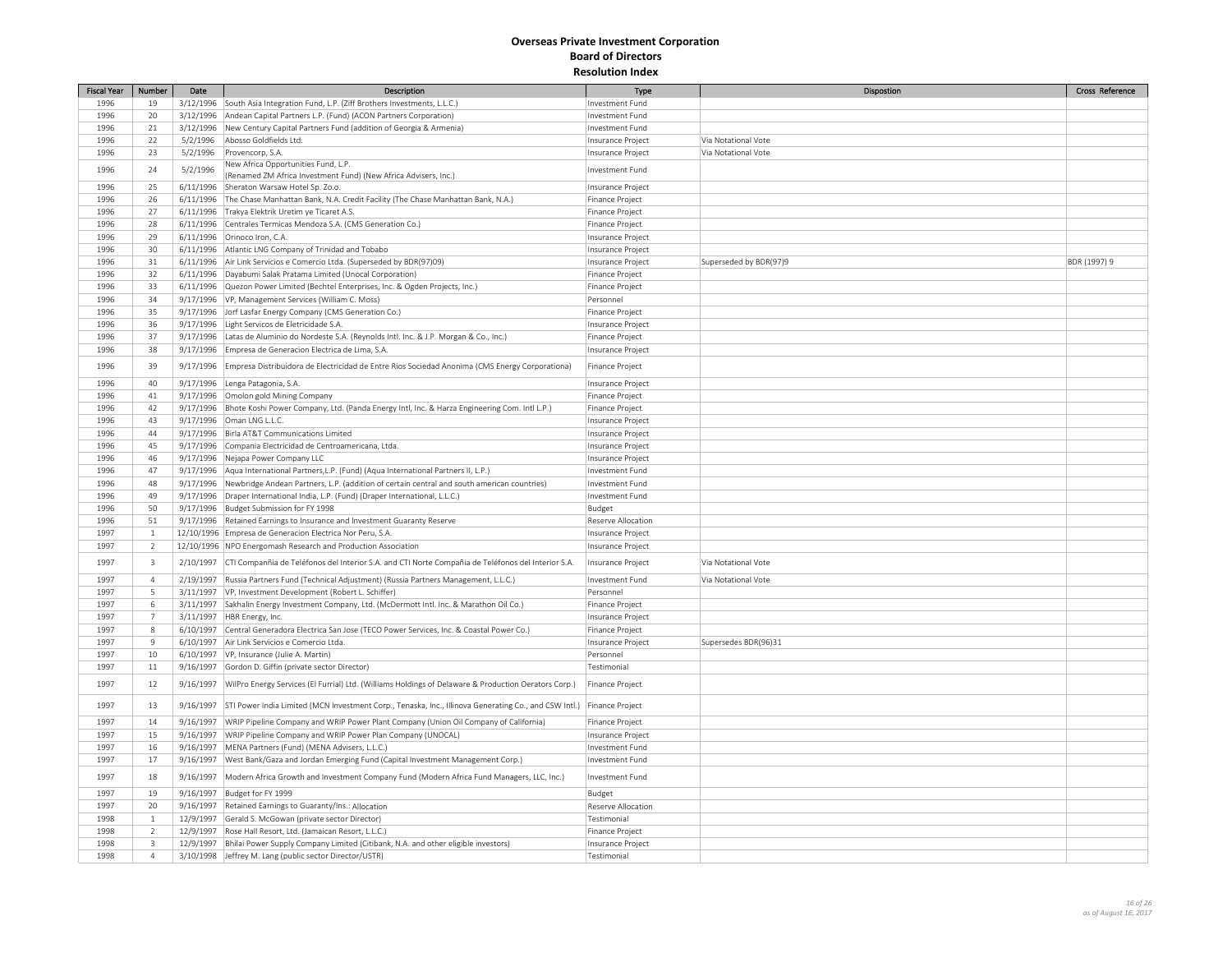| <b>Fiscal Year</b> | Number         | Date      | Description                                                                                          | Type                   | Dispostion              | Cross Reference |
|--------------------|----------------|-----------|------------------------------------------------------------------------------------------------------|------------------------|-------------------------|-----------------|
| 1998               | 5              |           | 3/10/1998 Citibank T/O (Citibank N.A.)                                                               | Insurance Project      |                         |                 |
|                    |                |           | Tri Energy Company Limited (Citibank, N.A., and Edison Mission Energy, and other eligible investors  |                        |                         |                 |
| 1998               | 6              | 3/10/1998 | and lenders)                                                                                         | nsurance Project       |                         |                 |
| 1998               | $\overline{7}$ | 3/10/1998 | Gullf Power Generation Company, Ltd. (Edison Mission Energy, and other eligible invstors and         | Insurance Project      |                         |                 |
|                    |                |           | investors and lenders)                                                                               |                        |                         |                 |
| 1998               | 8              | 3/10/1998 | Yemen Hunt Investment Company                                                                        | <b>Finance Project</b> |                         |                 |
| 1998               | $\overline{9}$ | 5/1/1998  | New Century Capital Partners, L.P. (Fund) (Addition of counries)                                     | Investment Fund        | Via Notational Vote     |                 |
| 1998               | 10             |           | 5/15/1998   Distribuidora de Electricidad del Sur S.A. de C.V. (PP&L Global, Inc.)                   | Insurance Project      | Via Notational Vote     |                 |
| 1998               | 11             | 6/9/1998  | San Pascual Cogeneration Company (Energy Mission Energy, Texaco, Inc. and other eligible investors   | Insurance Project      |                         |                 |
|                    |                |           | and lenders)                                                                                         |                        |                         |                 |
| 1998               | 12             | 6/9/1998  | CMS Energy Corporation (CMS Energy Corporation)                                                      | Insurance Project      |                         |                 |
| 1998               | 13             |           | 6/30/1998 Authority to Add New Eligible Countries to Existing Funds                                  | Finance Project        | Via Notational Vote     |                 |
| 1998               | 14             | 9/22/1998 | Budget for FY 2000                                                                                   | Budget                 |                         |                 |
| 1998               | 15             | 9/22/1998 | Retained Earnings to Guaranty/Ins.: Allocation                                                       | Reserve Allocation     |                         |                 |
| 1998               | 16             |           | 9/22/1998 Accroven (Enron Corporation)                                                               | Finance Project        |                         |                 |
| 1998               | 17             | 9/22/1998 | Accroven (Enron Corporation and eligible lenders)                                                    | Insurance Project      |                         |                 |
| 1998               | 18             |           | 9/22/1998 Eletricidade e Serviços, S.A. (Enron Corporation)                                          | Insurance Project      |                         |                 |
| 1998               | 19             |           | 9/22/1998 Celumovil, S.A. (The Chase Manhattan Bank on behalf of eligible lenders)                   | Insurance Project      |                         |                 |
| 1998               | 20             | 9/22/1998 | Cabinda Association (J.P. Morgan Securities, Ltd. On behalf of eligible investers)                   | Insurance Project      |                         |                 |
| 1998               | 21             | 9/22/1998 | Citibank, N.A. Caribbean and Central America On-Lending Facility (Citibank, N.A.)                    | <b>Finance Project</b> |                         |                 |
| 1998               | 22             | 9/22/1998 | Citibank, N.A. Caribbean and Central America On-Lending Facility (Citibank, N.A.)                    | Insurance Project      |                         |                 |
| 1998               | 23             |           | 9/22/1998 NEPC Consortium Power Limited (El Paso Energy Intl. Co. & Ogden Energy Group, Inc.)        | Finance Project        |                         |                 |
|                    |                |           |                                                                                                      |                        |                         |                 |
| 1998               | 24             | 9/22/1998 | NEPC Consortium Power Limited (Ogden Energy, Inc. and El Paso Energy International Company)          | Insurance Project      |                         |                 |
| 1998               | 25             | 9/22/1998 | San Pascual Cogeneration Company (Edison Mission Energy Co. & Texico, Inc.)                          | <b>Finance Project</b> |                         |                 |
| 1998               | 26             | 9/22/1998 | The Caucasus Fund (Caucasus Advisors, LLC)                                                           | Investment Fund        |                         |                 |
| 1999               | $\mathbf{1}$   |           | 12/15/1998 Simon Ferro (private sector Director)                                                     | Testimonial            |                         |                 |
|                    | 2              |           |                                                                                                      |                        |                         |                 |
| 1999<br>1999       |                |           | 12/15/1998   VP, Investment Development (Mark Van de Water)                                          | Personnel              |                         |                 |
|                    | 3              |           | 12/15/1998 Distribucion Electrica Centroamericana, S.A. (NationsBank, N.A.)                          | Insurance Project      |                         |                 |
| 1999               | $\overline{4}$ |           | 12/15/1998 OAO Svetogorsk Pulp and Paper Mill                                                        | Insurance Project      |                         |                 |
| 1999               | 5              | 2/12/1999 | KEPCO Ilijan Corporation ((272) Citibank, N.A. and other eligible lenders) (Notational Vote)         | Insurance Project      | Via Notational Vote     |                 |
| 1999               | 6              | 3/9/1999  | VP, Investment Funds (Jeffrey T. Griffin)                                                            | Personnel              |                         |                 |
| 1999               | $\overline{7}$ | 3/9/1999  | Eligible U.S. Lenders (YPF,S.A.)                                                                     | Insurance Project      |                         |                 |
| 1999               | 8              | 3/9/1999  | Banco Hipotecario, S.A. (Eligible U.S. Lenders)                                                      | Insurance Project      |                         |                 |
| 1999               | $\mathbf{q}$   | 3/9/1999  | Aguas Argentinas, S.A. (Eligible U.S. Lenders)                                                       | Insurance Project      |                         |                 |
| 1999               | 10             | 3/9/1999  | Dabhol Power Company, Phase II (Enron Corp., General Electric Capital Corp. and Bechtel Enterprises, | Finance Project        |                         |                 |
|                    |                |           | inc.                                                                                                 |                        |                         |                 |
| 1999               | 11             | 3/9/1999  | Metrosvyaz Limited                                                                                   | Insurance Project      |                         |                 |
| 1999               | 12             | 3/9/1999  | Gunesh-Bogart Environmental Services Joint Venture (General Electric Capital Corporation)            | Insurance Project      |                         |                 |
| 1999               | 13             | 6/2/1999  | New Africa Infrastructure Fund (New Africa Infrastructure Advisors, LLC)                             | Investment Fund        |                         |                 |
| 1999               | 14             | 6/2/1999  | Telefonica del Peru (Capital Markets Investers)                                                      | Insurance Project      |                         |                 |
| 1999               | 15             | 6/15/1999 | Cuiaba Power Project (Enron Corp, Shell & Transredes)                                                | Finance Project        |                         |                 |
| 1999               | 16             | 6/15/1999 | Tele Centro Sul Participacoes, S.A. (Capital Markets Investors)                                      | Insurance Project      |                         |                 |
| 1999               | 17             | 6/15/1999 | Transportadora de Gas del Norte, S.A. (Capital Market Investors)                                     | Insurance Project      |                         |                 |
| 1999               | 18             | 6/15/1999 | Perez Companc, S.A. (Capital Market Investors)                                                       | Insurance Project      |                         |                 |
| 1999               | 19             | 6/15/1999 | Ford Otomotiv Sanayi A.S. (Capital Markets Investors)                                                | Insurance Project      |                         |                 |
| 1999               | 20             | 6/15/1999 | Petrofac Resources International Ltd.                                                                | Insurance Project      |                         |                 |
| 1999               | 21             | 8/25/1999 | Yapi ve Bankasi, A.S. (Capital Market Investors)                                                     | Insurance Project      | Via Notational Vote     |                 |
| 1999               | 22             | 8/25/1999 | Maksan Marisa Mesrubat (Capital Market Investors)                                                    | Insurance Project      | Via Notational Vote     |                 |
| 1999               | 23             | 9/21/1999 | J. Brian Atwood (public sector Director/USAID)                                                       | Testimonial            |                         |                 |
| 1999               | 24             |           | 9/21/1999   Mark W. Erwin (private sector Director)                                                  | Testimonial            |                         |                 |
|                    |                |           | 9/21/1999 Gloria Rose Ott (private sector Director)                                                  |                        |                         |                 |
| 1999               | 25             |           |                                                                                                      | Testimonial            |                         |                 |
| 1999               | 26             | 9/21/1999 | Timothy F. Geithner (public sector Director/Treasury Department)                                     | Testimonial            |                         |                 |
| 1999               | 27             |           | 9/21/1999 Budget for FY 2001                                                                         | Budget                 |                         |                 |
| 1999               | 28             | 9/21/1999 | Retained Earnings to Guaranty/Ins.: Allocation                                                       | Reserve Allocation     |                         |                 |
| 1999               | 29             |           | 9/21/1999 Agaba Railway Partners (Wisconsin Central Intl. Inc., & Raytheon Infrastructure, Inc.)     | Finance Project        |                         |                 |
| 1999               | 30             |           | 9/21/1999   AES Uruguaiana Empreendimentos Ltda. (AES Corporation)                                   | <b>Finance Project</b> |                         |                 |
| 1999               | 31             | 9/21/1999 | Transportadora de Gas del Mercosur, S.A. (CMS Energy Corporation)                                    | Finance Project        |                         |                 |
| 1999               | 32             | 9/21/1999 | Jose Crude Oil Storage and Ship Loading (The Williams Companies, Inc., Northville Industries Corp.,  | Insurance Project      |                         |                 |
|                    |                |           | and/or capital markets investors and/or other eligible lenders                                       |                        |                         |                 |
| 1999               | 33             | 9/21/1999 | C.A. Electricidad de Caracas (Capital Market Investors) (Superseded by BDR(00)16)                    | Insurance Project      | Superseded by BDR(00)16 | BDR (2000) 16   |
| 1999               | 34             |           | 9/21/1999   Banco Galicia y Buenos Aires, S.A. (Capital Market Investors)                            | Insurance Project      |                         |                 |
| 1999               | 35             |           | 9/21/1999 Turkcell Iletisim Hizmeltleri, A.S. (Capital Market Investors)                             | Insurance Project      |                         |                 |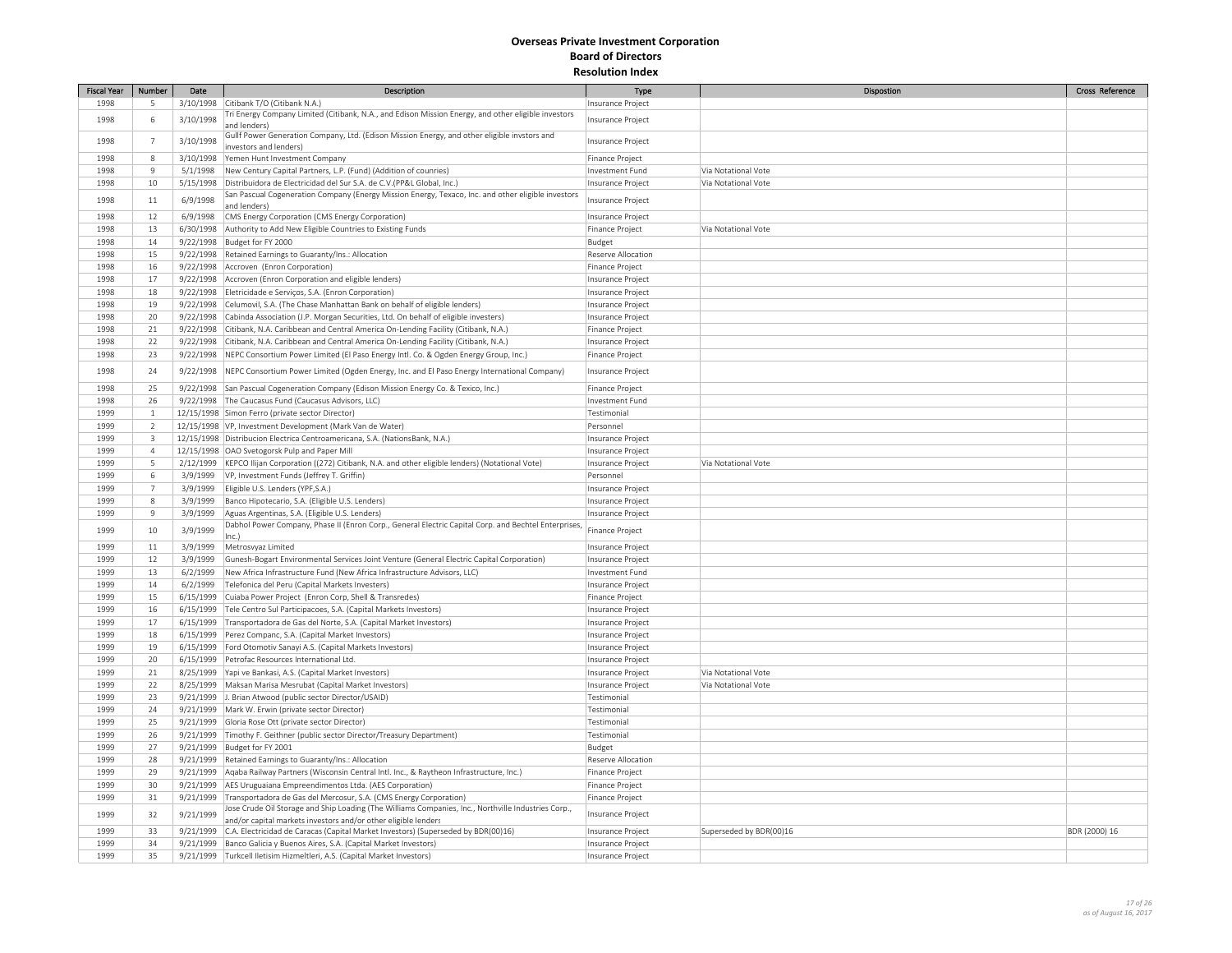| <b>Fiscal Year</b> | Number                   | Date      | Description                                                                                                                    | Type                                 | Dispostion                                  | Cross Reference |
|--------------------|--------------------------|-----------|--------------------------------------------------------------------------------------------------------------------------------|--------------------------------------|---------------------------------------------|-----------------|
| 2000               | $\mathbf{1}$             |           | 11/17/1999 Manila Electric Company ("Meralco")                                                                                 | Insurance Project                    | Via Notational Vote                         |                 |
| 2000               | $\overline{2}$           |           | 11/17/1999 Turkcell Iletisim Hizmeltleri, A.S. ("Turkcell")                                                                    | Insurance Project                    | Via Notational Vote                         |                 |
| 2000               | $\overline{\mathbf{3}}$  |           | 11/17/1999   Maksan Manisa Mesrubat Kutulama Sanayi A.S. ("Maksan")                                                            | Insurance Project                    | Via Notational Vote                         |                 |
| 2000               | $\overline{4}$           |           | 12/14/1999 John Chrystal (private sector Director)                                                                             | Testimonial                          |                                             |                 |
| 2000               | 5                        |           | 12/14/1999 Grand Hyatt Hotel Sao Paulo (Renamed Morumby Hoteis Ltda.) (Sao Paulo Investors Limited)                            | Finance Project                      |                                             |                 |
| 2000               | 6                        |           | 12/14/1999 Empresa Brasileira de Telecomunicacoes S.A.                                                                         | Insurance Project                    |                                             |                 |
| 2000               | $\overline{7}$           |           | 12/14/1999 BCP, S.A. Brazil                                                                                                    | Insurance Project                    |                                             |                 |
| 2000               | 8                        |           | 12/14/1999 Empresa Distribuidora y Comercializadora Norte, S.A.                                                                | Insurance Project                    |                                             |                 |
| 2000               | $\overline{9}$           |           | 12/14/1999 Adapazari Elektrik Uretim Limited Sirketi (InterGen & Enka Insaat ve Sanayi A.S.)                                   | Finance Project                      |                                             |                 |
| 2000               | 10                       |           | 12/14/1999 Gebze Elektrik Uretim Limited Sirketi (InterGen & Enka Insaat ve Sanayi A.S.)                                       | Finance Project                      |                                             |                 |
| 2000               | 11                       |           | 12/14/1999 Rose Hall Resort, Ltd. (Jamaican Resort, L.L.C.)                                                                    | Finance Project                      |                                             |                 |
| 2000               |                          |           | 2/15/2000 Transportadora de Gas del Sur ("TGS")                                                                                |                                      | Via Notational Vote                         |                 |
| 2000               | $12\,$<br>13             | 3/9/2000  | Gaza Power Generating Private Limited Co. (Enron Corp.)                                                                        | Insurance Project<br>Finance Project | Via Notational Vote                         |                 |
| 2000               | 14                       | 3/21/2000 | Establishment of Africa Investment Council                                                                                     | Administration                       |                                             |                 |
|                    |                          |           |                                                                                                                                |                                      |                                             |                 |
| 2000               | 15                       |           | 3/21/2000   VP, Finance (Robert B. Drumheller)                                                                                 | Personnel                            |                                             |                 |
| 2000               | 16                       |           | 3/21/2000 C.A. La Electricidad de Caracas (Chase Manhattan Bank)                                                               | Insurance Project                    |                                             |                 |
| 2000               | 17                       |           | 3/21/2000 Pescada-Arabaiana Oil Field (Eligible U.S. Lenders)                                                                  | Insurance Project                    |                                             |                 |
| 2000               | 18                       |           | 3/21/2000 Puerto Quetzal Power (Enron Corp.)                                                                                   | Finance Project                      |                                             |                 |
| 2000               | 19                       | 3/21/2000 | InterOil Crude Oil Refinery (PIE Group, LLC & S.P. InterOil, LDC.)                                                             | Finance Project                      |                                             |                 |
| 2000               | 20                       |           | 6/13/2000   VP, Investment Development (Joan Logue-Kinder)                                                                     | Personnel                            |                                             |                 |
| 2000               | 21                       | 6/13/2000 | Soros Investment Capital, LTD. Fund (formerly Southeast Europe Fund) (Soros Privat Funds                                       | Investment Fund                      |                                             |                 |
| 2000               | 22                       | 6/13/2000 | Management, LLC)<br>Maritza East III (Entergy and Eligible Lenders)                                                            | Insurance Project                    |                                             |                 |
| 2000               | 23                       |           | 6/13/2000   Atlantic Methanol Production Company LLC                                                                           | Insurance Project                    |                                             |                 |
|                    |                          |           | Atlantic Methanol Production Company LLC (CMS Gas Transmission & Storage Co. & Samedan Oil                                     |                                      |                                             |                 |
| 2000               | 24                       | 6/13/2000 | Corp.)                                                                                                                         | Finance Project                      |                                             |                 |
| 2000               | 25                       |           | 6/13/2000   Istanbul Ritz Carlton (Suzer Holding A.S.)                                                                         | Finance Project                      |                                             |                 |
| 2000               | 26                       |           | 8/18/2000   Izmir Electricity Generation Limited Company (InterGen & Enka Insaat ve Sanayi A.S.)                               | Finance Project                      | Via Notational Vote                         |                 |
| 2000               | 27                       |           | 9/19/2000 Zell Miller (private sector Director)                                                                                | Testimonial                          |                                             |                 |
| 2000               | 28                       |           | 9/19/2000 VP, Insurance (Rod Morris)                                                                                           | Personnel                            |                                             |                 |
| 2000               | 29                       |           | 9/19/2000 Budget for FY 2002                                                                                                   | Budget                               |                                             |                 |
| 2000               | 30                       |           | 9/19/2000 Retained Earnings to Guaranty/Ins.: Allocation                                                                       | Reserve Allocation                   |                                             |                 |
| 2000               | 31                       | 9/19/2000 | Special Purpose Company for Purchase of Costa Rican Home Mortgages (Special Purpose Company)                                   | Finance Project                      |                                             |                 |
| 2000               | 32                       |           | 9/19/2000 Desalination Company of Trinidad and Tobago (Ionics, Inc.)                                                           | Finance Project                      |                                             |                 |
| 2000               | 33                       | 9/19/2000 | CBK Power Company Ltd. (Edision Mission Energy)                                                                                | Insurance Project                    |                                             |                 |
| 2000               | 34                       |           | 9/19/2000 Celumovil S.A. (Eligible U.S. Lenders)                                                                               | Insurance Project                    |                                             |                 |
| 2001               | $\mathbf{1}$             |           | 12/12/2000 The Great Circle Fund, L.P. (formerly the Maritime Industries & Services Fund) (MV Management, LLC) Finance Project |                                      |                                             |                 |
| 2001               | $\overline{2}$           |           | 12/12/2000 Araucaria Power Project (El Paso Energy Corporation)                                                                | <b>Finance Project</b>               |                                             |                 |
| 2001               | $\overline{\mathbf{3}}$  |           | 12/12/2000 TST & AF Financial Trust (Tishman Speyer/Travelers Real Estate Venture III)                                         | Finance Project                      |                                             |                 |
| 2001               | $\overline{4}$           |           | 1/19/2001 Companhia de Geração de Energia Electrica Tietê                                                                      | Insurance Project                    | Via Notational Vote                         |                 |
| 2001               | 5                        |           | 1/19/2001 Revised Bylaws                                                                                                       | Bylaws                               | Via Notational Vote Superseded by BDR(06)21 | BDR (2006) 20   |
| 2001               | 6                        |           | 4/23/2001   Wilpro Energy Services (PIGAP II) (Notational Vote) (WilPro Energy Services)                                       | Finance Project                      | Via Notational Vote                         |                 |
| 2001               | $\overline{7}$           |           | 6/19/2001 Jorge Chavez International Airport (Bechtel Enterprises)                                                             | Finance Project                      |                                             |                 |
| 2001               | 8                        |           | 6/19/2001 Eletrobolt (Eron Corp.)                                                                                              | Finance Project                      |                                             |                 |
| 2001               | $9$                      | 6/19/2001 | Special Purpose Argentine Mortgage Trust (Banco Hipotecario S.A. & Banco de Credito y Securitizacion<br>S.A.                   | Finance Project                      |                                             |                 |
| 2001               | 10                       |           | 6/19/2001 AES Nigeria Barge Limited (AES Sirocco Limited)                                                                      | Insurance Project                    |                                             |                 |
| 2001               | 11                       | 8/7/2001  | Sub-Saharan Africa Infrastructure Fund (Afica Millennium Fund) (Notational Vote) (Africa Millennium<br>Managers)               | Finance Project                      | Via Notational Vote                         |                 |
| 2001               | 12                       | 9/18/2001 | Budget for FY 2003 (Notational Vote)                                                                                           | Budget                               | Via Notational Vote                         |                 |
| 2001               | 13                       |           | 9/18/2001 Retained Earnings to Guaranty/Ins.: Allocation (Notational Vote)                                                     | Reserve Allocation                   |                                             |                 |
| 2001               | 14                       |           | 9/18/2001 VP&GC (Mark Garfinkel)                                                                                               | Personnel                            | Notational Vote                             |                 |
| 2001               | 15                       |           | 9/18/2001 VP&CFO (Gary A. Keel)                                                                                                | Personnel                            | Notational Vote                             |                 |
| 2001               | 16                       |           | 9/18/2001   VP/Investment Funds (Cynthia L. Hostetler)                                                                         | Personnel                            | Notational Vote                             |                 |
| 2001               | 17                       |           | 9/18/2001   VP, Investment Policy (Virginia D. Green)                                                                          | Personnel                            | Notational Vote                             |                 |
| 2001               | 18                       |           | 9/18/2001 VP, External Affairs, Christopher Coughlin                                                                           | Personnel                            | Notational Vote                             |                 |
| 2002               | $\mathbf{1}$             |           | 12/7/2001 Mildred O. Callear (Notational) (OPIC)                                                                               | Testimonial                          |                                             |                 |
| 2002               | $\overline{2}$           |           | 1/31/2002 VP, Investment Development & Economic Growth (Daniel A. Nichols)                                                     | Personnel                            |                                             |                 |
| 2002               | $\overline{3}$           |           | 1/31/2002   West Seno I (Unocal Corporation)                                                                                   | Finance Project                      |                                             |                 |
| 2002               | $\overline{4}$           |           | 1/31/2002   West Seno II Unocal Corporation)                                                                                   | Finance Project                      |                                             |                 |
| 2002               | $\overline{\phantom{a}}$ |           | 1/31/2002 OPI Pakistan (Remington Holdings, Inc.)                                                                              | Finance Project                      |                                             |                 |
|                    |                          |           |                                                                                                                                |                                      |                                             |                 |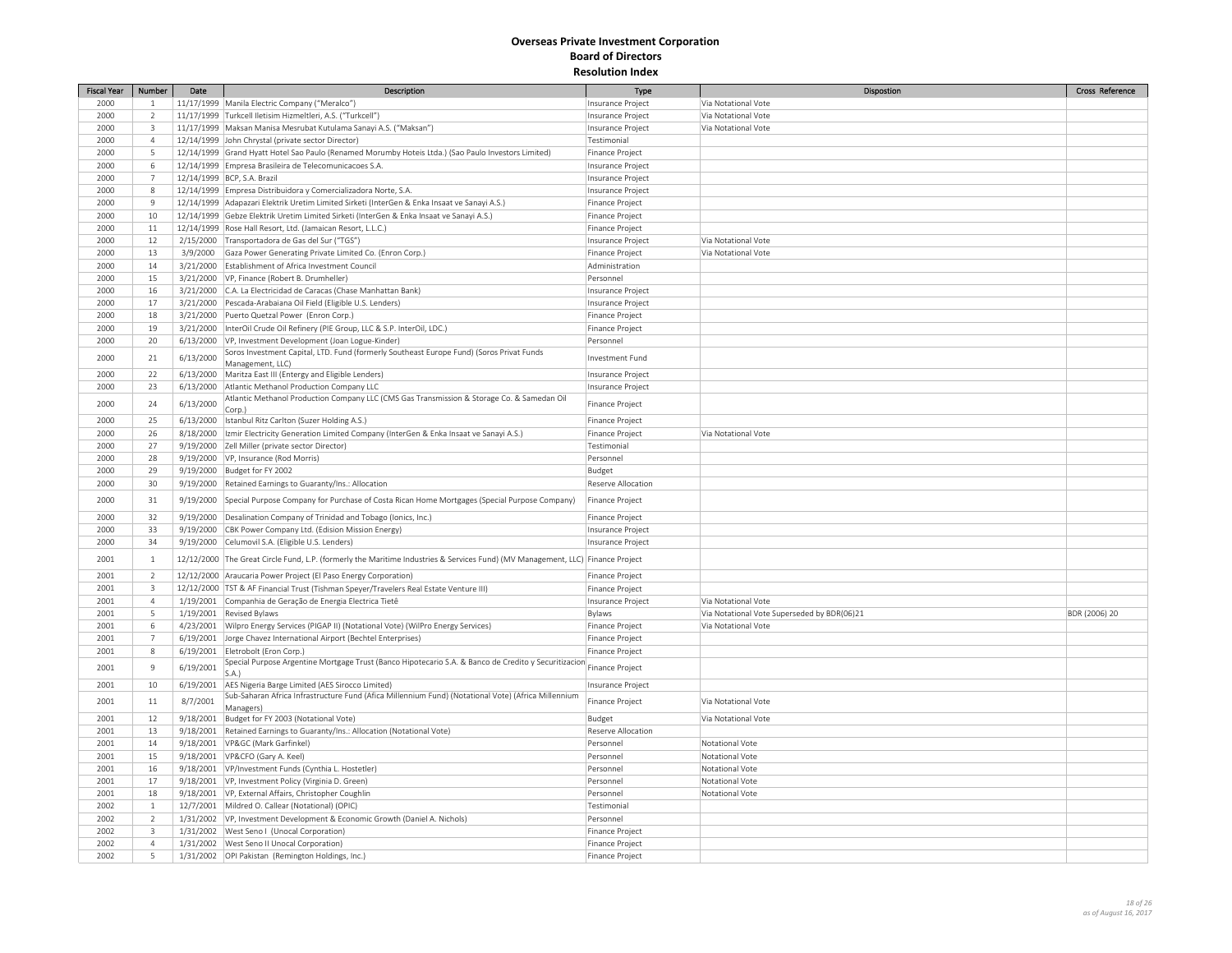| <b>Fiscal Year</b> | Number                  | Date      | Description                                                                                                                           | Type                     | Dispostion          | Cross Reference |
|--------------------|-------------------------|-----------|---------------------------------------------------------------------------------------------------------------------------------------|--------------------------|---------------------|-----------------|
| 2002               | 6                       |           | 5/22/2002 Citibank South America Lending Facility (Citibank, N.A.)                                                                    | Finance Project          |                     |                 |
| 2002               | $\overline{7}$          |           | 5/22/2002 Citibank Pakistan Lending Facility (Citibank, N.A.)                                                                         | Finance Project          |                     |                 |
| 2002               | 8                       |           | 5/22/2002 Wachovia Bank N.A. Lending Facility (Wachovia Bank N.A.)                                                                    | <b>Finance Project</b>   |                     |                 |
| 2002               | $\overline{9}$          |           | 5/22/2002 Doba/Miandoum/Bolobo/Kome Oil Fields Concession Drilling Project (Pride International, Inc.)                                | Insurance Project        |                     |                 |
| 2002               | 10                      | 7/23/2002 | Southeast Europe Equity Fund Ltd. (to be renamed Soros Investment Capital Ltd.) Amendment                                             | Finance Project          | Via Notational Vote |                 |
|                    |                         |           | (addition of countries) (Affiliate of Soros Private Funds Management)                                                                 |                          |                     |                 |
| 2002               | 11                      |           | 9/12/2002 Budget for FY 2004                                                                                                          | Budget                   |                     |                 |
| 2002               | 12                      |           | 9/12/2002 Citibank Russia & CIS Lending Facility (Citibank, N.A.)                                                                     | Finance Project          |                     |                 |
| 2002               | 13                      |           | 9/12/2002 National City Bank On-Lending Facility (National City Bank)                                                                 | <b>Finance Project</b>   |                     |                 |
| 2003               | $\overline{1}$          |           | 10/30/2002 Napocor (U.S. Eligible Investor: 144A U.S. Bond Investors or MBIA)                                                         | Insurance Project        | Via Notational Vote |                 |
| 2003               | $\overline{2}$          |           | 10/30/2002 National Road Operating and Constructing Company Limited (Eligible U.S. lenders)                                           | Insurance Project        | Via Notational Vote |                 |
| 2003               | $\overline{\mathbf{3}}$ |           | 10/30/2002 VP, Insurance (Michael T. Lempres)                                                                                         | Personnel                |                     |                 |
| 2003               | $\overline{4}$          |           | 11/26/2002 Russia Partners II, L.P. (Russia Partners Management, L.L.C.)                                                              | Investment Fund          | Via Notational Vote |                 |
| 2003               | 5                       |           | 1/30/2003 Lottie L. Shackelford (private sector Director)                                                                             | Testimonial              |                     |                 |
| 2003               | 6                       |           | 1/30/2003 Melvin E. Clark, Jr. (private sector Director)                                                                              | Testimonial              |                     |                 |
| 2003               | $\overline{7}$          |           | 1/30/2003 John J. Pikarski, Jr. (private sector Director)                                                                             | Testimonial              |                     |                 |
| 2003               | 8                       |           | 1/30/2003 Pakistan Investment & Finance Corporation (Emerging Markets Corporation)                                                    | Finance Project          |                     |                 |
| 2003               | 9                       |           | 1/30/2003 Housing for HIV, Inc. (Housing for HIV, Inc.)                                                                               | Finance Project          |                     |                 |
| 2003               | 10                      |           | 1/30/2003 NuevaTel (NuevaTel, S.A.)                                                                                                   | Finance Project          |                     |                 |
| 2003               | 11                      |           | 1/30/2003 Citibank Africa Lending Facility (Citibank Inc. or Govco Incorporated)                                                      | Finance Project          |                     |                 |
| 2003               | 12                      |           | 1/30/2003 Pride Forasol S.A.S. (Pride International, Inc.)                                                                            | Insurance Project        |                     |                 |
| 2003               | 13                      |           | 4/24/2003 Jon M. Huntsman, Jr. (public sector Director/USTR)                                                                          | Testimonial              |                     |                 |
| 2003               | 14                      |           | 4/24/2003 Quito Airport (Corporacion Quiport, S.A.)                                                                                   | Finance Project          |                     |                 |
| 2003               | 15                      |           | 7/17/2003 D. Cameron Findlay (public sector Director/Commerce Department)                                                             | Testimonial              |                     |                 |
| 2003               | 16                      |           | 7/17/2003   Macae Power Project (El Paso Rio Claro Limitada)                                                                          | Finance Project          |                     |                 |
| 2003               | 17                      |           | 7/17/2003   Lukoil II (RPK-Vysotsk LUKOIL II)                                                                                         | Finance Project          |                     |                 |
| 2003               | 18                      |           | 9/12/2003 Budget for FY 2005 (Notational Vote)                                                                                        | Budget                   | Via Notational Vote |                 |
| 2003               | 19                      |           | 9/12/2003 Retained Earnings to Guaranty/Ins.: Allocation (Notational Vote)                                                            | Reserve Allocation       |                     |                 |
| 2003               | 20                      |           | 9/12/2003   VP, SME Finance (James C. Polan)                                                                                          | Personnel                | Notational Vote     |                 |
| 2004               | $\mathbf{1}$            |           | 10/15/2003   Hrvatske Autoceste d.o. (HAC) (Croatian Motorway Project Phase I)                                                        | Insurance Project        |                     |                 |
| 2004               | $\overline{2}$          |           | 10/30/2003 Global Investment Fund (CDE PME, PROPARCO & United Overseas Bank)                                                          | Investment Fund          |                     |                 |
| 2004               | $\overline{\mathbf{3}}$ |           | 10/30/2003 Aqua International Partners, II L.P. (Fund) (Aqua International Partners II, L.P.)                                         | Investment Fund          |                     |                 |
| 2004               | $\Delta$                |           | 10/30/2003 AIG Global Emerging Markets Fund II (AIG Capital partners, Inc.)                                                           | Investment Fund          |                     |                 |
| 2004               | 5                       |           | 10/30/2003 SABLE Finance Company (Tusk Capital)                                                                                       | Finance Project          |                     |                 |
| 2004               | -6                      |           | 10/30/2003 Petroleo Brasileiro S.A. (Floating Production Storage and Offloading Unit, P-50)                                           | Insurance Project        |                     |                 |
| 2004               | $\overline{7}$          |           | 11/14/2003 Baku-Tbilisi-Ceyhan Pipeline Project (BTC) (Eligible U.S. Financial Institutions)                                          | Insurance Project        | Via Notational Vote |                 |
| 2004               | 8                       |           | 1/6/2004   Trade Bank of Iraq (Trade Bank of Iraq)                                                                                    | Finance Project          |                     |                 |
| 2004               | 9                       |           | 1/6/2004   Iraq Small Business Loan Facility (Sponsor to be identified)                                                               | Finance Project          |                     |                 |
| 2004               | 10                      |           | 1/29/2004 George J. Kourpias (private sector Director)                                                                                | Testimonial              |                     |                 |
| 2004               | $11\,$                  | 1/29/2004 | Citibank Central American and Caribbean Lending Facility (Citibank, N.A.)                                                             | Finance Project          |                     |                 |
| 2004               | 12                      |           | 1/29/2004   AIG Global Emerging Markets Fund II, L.P. (Darby-BBVA Latin America Private Equity Fund, L.P.)                            | Investment Fund          |                     |                 |
|                    |                         |           |                                                                                                                                       |                          |                     |                 |
| 2004               | 13                      | 1/29/2004 | Paladin Realty Latin American Investors II, L.P. (Fund) (Paladin Realty Latin America Investors II, L.P.)                             | Investment Fund          |                     |                 |
| 2004               | 14                      |           | 1/29/2004 Gaza Power Generating Private Limited Company (Morganti Development LLC)                                                    | Insurance Project        |                     |                 |
| 2004               | 15                      |           | 4/29/2004 Gary A. Barron (private sector Director)                                                                                    | Testimonial              |                     |                 |
| 2004               | 16                      |           | 4/29/2004 John B. Taylor (public sector Director/Treasury Department)                                                                 | Testimonial              |                     |                 |
| 2004               | 17                      |           | 4/29/2004   Middle Market Business Loan Facility (Citibank, N.A.)                                                                     | Finance Project          |                     |                 |
| 2004               | 18                      |           | 4/29/2004 Apache (Apache Corporation)                                                                                                 | Insurance Project        |                     |                 |
| 2004               | 19                      |           | 4/29/2004 Advent Central and Eastern European Fund III, L.P. (Advent International Corporation)                                       | Investment Fund          |                     |                 |
| 2004               | 20                      | 4/29/2004 | Clearwater Capital Partners Fund III, L.P. (Clearwater Capital Partners LLC)(Note this should be Fund II)   Investment Fund           |                          |                     |                 |
| 2004               | 21                      | 4/29/2004 | The South Asia Fund (The Actis South Asia Fund L.P.)                                                                                  | Investment Fund          |                     |                 |
| 2004               | 22                      | 4/29/2004 | NGL II Financing Co. (Mobile Producing Nigeria, Ltd., Mobile Producing Nigeria, Ltd., & Nigerian<br>National Petroleum Corp.)         | Finance Project          |                     |                 |
| 2004               | 23                      |           | 4/29/2004 Americo Vespuclo Norte Express, S.A. (MBIA of Armonk, NY)                                                                   | Finance Project          |                     |                 |
| 2004               | 24                      | 4/29/2004 | BlueOrchard Microfinance Securities I (Developing World Markets, Inc./BlueOrchard Finance SA)                                         | Finance Project          |                     |                 |
| 2004               | 25                      | 4/29/2004 | National City Bank On-Lending Facility II (National City Bank)                                                                        | Finance Project          |                     |                 |
| 2004               | 26                      |           | 4/29/2004 President & CEO authorized to exercise his/her authorities under 22 U.S.C. § 2196(b)                                        | <b>Policy Guidelines</b> |                     |                 |
| 2004               | 27                      | 4/29/2004 | Board Threshold Limits for Insurance and Finance Projects which do not apply to projects involving<br>stand-alone terrorism insurance | Policy Guidelines        |                     |                 |
| 2004               | 28                      |           | 7/29/2004 San Bartolomé Silver Mine (Coeur D'Alene Mines Corporation)                                                                 | Insurance Project        |                     |                 |
| 2004               | 29                      |           | 7/29/2004 Citibank Asia Lending Facility (Citibank, N.A.)                                                                             | Finance Project          |                     |                 |
|                    |                         |           |                                                                                                                                       |                          |                     |                 |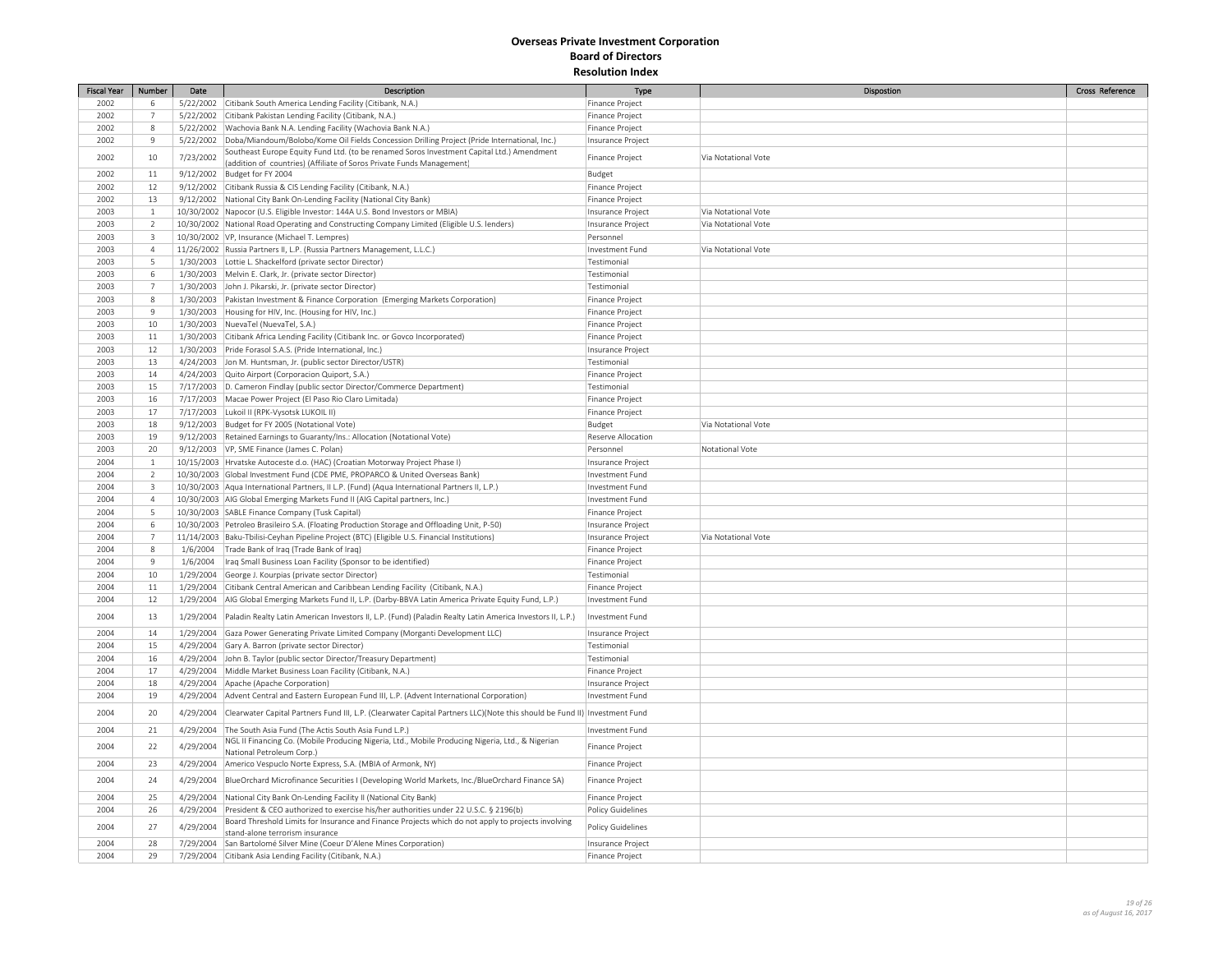| Fiscal Year | Number         | Date      | <b>Description</b>                                                                                        | Type                   | Dispostion          | Cross Reference |
|-------------|----------------|-----------|-----------------------------------------------------------------------------------------------------------|------------------------|---------------------|-----------------|
| 2004        | 30             |           | 7/29/2004   DeltaCredit Bank (The U.S. Russia Investment Fund)                                            | Finance Project        |                     |                 |
| 2004        | 31             |           | 9/9/2004 EMP Africa Infrastructure Fund II, L.P. (Emerging Markets Partners)                              | Investment Fund        |                     |                 |
| 2004        | 32             | 9/9/2004  | Ethos Fund V (Ethos Private Equity)                                                                       | Investment Fund        |                     |                 |
| 2004        | 33             |           | 9/20/2004 OPIC Accountability & Advisory Mechanism                                                        | Policy Guidelines      | Via Notational Vote |                 |
| 2005        | $\mathbf{1}$   |           | 11/10/2004  Israel Offshore Gas Pipeline (Citibank, N.A. on behalf of eligible financial institutions)    | Insurance Project      |                     |                 |
| 2005        | $\overline{2}$ |           | 11/10/2004   Wachovia Bank Global Framework Agreement II (Wachovia Corporation)                           | Finance Project        |                     |                 |
| 2005        | $\overline{3}$ |           | 11/10/2004 Southeast Europe Equity Fund II LLC (Bedminster Capital Management, LLC)                       | Investment Fund        |                     |                 |
| 2005        | $\overline{4}$ |           | 11/22/2004 Budget for FY 2006 (Notational Vote)                                                           | Budget                 | Via Notational Vote |                 |
| 2005        | 5              |           | 1/27/2005 Hamma Water Desalination, SpA. (Ionics, Incorporated)                                           | Finance Project        |                     |                 |
| 2005        | 6              |           | 1/27/2005   Banamex S.A. Framework Agreement (Citibank, N.A.)                                             | Finance Project        |                     |                 |
| 2005        | $\overline{7}$ |           | 1/27/2005 Citibank Pakistan Framework Agreement II (Citibank, N.A.)                                       | Finance Project        |                     |                 |
| 2005        | $\,$ 8         |           | 1/27/2005  ICA Fluor Daniel S. de R.L. de C.V. (U.S. Trust to be established)                             | Finance Project        |                     |                 |
| 2005        | $\overline{9}$ |           | 1/27/2005 Baring Mexico Private Equity Fund II (Barings Latin America Partners, LLC)                      | Investment Fund        |                     |                 |
| 2005        | 10             |           | 1/27/2005   Mexico Power/Latin America Renewable Energy Fund (Conduit Capital Partners LLC)               | Investment Fund        |                     |                 |
| 2005        | 11             |           | 4/28/2005 Alan P. Larson (public sector Director/State Department)                                        | Testimonial            |                     |                 |
| 2005        | 12             |           | 4/28/2005 Peter S. Watson (President, OPIC)                                                               | Testimonial            |                     |                 |
| 2005        | 13             |           | 4/28/2005 Grant D. Aldonas (public sector Director/Commerce Department)                                   | Testimonial            |                     |                 |
| 2005        | 14             |           | 4/28/2005 Tsunami Community Reinvestment Inc. (Developing World Markets)                                  | Finance Project        |                     |                 |
|             |                |           | Houses for Africa Mortgage Finance Company of Zambia (Houses for Africa Inc. and Pangaea Holdings         |                        |                     |                 |
| 2005        | 15             | 4/28/2005 | Ltd.)                                                                                                     | Finance Project        |                     |                 |
| 2005        | 16             |           | 4/28/2005 Clearwater Capital Partners Investments II, L.P. (Clearwater Capital Partners Fund III, L.P.)   | Finance Project        |                     |                 |
| 2005        | 17             |           | 4/28/2005   Hyatt Regency Hotel, Kabul (ARC Hotel LLC)                                                    | <b>Finance Project</b> |                     |                 |
| 2005        | 18             |           | 7/28/2005 Patrick Pizzella (public sector Director/Department of Labor)                                   | Testimonial            |                     |                 |
| 2005        | 19             |           | 7/28/2005   Trade Bank of Iraq (Citigroup, Inc.)                                                          | Finance Project        |                     |                 |
| 2005        | 20             |           | 7/28/2005   West Bank Gaza Guaranty Facility (The Aspen Institute) (or Middle East Investment Initiative) | Finance Project        |                     |                 |
| 2005        | 21             |           | 7/28/2005 Hidroelectrico Rio Hondo S.A. (Alaska Power & Telephone)                                        | Finance Project        |                     |                 |
|             | 22             |           | Emerging Markets MENA Fund L.L.C. (EMP MENA Fund Management LLP, an affiliate of EMP Global               |                        |                     |                 |
| 2005        |                | 7/28/2005 | LLC)                                                                                                      | Investment Fund        |                     |                 |
| 2005        | 23             |           | 7/28/2005 RHMK Iraq Fund, L.P. (Rathnam, Hayat, MacGuire & Khalifa Inc.)                                  | Finance Project        |                     |                 |
| 2005        | 24             |           | 7/28/2005 Asia Development Partners II, L.P. (Olympus Capital Holdings Asia)                              | Investment Fund        |                     |                 |
| 2005        | 25             |           | 7/28/2005 Amendment to the Citibank Africa Framework Agreement (Citibank N.A.)                            | Finance Project        |                     |                 |
| 2005        | 26             |           | 8/18/2005 Generacion y Comercializacion de Energia, S.A., E.S.P. ("ISAGEN")                               | Insurance Project      | Via Notational Vote |                 |
| 2005        | 27             |           | 9/15/2005 Budget for FY 2007                                                                              | Budget                 |                     |                 |
| 2005        | 28             |           | 9/15/2005 Southeast Europe Fund II (Bedminster Capital)                                                   | Investment Fund        |                     |                 |
| 2006        | $\mathbf{1}$   |           | 10/27/2005   Randy K. Quarles (public sector Director/Department of the Treasury)                         | Testimonial            |                     |                 |
| 2006        | $\overline{2}$ |           | 10/27/2005 Phase II of the Cerro Verde Copper Mine Project                                                | Insurance Project      |                     |                 |
| 2006        | $\overline{3}$ |           | 1/19/2006 Andrew S. Natsios (public sector Director/USAID)                                                | Testimonial            |                     |                 |
| 2006        | $\overline{4}$ |           | 1/19/2006 John L. Morrison (private sector Director)                                                      | Testimonial            |                     |                 |
| 2006        | 5              |           | 1/19/2006 VP, Office of Investment Policy (Christine V. Emery)                                            | Personnel              |                     |                 |
| 2006        | 6              |           | 1/19/2006   Enterprise Development Network (The Wells Fargo HSBC Trade Bank, N.A.)                        | Finance Project        |                     |                 |
| 2006        | $\overline{7}$ |           | 1/19/2006 Emerging Europe Growth Fund, L.P. (Horizon Capital Associates, LLC)                             | Investment Fund        |                     |                 |
| 2006        | 8              |           | 1/19/2006 SigmaBleyzer Southeast European Fund IV ((Sigma Bleyzer Investment Group LLC)                   | Investment Fund        |                     |                 |
| 2006        | 9              |           | 4/27/2006   VP, Insurance (Edith P. Quintrell)                                                            | Personnel              |                     |                 |
| 2006        | 10             |           | 4/27/2006 VP&CFO (Howard L. Burris, Jr.)                                                                  | Personnel              |                     |                 |
| 2006        | $11\,$         |           | 4/27/2006 Sub-Saharan Africa Fund (Helios Investment Partners)                                            | Investment Fund        |                     |                 |
| 2006        | 12             |           | 4/27/2006 Thesele icapital Africa Fund (Thesele icapital Fund Managers)                                   | Investment Fund        |                     |                 |
| 2006        | 13             |           | 4/27/2006 ProBanco II (Darby Overseas Investments)                                                        | Finance Project        |                     |                 |
| 2006        | 14             |           | 4/27/2006 National City Global Framework Agreement III (National City Bank)                               | Finance Project        |                     |                 |
| 2006        | 15             |           | 4/27/2006   Wachovia Global Framework Agreement III (Wachovia Bank, N.A.)                                 | Finance Project        |                     |                 |
| 2006        | 16             |           | 4/27/2006 Citibank Eastern Europe and CIS (Citigroup, Inc.)                                               | Finance Project        |                     |                 |
| 2006        | 17             |           | 4/27/2006   AIC Caribbean Fund LP (AIC International Investments Ltd.)                                    | Investment Fund        |                     |                 |
| 2006        | 18             |           | 7/13/2006 Apache II (Apache Corporation)                                                                  | Insurance Project      |                     |                 |
| 2006        | 19             |           | 7/13/2006 ZAO Europlan (Capital International Private Equity Fund IV)                                     | Finance Project        |                     |                 |
| 2006        | 20             |           | 9/21/2006 Amendment to Bylaws                                                                             | Bylaws                 |                     |                 |
|             |                |           |                                                                                                           | Administrative         |                     |                 |
| 2006        | 21             |           | 9/21/2006 Adoption of Audit Committee Charter                                                             | Administrative         |                     |                 |
| 2006        | 22             |           | 9/21/2006 Budget for FY 2008                                                                              | Budget                 |                     |                 |
| 2006        | 23             |           | 9/21/2006 Paladin Latin American Housing Finance Fund                                                     | Investment Fund        |                     |                 |
| 2006        | 24             |           | 9/21/2006 Citibank Microfinance Framework Agreement                                                       | Finance Project        |                     |                 |
| 2007        | $1\,$          |           | 11/22/2006 Citigroup Framework Agreement Lebanon                                                          | Finance Project        | Via Notational Vote |                 |
| 2007        | $\overline{2}$ |           | 11/22/2006 Sanford Gottesman as Board Audit Committee Member                                              | Personnel              | Via Notational Vote |                 |
| 2007        | $\overline{3}$ |           | 1/18/2007 Tribute - Collister Johnson, Jr.                                                                | Testimonial            |                     |                 |
|             |                |           |                                                                                                           |                        |                     |                 |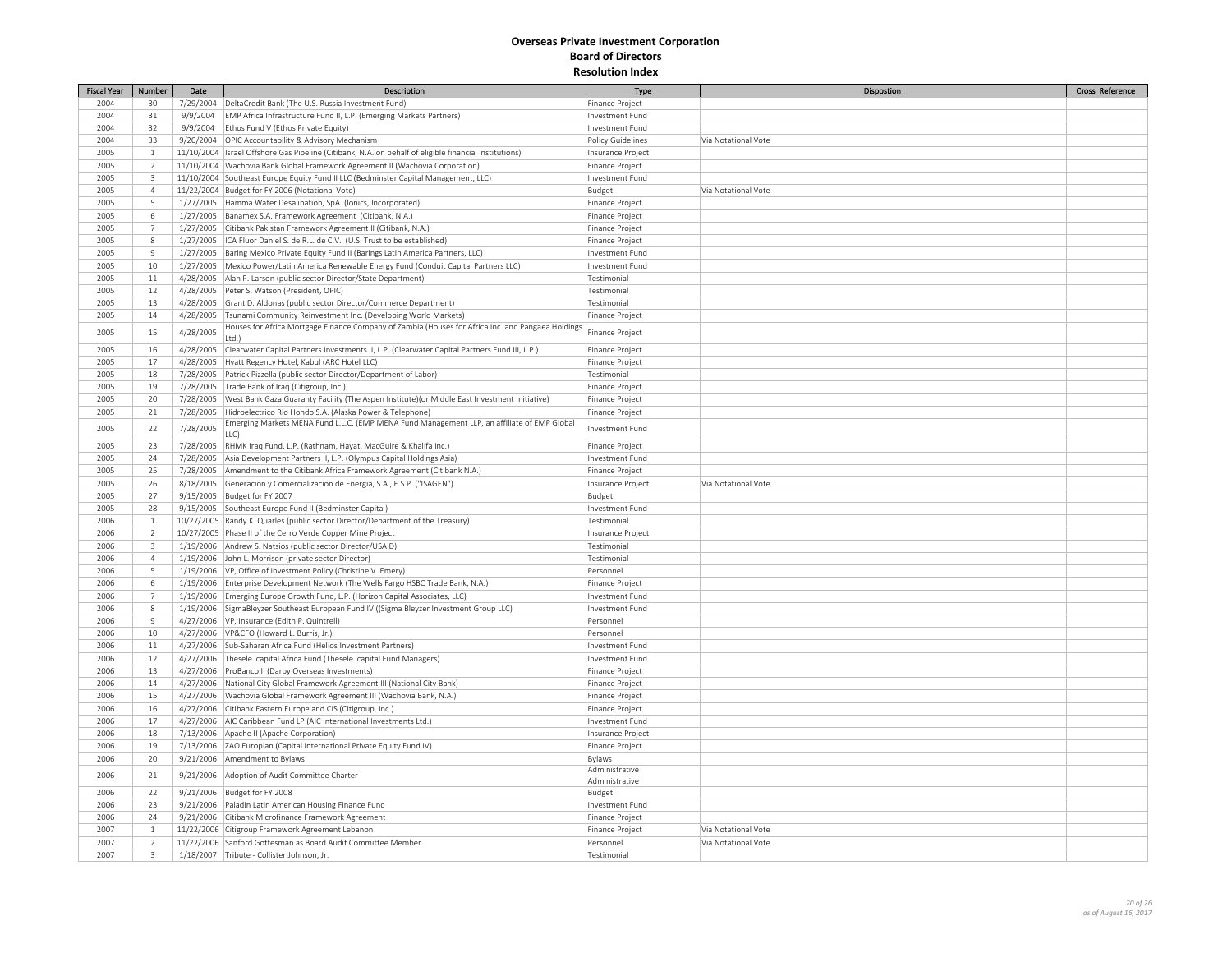| <b>Fiscal Year</b> | Number         | Date      | Description                                                                                                | Type                   | Dispostion                                                                                              | Cross Reference |
|--------------------|----------------|-----------|------------------------------------------------------------------------------------------------------------|------------------------|---------------------------------------------------------------------------------------------------------|-----------------|
| 2007               | $\overline{4}$ | 1/18/2007 | Kabul Hotel (TAYL Investors Group Limited or its successors and/or assigns)                                | Finance Project        |                                                                                                         | BDR (2005) 17   |
| 2007               | 5              |           | 1/18/2007 Russian-American Mortgage Corporation (Russian Asset MBS, S.A. (Luxembourg)                      | Finance Project        |                                                                                                         |                 |
| 2007               | 6              |           | 1/18/2007   AES Jordan Psc. (AES Corporation)                                                              | Finance Project        |                                                                                                         |                 |
| 2007               | $\overline{7}$ |           | 1/18/2007   Foursan Capital Partners I (formerly Jordan Fund II (Jordan Fund Management Company)           | Investment Fund        |                                                                                                         |                 |
| 2007               | 8              |           | 1/18/2007 EuroMena Fund LP (EuroMena FMC Limited)                                                          | Investment Fund        |                                                                                                         |                 |
| 2007               | $\overline{9}$ | 1/18/2007 | AIG-00PIC Guaranty Framework Agreement (American International Group, Inc.)                                | Finance Project        |                                                                                                         |                 |
| 2007               | 10             |           | 1/18/2007  International Housing Sector Fund (International Housing Solutions)                             | Finance Project        |                                                                                                         |                 |
| 2007               | 11             | 1/18/2007 | Alsis Latin America Mortgage Fund (Alsis Funds, LLC) Renamed Alsis Latin America Fund, L.P.                | Investment Fund        |                                                                                                         |                 |
| 2007               | 12             | 4/26/2007 | Tribute - Ambassador Josette Sheeran                                                                       | Testimonial            |                                                                                                         |                 |
| 2007               | 13             | 4/26/2007 | Tribute - Steven J. Law                                                                                    | Testimonial            |                                                                                                         |                 |
|                    |                |           | Paladin Realty Global Investors III Fund (Paladin Realty Partners LLC) Note: split into Paladin Realty     |                        |                                                                                                         |                 |
| 2007               | 14             | 4/26/2007 | Latin America Investors III, LP and Paladin Realty EurAsia Investors, LP                                   | Investment Fund        | Fund split. Now Paladin Relaty Latin America Investors III, LP and Paladin Realty EurAsia Investors, LP |                 |
| 2007               | 15             | 4/26/2007 | Inter-Mac International (Clark Enterprises, Inc. and Various Individual Investors)                         | Finance Project        |                                                                                                         |                 |
| 2007               | 16             |           | 4/26/2007   Israeli Residential Mortgage Bond Securitization ("RMBS") (Citibank, N.A.)                     | Finance Project        |                                                                                                         |                 |
| 2007               | 17             | 4/26/2007 | Citibank Housing Framework Agreement (Citibank, N.A.)                                                      | Finance Project        |                                                                                                         |                 |
| 2007               | 18             | 7/12/2007 | Banco Lafise S.A. (Costa Rica) (Robert Zamora Llanes)                                                      | Finance Project        |                                                                                                         |                 |
|                    |                |           | Tenke Fungurume Mining S.A.R.L. (Phelps Dodge Corporation (a wholly-owned subsidiary of Freeport-          |                        |                                                                                                         |                 |
| 2007               | 19             | 8/14/2007 | McMoRan Copper & Gold Inc.)                                                                                | Finance Project        | Via Notational Vote                                                                                     |                 |
| 2007               | 20             | 8/14/2007 | Tenke Fungurume Mining S.A.R.L. (Phelps Dodge Corporation (a wholly-owned subsidiary of Freeport-          | Insurance Project      | Via Notational Vote                                                                                     |                 |
|                    |                |           | McMoRan Copper & Gold Inc.)                                                                                |                        |                                                                                                         |                 |
| 2007               | 21             | 9/20/2007 | Tribute - Dr. David A. Sampson                                                                             | Tribute                |                                                                                                         |                 |
| 2007               | 22             |           | 9/20/2007 Proposed FY 2009 Budget                                                                          | <b>Budget Proposal</b> |                                                                                                         |                 |
| 2007               | 23             |           | 9/20/2007 Africa Catalyst Fund, L.P. (The Rohatyn Group)                                                   | Investment Fund        |                                                                                                         |                 |
| 2007               | 24             |           | 9/20/2007 Millennium Global Africa Opportunities Fund (Millennium Global Investments)                      | Investment Fund        |                                                                                                         |                 |
| 2007               | 25             | 9/20/2007 | Atlantic Coast Regional Fund (Advanced Finance and Investment Group, LLC)                                  | Investment Fund        |                                                                                                         |                 |
| 2007               | 26             |           | 9/20/2007 Catalyst Private Equity Fund I, Limited (Catalyst Investment Management Company Limited)         | Investment Fund        |                                                                                                         |                 |
| 2007               | 27             | 9/20/2007 | Reforma LBL-Backed I (Reforma BLN-Backed I)                                                                | Finance Project        |                                                                                                         |                 |
| 2007               | 28             | 9/20/2007 | Tameer Housing Finance Company (Nadeem Hussain, Soros Eco. Dev. Fund, Acumen Fund &                        | Finance Project        |                                                                                                         |                 |
|                    |                |           | Development Innovations Group)                                                                             |                        |                                                                                                         |                 |
| 2008               | $1\,$          |           | 1/31/2008 Tribute - Ambassador Koran K. Bhatia                                                             | Tribute                |                                                                                                         |                 |
| 2008               | $\overline{2}$ | 1/31/2008 | Tribute - Ambassador Ned L. Siegel                                                                         | Tribute                |                                                                                                         |                 |
| 2008               | $\overline{3}$ |           | 1/31/2008 Tribute - Edith P. Quintrell                                                                     | Tribute                |                                                                                                         |                 |
| 2008               | $\overline{4}$ | 1/31/2008 | Citibank Lebanon II Framework Guaranty Agreement (Citigroup, Inc.)                                         | Finance Project        |                                                                                                         |                 |
| 2008               | 5              |           | 1/31/2008   FARAC Toll Road (MBIA Insurance Corporation)                                                   | Finance Project        |                                                                                                         |                 |
| 2008               | 6              |           | 1/31/2008 Banco de Credito Centroamericano, S.A. (Hurricane Felix Relief Facility) (Roberto Zamora Llanes) | Finance Project        |                                                                                                         |                 |
| 2008               | $\overline{7}$ |           | 1/31/2008   AfricInvest II Ltd. Fund (AfricInvest Capital Partners)                                        | Investment Fund        |                                                                                                         |                 |
| 2008               | 8              |           | 1/31/2008   Africa Healthcare Fund (Seven Seas Capital Management LLC and Venture Partners Pty (Ltd.))     | Investment Fund        |                                                                                                         |                 |
| 2008               | $\overline{9}$ |           | 1/31/2008   African Telecoms Media and Technology Fund (East Africa Capital Partners)                      | Investment Fund        |                                                                                                         |                 |
| 2008               | $10\,$         |           | 1/31/2008 Africa Debt Fund (Standard Asset Management/STANLIB)                                             | Investment Fund        |                                                                                                         |                 |
| 2008               | 11             |           | 1/31/2008 Capital Alliance Property Investment Company, L.P. (African Capital Alliance)                    | Investment Fund        |                                                                                                         |                 |
| 2008               | 12             | 1/31/2008 | EuroMena Fund II (The Capital Trust Group)                                                                 | Investment Fund        |                                                                                                         |                 |
| 2008               | 13             |           | 4/10/2008   West Bank Mortgage Facility (Affordable Mortgage and Loan Corporation ("AMAL"))                | Finance Project        | Via Notational Vote                                                                                     |                 |
| 2008               | 14             | 4/17/2008 | Disi Water PSC (General Electric Energy Financial Services)                                                | Finance Project        |                                                                                                         |                 |
|                    |                |           |                                                                                                            | Finance Project        |                                                                                                         |                 |
| 2008               | 15             |           | 4/17/2008   Iraq Middle Market Development Foundation (CHF International)                                  | Finance Project        |                                                                                                         |                 |
| 2008               | 16             |           | 4/17/2008   Mazar Foods (Mazar Development Foundation)                                                     | Finance Project        |                                                                                                         |                 |
| 2008               | 17             |           | 4/17/2008   To-Be-Formed Luxembourg SPV (JGD Management Corporation (d.b.a. York Capital Mgmt.))           | Finance Project        |                                                                                                         |                 |
| 2008               | 18             |           | 4/17/2008 Reforma BLN-Backed II (Mexican Enhanced Residential Bridge Loan CDO Holding Corp.)               | Finance Project        |                                                                                                         |                 |
| 2008               | 19             | 4/17/2008 | GEF African Consumer Fund (GEF Management Corporation)                                                     | Investment Fund        |                                                                                                         |                 |
| 2008               | 20             |           | 4/17/2008   InfraCo Sub-Sahara Infrastructure Fund (InfraCo Management Serivces Limited)                   | Investment Fund        |                                                                                                         |                 |
| 2008               | 21             |           | 7/17/2008 Affordable Mortgage Finance (MEII/CHF)                                                           | Finance Project        |                                                                                                         |                 |
| 2008               | 22             |           | 7/17/2008 Commercial International Bank S.A.E. (Ripplewood Holdings, LLC)                                  | Finance Project        |                                                                                                         |                 |
| 2008               | 23             |           | 7/17/2008 Lomé Thermal Power Plant (Contour Global LLC)                                                    | Finance Project        |                                                                                                         |                 |
| 2008               | 24             |           | 7/17/2008 Lomé Thermal Power Plant (Contour Global LLC)                                                    | Insurance Project      |                                                                                                         |                 |
| 2008               | 25             |           | 7/17/2008 Citibank Global Housing II Framework Guaranty Agreement (Citibank NA)                            | Finance Project        |                                                                                                         |                 |
| 2008               | 26             |           | 7/17/2008 Disi Water PSC (General Electric Energy Financial Services)                                      | Insurance Project      |                                                                                                         |                 |
| 2008               | 27             |           | 7/17/2008   ECP Africa Fund III PCC (Emerging Capital Partners)                                            | Investment Fund        |                                                                                                         |                 |
| 2008               | 28             |           | 7/17/2008 Africa Capital Markets Fund (Greylock Capital Management, LLC)                                   | Invstment Fund         |                                                                                                         |                 |
| 2008               | 29             |           | 7/17/2008 Alsis Latin America Real Estate Fund II                                                          | Investment Fund        |                                                                                                         |                 |
| 2008               | 30             |           | 7/17/2008 Citibank Asia Lending Facilty (Citigroup Inc.)                                                   | Finance Project        | Supersedes BDR(04)29                                                                                    |                 |
| 2008               | 31             |           | 9/18/2008   BAC Central American SME and Housing Lending Facilities (General Electric Company              | Finance Project        |                                                                                                         |                 |
| 2008               | 32             |           | 9/18/2008   Buchanan Renewables (Mnonrovia) Power Inc. (James Steele and Christopher Jorgensen)            | Finance Project        |                                                                                                         |                 |
| 2008               | 33             |           | 9/18/2008 Blue Financial South Africa (AIG Global Emerging Markets Fund II)                                | Finance Project        |                                                                                                         |                 |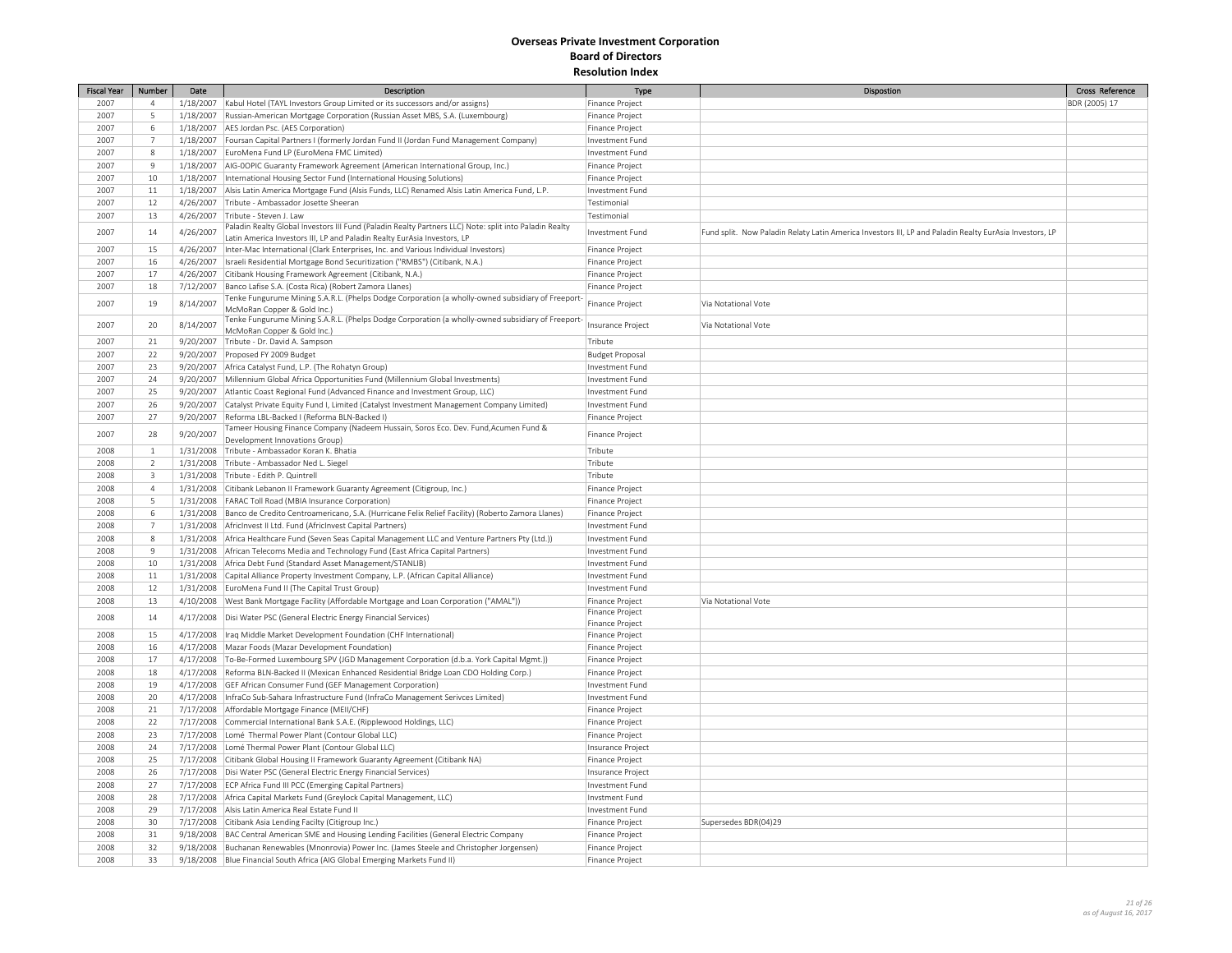| <b>Fiscal Year</b> | Number                  | Date       | Description                                                                                                      | Type                                                   | Dispostion           | Cross Reference |
|--------------------|-------------------------|------------|------------------------------------------------------------------------------------------------------------------|--------------------------------------------------------|----------------------|-----------------|
| 2008               | 34                      |            | 9/18/2008 Global Microfinance Facility (Citibank Financial Products Inc.)                                        | Finance Project                                        |                      |                 |
| 2008               | 35                      |            | 9/18/2008 Lazare Kaplan International Framework Agreement (Lazare Kaplan International)                          | Finance Project                                        |                      |                 |
| 2008               | 36                      | 9/18/2008  | Middle East & Asia Capital Partners Clean Energy Fund II (Middle East & Asia Capital Partners)                   | Investment Fund                                        |                      |                 |
| 2008               | 37                      |            | 9/18/2008 South Asia Clean Energy Fund (GEF and YES Bank)                                                        | Investment Fund                                        |                      |                 |
| 2008               | 38                      | 9/18/2008  | Good Energies - Wolfensohn Renewable Energy Fund (Good Energies, Wolfensohn Capital Partners)                    | Investment Fund                                        |                      |                 |
| 2008               | 39                      | 9/18/2008  | FE Global Clean Energy Services Fund IV (FE Clean Energy Group)                                                  | Investment Fund                                        |                      |                 |
| 2008               | 40                      |            | 9/18/2008 USRG Emerging Markets Fund (US Renewables Group)                                                       | Investment Fund                                        |                      |                 |
| 2008               | 41                      | 9/18/2008  | Virgin Green Fund (Virgin Group)                                                                                 | Investment Fund                                        |                      |                 |
| 2008               | 42                      |            | 9/18/2008   Altra IV (Altra Investments, Inc.)                                                                   | Investment Fund                                        |                      |                 |
| 2008               | 43                      |            | 9/18/2008 Latin Power IV (Conduit Capital Partners, LLC)                                                         | Investment Fund                                        |                      |                 |
| 2008               | 44                      |            | 9/18/2008 Greylock Latin America Opportunity Fund (Greylock Capital Management, LLC)                             | Investment Fund                                        |                      |                 |
| 2008               | 45                      |            | 9/18/2008 Citibank Mexico Lending Facility (Citibank, N.A.)                                                      | Finance Project                                        | Supersedea BDR(05)06 |                 |
| 2008               | 46                      |            | 9/18/2008 Citibank South America (Citibank, N.A.)                                                                | Finance Project                                        | Supersedes BDR(02)06 |                 |
| 2008               | 47                      |            | 9/18/2008 Amendment to Citibank Housing Framework Agreement (Citibank, N.A.)                                     | Finance Project                                        | Superseded BDR(07)17 |                 |
| 2009               | $\mathbf{1}$            |            | 12/11/2008 Resolution on Housing Exposure                                                                        | Policy Guidelines                                      |                      |                 |
| 2009               | $\overline{2}$          |            | 12/11/2008 JSC Bank of Georgia (Firebird Management, LLC; Firebird Avrora Advisors, LLC)                         | Finance Project                                        |                      |                 |
| 2009               | $\overline{3}$          |            | 12/11/2008 GMT Real Estate (GeoStar, Inc.; Silk Road Partners, Inc.; Creekside Partners, LLC)                    | Finance Project                                        |                      |                 |
| 2009               | $\overline{4}$          |            | 12/11/2008 Garanti Bank, A.S. (General Electric Company)                                                         | Finance Project                                        |                      |                 |
|                    | 5                       |            |                                                                                                                  |                                                        |                      |                 |
| 2009               | 6                       |            | 3/11/2009 Proposed FY 2010 Budget                                                                                | Budget                                                 |                      |                 |
| 2009               |                         |            | 9/17/2009 Proposed FY 2011 Budget                                                                                | Budget                                                 |                      |                 |
| 2009               | $\overline{7}$          |            | 9/17/2009 Amendment to OPIC Bylaws                                                                               | Bylaws                                                 | Supersedes           | BDR (2006) 20   |
| 2009               | 8                       |            | 9/17/2009   Promotora de Infraestructura Registral, S.A. de C.V. SOFOM ENR                                       | Finance Project                                        |                      |                 |
| 2009               | 9                       |            | 9/17/2009 Citibank Microfinance Framework Agreement II                                                           | Finance Project                                        |                      |                 |
| 2009               | 10                      |            | 9/17/2009 Summit Hotels Limited                                                                                  | Finance Project                                        |                      |                 |
| 2010               | $\mathbf{1}$            |            | 11/19/2009   Isagen S.A. E.S.P. (Power Finance Trust, Limited)                                                   | Structured Finance                                     |                      |                 |
| 2010               | <sup>2</sup>            |            | 11/19/2009 ProCredit Holding (TIAA-CREF; Imidyar Tufts Microfinance Fund)                                        | <b>SME Finance</b>                                     |                      |                 |
| 2010               | $\overline{\mathbf{3}}$ | 11/19/2009 | Microfinance Growth Fund (U.S. investors expected to include Omidyar-Tufts Microfinance Fund and                 | <b>SME Finance</b>                                     |                      |                 |
|                    |                         |            | Accion International)                                                                                            |                                                        |                      |                 |
| 2010               | $\overline{4}$          |            | 11/19/2009 Genworth Seguros (Genworth Financial, Inc.)                                                           | <b>SME Finance</b>                                     |                      |                 |
| 2010               | $5\phantom{.0}$         |            | 11/19/2009   Amendment to Citibank Global Housing II Framework (Citibank, N.A., a subsidiary of Citigroup, Inc.) | <b>Structured Finance</b>                              | Supersedes           | BDR (2010) 25   |
| 2010               | 6                       |            | 11/19/2009 Amendment to Citibank Mexico Lending Facility (Citibank, N.A.)                                        | <b>Structured Finance</b>                              | Supersedes           | BDR (2008) 45   |
| 2010               | $\overline{7}$          |            | 3/31/2010   ST Hurda Metal Ogutme Teknolojileri Sanayi ve Ticaret A.S. (Chinook Sciences Intl. LLC)              | <b>SME Finance</b>                                     |                      |                 |
| 2010               | 8                       |            | 3/31/2010 Ghana Home Loans Fund - 2nd Facility (Broad Cove Housing Investment Partners, Inc.)                    | <b>SME Finance</b>                                     |                      |                 |
| 2010               | $\overline{9}$          |            | 3/31/2010 CJSC DeltaLeasing (The U.S. Russia Investment Fund (TUSRIF))                                           | <b>SME Finance</b>                                     |                      |                 |
| 2010               | 10                      |            | 3/31/2010   Madina Commercial Complex (Basel Saeed)                                                              | <b>SME Finance</b>                                     |                      |                 |
| 2010               | 11                      |            | 3/31/2010   Afghan Growth Finance Expansion (Small Enterprise Assistance Funds)                                  | <b>Structured Finance</b>                              |                      |                 |
| 2010               | 12                      |            | 3/31/2010   Afghan Growth Finance LLC Co-Financing (Small Enterprise Assistance Funds)                           | <b>SME Finance</b>                                     |                      |                 |
| 2010               | 13                      |            |                                                                                                                  |                                                        |                      |                 |
|                    | 14                      |            | 3/31/2010   Al Tamweel Al Saree' Limited (Cooperative Housing Foundation)                                        | <b>Structured Finance</b><br><b>Structured Finance</b> |                      |                 |
| 2010               |                         |            | 3/31/2010 ContourGlobal Solutions (ContourGlobal Solutions North America LLC)                                    |                                                        |                      |                 |
| 2010               | 15                      |            | 3/31/2010 ECP Africa F III Investments LLC (Emerging Capital Partners)                                           | Investment Fund                                        | Supersedes           | BDR (2008) 27   |
| 2010               | 16                      |            | 3/31/2010 Asia Development Partners III, L.P. (Olympus Capital Partners)                                         | Investment Fund                                        |                      |                 |
| 2010               | 17                      |            | 3/31/2010   Helios Sub-Saharan Africa Fund II (Helios Partners)                                                  | Investment Fund                                        |                      |                 |
| 2010               | 18                      |            | 3/31/2010 Clearwater Capital Partners Investments IV, L.P. (Clearwater Capital Partners LLC)                     | Investment Fund                                        |                      |                 |
| 2010               | 19                      |            | 6/24/2010 ePlanet Ventures Fund III (ePlanet Ventures)                                                           | Investment Fund                                        |                      |                 |
| 2010               | 20                      |            | 6/24/2010   Riyada Enterprise Development Fund, LP (Riyada Enterprise Development Management Limited)            | Investment Fund                                        | Withdrawn            |                 |
| 2010               | 21                      |            | 6/24/2010   Accelerator Tech (Accelerator Technology Holdings)                                                   | Investment Fund                                        |                      |                 |
| 2010               | 22                      |            | 6/24/2010 Siraj Palestine Fund I (Massar International)                                                          | Investment Fund                                        |                      |                 |
| 2010               | 23                      |            | 6/24/2010   KIPCO Opportunity Fund L.P. (KIPCO Private Equity)                                                   | Investment Fund                                        |                      |                 |
| 2010               | 24                      |            | 6/24/2010 Citadel Capital Joint Investment Fund L.P. (Citadel Capital Management Limited)                        | Investment Fund                                        |                      |                 |
| 2010               | 25                      |            | 6/24/2010   JS Private Equity Fund II (JS Private Equity)                                                        | Investment Fund                                        |                      |                 |
| 2010               | 26                      |            | 6/24/2010 Capital Alliance Private Equity III Limited (Africa Capital Alliance Limited)                          | Investment Fund                                        |                      |                 |
| 2010               | 27                      | 6/24/2010  | Lombard Asia IV, LP (Lombard Asia IV Advisors)                                                                   | Investment Fund                                        |                      |                 |
| 2010               | 28                      |            | 6/24/2010 Latin American Affordable Housing Facility (CasaNovo, LLC)                                             | <b>SME Finance</b>                                     |                      |                 |
| 2010               | 29                      | 8/20/2010  | Juan Santamaria International Airport (HAS Development Corporation)                                              | <b>Structured Finance</b>                              | Notational Vote      |                 |
| 2010               | 30                      |            | 8/20/2010 La Hipotecaria Panamanian Mortgage Trust 2010-1 (A Delaware Statutory Trust                            | <b>SME Finance</b>                                     | Notational Vote      |                 |
| 2010               | 31                      |            | 8/20/2010 Tribute to Diane M. Ruebling                                                                           | Tribute                                                | Notational Vote      |                 |
| 2010               | 32                      | 8/20/2010  | Michael J. Warren as a Member of the Board Audit Committee                                                       | Admin                                                  | Notational Vote      |                 |
| 2010               | 33                      |            | 9/23/2010   Deborah K. Burand as Vice President & General Counsel                                                | Personnel                                              |                      |                 |
| 2010               | 34                      |            | 9/23/2010 Jay L. Koh as Vice President & Chief Financial Officer                                                 | Personnel                                              |                      |                 |
| 2010               | 35                      |            | 9/23/2010 John E. Morton as Vice President, Investment Policy                                                    | Personnel                                              |                      |                 |
|                    |                         |            |                                                                                                                  |                                                        |                      |                 |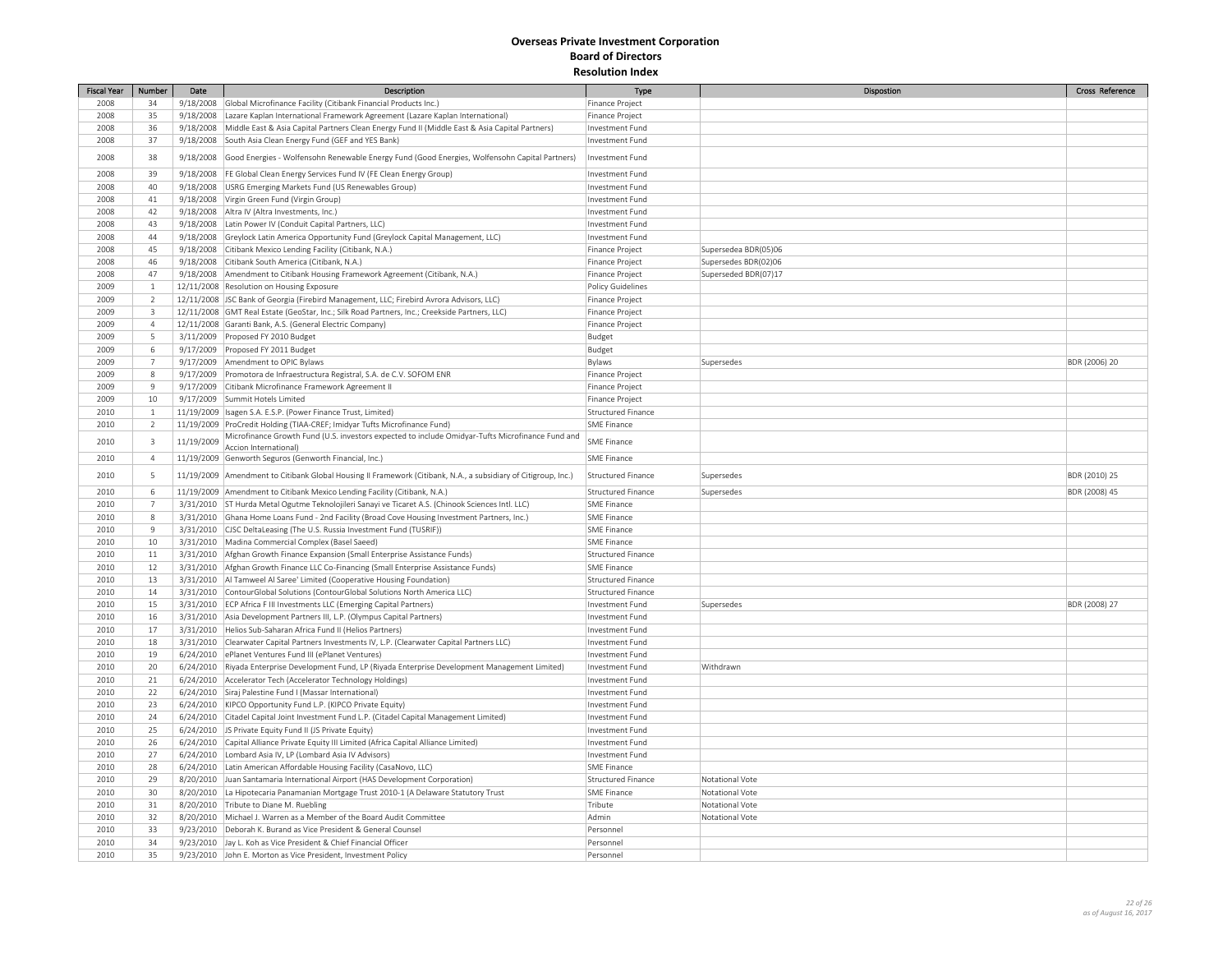| <b>Fiscal Year</b> | Number                  | Date | Description                                                                                            | Type                      | Dispostion | Cross Reference |
|--------------------|-------------------------|------|--------------------------------------------------------------------------------------------------------|---------------------------|------------|-----------------|
| 2010               | 36                      |      | 9/23/2010 Proposed FY 2012 Budget                                                                      | Budget                    |            |                 |
| 2010               | 37                      |      | 9/23/2010 Pannonia Ethanol Zrt. (Fagen Inc.)                                                           | Structured Finance        |            |                 |
| 2010               | 38                      |      | 9/23/2010   DataSpace Russia (Russia Partners II and III Funds)                                        | Structured Finance        |            |                 |
| 2010               | 39                      |      | 9/23/2010 Lafise Group Panama, Inc. (Roberto and Maria Zamora)                                         | Structured Finance        |            |                 |
| 2011               | $\mathbf{1}$            |      | 3/10/2011 Tribute to Sanford L. Gottesman                                                              | Tribute                   |            |                 |
| 2011               | $\overline{2}$          |      | 3/10/2011   Kevin G. Nealer as a Member of the Board Audit Committee                                   | Admin                     |            |                 |
| 2011               | $\overline{\mathbf{3}}$ |      | 3/10/2011 Judith D. Pryor as Vice President, Office of External Affairs                                | Admin                     |            |                 |
| 2011               | $\overline{4}$          |      | 3/10/2011  Buchanan Renewables Fuel Liberia, Inc. (Christopher Jorgensen and James Steele)             | <b>SME Finance</b>        |            |                 |
| 2011               | 5                       |      | 3/10/2011   Mtkvari HPP, LLC (Firebird Avora Fund Ltd. and Bank of NY Mellon Corporation)              | <b>SME Finance</b>        |            |                 |
| 2011               | 6                       |      | 3/10/2011 Ghana National Medical Equipment Modernization (Belstar Development, LLC)                    | Insurance                 |            |                 |
| 2011               | $\overline{7}$          |      | 6/2/2011 Citibank Global Framework Agreement I(Citibank NA)                                            | <b>Structured Finance</b> |            |                 |
| 2011               | 8                       |      | 6/2/2011 GTS Peru (Assured Guaranty Municipal Corp.)                                                   | Structured Finance        |            |                 |
| 2011               | $\overline{9}$          |      | 6/23/2011 Jay L. Koh as Vice President, Investment Funds                                               | Admin                     |            |                 |
| 2011               | 10                      |      | 6/23/2011   MENA Loan Guaranty Facility (CHF International and Middle East Investment Initiative)      | Structured Finance        |            |                 |
| 2011               | 11                      |      | 6/23/2011   MENA Loan Guaranty Facility (CHF International and Middle East Investment Initiative)      | <b>Structured Finance</b> |            |                 |
| 2011               | 12                      |      | 6/23/2011   Amendment to Citibank Housing Framework Agreement (Citibank, N.A.)                         | <b>SME Finance</b>        |            |                 |
| 2011               | 13                      |      | 6/23/2011   MicroBuild Fund (Habitat for Humanity International)                                       | Investment Fund           |            |                 |
| 2011               | 14                      |      | 6/23/2011 Aloe Environment Fund III (Aloe Private Equity SAS)                                          | Investment Fund           |            |                 |
| 2011               | 15                      |      | 6/23/2011   Mekong Renewable Resources Fund L.P. (Indochina Capital Corporation)                       | Investment Fund           |            |                 |
| 2011               | 16                      |      | 6/23/2011 Renewable Energy Asia Fund LP (Berkeley Partners LLP)                                        | Investment Fund           |            |                 |
| 2011               | 17                      |      | 6/23/2011   African Agriculture Fund, LLC (Phatisa Fund Managers)                                      | Investment Fund           |            |                 |
| 2011               | 18                      |      | 6/23/2011 Silverlands Fund (SilverStreet Capital LLP)                                                  | Investment Fund           |            |                 |
|                    |                         |      |                                                                                                        |                           |            |                 |
| 2011               | 19                      |      | 9/22/2011   Applied Solar Technologies Private Limited (Mr. Vinod Kumar Agarwal)                       | Structured Finance        |            |                 |
| 2011               | 20                      |      | 9/22/2011 Union Global Partners Limited (The Keffi Group and Discovery Capital Management LLC          | Structured Finance        |            |                 |
| 2011               | 21                      |      | 9/22/2011 SunEdison Thailand Construction Financing Facility (MEMC Electronic Materials, Inc.          | Structured Finance        |            |                 |
| 2011               | 22                      |      | 9/22/2011 OrPower 4 Geothermal Project (Ormat Technologies, Inc.)                                      | Structured Finance        |            |                 |
| 2011               | 23                      |      | 9/22/2011 Proposed FY2013 Budget                                                                       | Budget                    |            |                 |
| 2012               | $1\,$                   |      | 10/27/2011 Tribute - Christopher J. Hanley                                                             | Tribute                   |            |                 |
| 2012               | $\overline{2}$          |      | 10/27/2011 Revision to OPIC Bylaws                                                                     | Bylaws                    |            |                 |
| 2012               | $\overline{\mathbf{3}}$ |      | 10/27/2011 Revised Delegation of Authority re Board Approval Limits                                    | Policy                    |            |                 |
| 2012               | $\overline{4}$          |      | 10/27/2011 Citadel Capital S.A.E. (Citibank N.A.)                                                      | Structured Finance        |            |                 |
| 2012               | 5                       |      | 10/27/2011   Mercury Mortgage Finance-Guatemala, Ltd. (Hencorp Becstone, LLC and Mr. Eduardo Solorano) | <b>SME Finance</b>        |            |                 |
| 2012               | 6                       |      | 10/27/2011 GTS Peru (ssured Guaranty Municipal Corp.)                                                  | <b>Structured Finance</b> | Supersedes | BDR (2011) 8    |
| 2012               | $\overline{7}$          |      | 10/27/2011 Latin Idea Mexico Venture Capital Fund III (Latin Idea Ventures III, LLC)                   | Investment Fund           |            |                 |
| 2012               | $\,$ 8                  |      | 10/27/2011 Sarona Frontier Markets Fund 2, LP (Sarona Asset Management, Inc.)                          | Investment Fund           |            |                 |
| 2012               | 9                       |      | 10/27/2011 MPower Ventures III, L.P. (MPower Ventures III, LLC)                                        | Investment Fund           |            |                 |
| 2012               | 10                      |      | 10/27/2011   ManoCap Frontier Fund, LLC (ManoCap)                                                      | Investment Fund           |            |                 |
| 2012               | 11                      |      | 10/27/2011   Investment Fund for Health in Africa II (Africa Health Systems Management, B.V.)          | Investment Fund           |            |                 |
| 2012               | 12                      |      | 10/27/2011 Terra Bella Fund (Terra Global Investment Management)                                       | Investment Fund           |            |                 |
| 2012               | 13                      |      | 12/8/2011 Tribute to C. William Swank                                                                  | Tribute                   |            |                 |
| 2012               | 14                      |      | 12/8/2011 Tribute to Samuel E. Ebbesen                                                                 | Tribute                   |            |                 |
| 2012               | 15                      |      | 12/8/2011 Tribute to Dianne Ingles Moss                                                                | Tribute                   |            |                 |
| 2012               | 16                      |      | 12/8/2011 Tribute to Patrick J. Dirkin                                                                 | Tribute                   |            |                 |
| 2012               | 17                      |      | 12/8/2011 Tribute to Deborah Burand                                                                    | Tribute                   |            |                 |
| 2012               | 18                      |      | 12/8/2011 Confirmation of Don S. De Amicis as Vice President & General Counsel                         | Confirmation              |            |                 |
| 2012               | 19                      |      | 12/8/2011   Maghreb Private Equity III, LP (TunInvest)                                                 | Investment Fund           |            |                 |
| 2012               | 20                      |      | 3/29/2012 Confirmation of Roberto R. Herencia as a member of the Board Audit Committee                 | Confirmation              |            |                 |
| 2012               | 21                      |      | 3/29/2012 Confirmation of Allan Villabroza as Vice President & Chief Financial Officer                 | Confirmation              |            |                 |
| 2012               | 22                      |      | 3/29/2012   Infrastructure Development Finance Company, Ltd. (IDFC)                                    | <b>Structured Finance</b> |            |                 |
| 2012               | 23                      |      | 3/29/2012   Wells Fargo Global Framework Agreement IV (Wells Fargo Bank, N.A.                          | <b>Structured Finance</b> |            |                 |
| 2012               | 24                      |      | 3/29/2012 Garanti DPR (Garanti Diversified Payment Rights Finance Company)                             | Structured Finance        |            |                 |
| 2012               | 25                      |      | 3/29/2012 Ghana National Water Infrastructure Modernization Project (Eligible U.S. Lenders)            | Insurance                 |            |                 |
| 2012               | 26                      |      | 6/14/2012 Confirmation of Dennis Lauer as Vice President and Chief Information Officer                 | Confirmation              |            |                 |
| 2012               | 27                      |      | 6/14/2012 Wanachi Group (Holdings) Ltd. (East Africa Cpital Partners Mangement, LP)                    | <b>SME Finance</b>        |            |                 |
| 2012               | 28                      |      | 6/14/2012   Tacna Solar S.A.C. and Panamericana Solar S.A.C. (Conduit Capital Partners LLC)            | <b>Structured Finance</b> |            |                 |
| 2012               | 29                      |      | 6/14/2012 Amendment to the Affordable Mortgage Finance Facility                                        | <b>Structured Finance</b> |            |                 |
| 2012               | 30                      |      | 6/14/2012   Medu Capital Fund III (Medu Capital (Pty) (Ltd.)                                           | Investment Fund           |            |                 |
| 2012               | 31                      |      | 6/14/2012 Accession Mezzanine Capital III L.P. (Mezzannine Capital Partners, Ltd.)                     | Investment Fund           |            |                 |
| 2012               | 32                      |      | 6/14/2012   DGF Capital III FIP (DGF Investimentos Gestao de Fundos Ltda.)                             | Investment Fund           |            |                 |
| 2012               | 33                      |      | 6/14/2012 Actis Africa Real Estate Fund 2 LP                                                           | Investment Fund           |            |                 |
| 2012               | 34                      |      | 6/14/2012   TPG Alternative & Renewable Technologies Partners, L.P. (TPG ART Management, LLC)          | Investment Fund           |            |                 |
|                    |                         |      |                                                                                                        |                           |            |                 |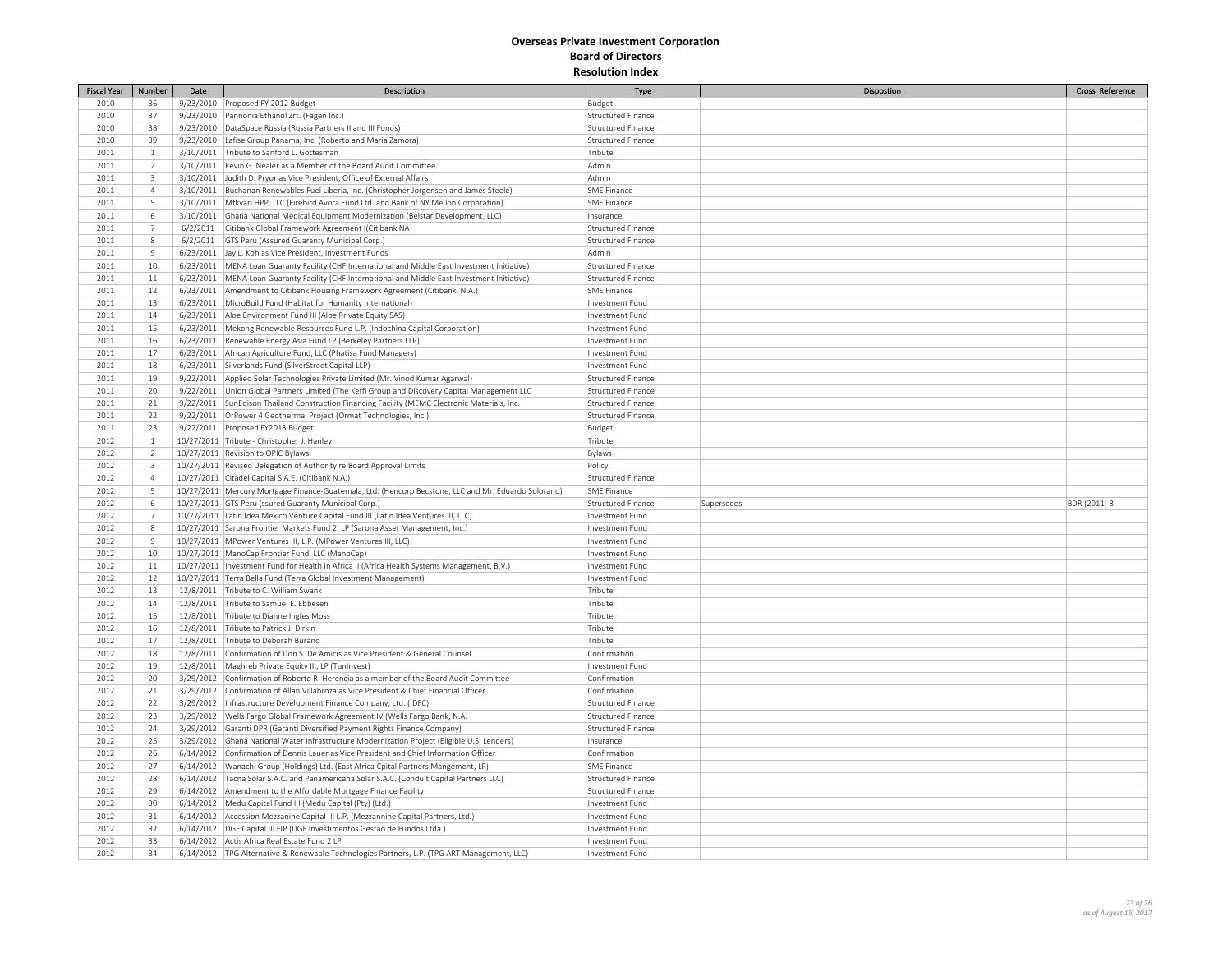| <b>Fiscal Year</b> | Number         | Date      | Description                                                                                                | Type                      | Dispostion                                      | Cross Reference |
|--------------------|----------------|-----------|------------------------------------------------------------------------------------------------------------|---------------------------|-------------------------------------------------|-----------------|
| 2012               | 35             |           | 6/14/2012 GEF Africa Growth Fund, L.P. (GEF Management Corporation)                                        | Investment Fund           |                                                 |                 |
| 2012               | 36             |           | 9/13/2012 Confirmation of John F. Moran as Vice President, Insurance                                       | Confirmation              |                                                 |                 |
| 2012               | 37             |           | 9/13/2012   AES Levant Psc. (AES Corporation)                                                              | Structured Finance        |                                                 |                 |
| 2012               | 38             |           | 9/13/2012 Firefly Investments 230 (Pty) Limited (MEMC Electronic Materials, Inc.)                          | Structred Finance         |                                                 |                 |
| 2012               | 39             |           | 9/13/2012 Akbank T.A.S. (Citibank Overseas Investment Corporation)                                         | SME Finance               |                                                 |                 |
| 2012               | 40             |           | 9/13/2012 Ghana Food Security Project Belstar Capital on behalf of U.S. eligible capital market investors) | Insurance                 |                                                 |                 |
|                    |                |           | Amendment to the Ghana National Water Infrastructure Modernization Project (Belstaf Capital                |                           |                                                 |                 |
| 2012               | 41             | 9/13/2012 | Limited on behalf of U.S. eligible capital market investors)                                               | Insurance                 |                                                 |                 |
| 2012               | 42             |           | 9/13/2012   Master Blanket Insurance for Egypt, Jordan and Pakistan (Citibank NA)                          | Insurance                 |                                                 |                 |
| 2012               | 43             |           | 9/13/2012   African Development Partners II, L.P. (Development Partners International LLP)                 | Investment Fund           |                                                 |                 |
| 2012               | 44             |           | 9/13/2012   Elbrus Capital Fund II, L.P. (Elbrus Capital)                                                  | Investment Fund           |                                                 |                 |
| 2012               | 45             |           | 9/13/2012 BanyanTree Growth Capital II LLC (BanyanTree Capital Advisors Ltd.)                              | Investment Fund           |                                                 |                 |
| 2012               | 46             |           | 9/13/2012   IndoSpace Logistics Parks II (Realterm Everstone Capital Management Ltd.)                      | Investment Fund           |                                                 |                 |
| 2012               | 47             |           | 9/13/2012 Falcon House Partners Indonesia Fund I, L.P. (Falcon House Capital Management Ltd.)              | Investment Fund           |                                                 |                 |
| 2012               | 48             |           | 9/28/2012   FY2014 Proposed Budget                                                                         | Budget                    | Via Notational Vote                             |                 |
| 2013               | $\mathbf{1}$   |           | 12/6/2012 Greenpark Fertilizer Plant (Agrim US, Inc.)                                                      | Structured Finance        |                                                 |                 |
| 2013               | $\overline{2}$ |           | 12/6/2012   Amethis Debt Finance Ltd. (U.S. Limited Partner Investors to be determined)                    | SME Finance               |                                                 |                 |
| 2013               | $\overline{3}$ |           | 12/6/2012 CapMan Russia Fund II (CapMan Russia)                                                            | Investment Fund           |                                                 |                 |
| 2013               | $\overline{4}$ |           | 3/21/2013 Tribute - Kevin G. Nealer                                                                        | Tribute                   |                                                 |                 |
| 2013               | 5              |           | 3/21/2013 Confirmation - Rita Moss as VP, Human Resources                                                  | Confirmation              |                                                 |                 |
| 2013               | 6              |           | 3/21/2013 Confirmation - Katherine M. Gehl as Member of Board Audit Committee                              | Confirmation              |                                                 |                 |
| 2013               | $\overline{7}$ |           | 3/21/2013 Humboldt Current Peru (ControuGlobal)                                                            | Structured Finance        |                                                 |                 |
| 2013               | 8              |           | 3/21/2013 Sapphire Wind Power Company Limited (General Electric Company)                                   | Structured Finance        |                                                 |                 |
| 2013               | $\overline{9}$ |           | 3/21/2013  Industrial DPR Funding Ltd. (Wells Fargo Bank, N.A.)                                            | Structured Finance        |                                                 |                 |
| 2013               | 10             |           | 4/29/2013   Paladin Realty Latin America Investors IV, L.P. (Paladin Realty Partners, LLC)                 | Investment Fund           | Via Notational Vote                             |                 |
| 2013               | 11             |           | 6/13/2013 Confirmation - Margaret L. Kuhlow as Vice President, Office of Investment Policy                 | Confirmation              |                                                 |                 |
| 2013               | 12             |           | 6/13/2013 Amanecer Solar, ApA (SunEdison, LLC)                                                             | Structured Financae       |                                                 |                 |
| 2013               | 13             |           | 6/13/2013 San Andres, SpA (SunEdison, LLC)                                                                 | Structured Finance        |                                                 |                 |
|                    |                |           | Academic Medical Centre Sdn Bhd (Johns Hopkins Medicine International, LLC and Johns Hopkins               |                           |                                                 |                 |
| 2013               | 14             | 6/13/2013 | University)                                                                                                | <b>Structured Finance</b> |                                                 |                 |
| 2013               | 15             |           | 6/13/2013   Melowind (Nordex USA, Inc.)                                                                    | <b>SME Finance</b>        |                                                 |                 |
| 2013               | 16             |           | 9/19/2013 Tribute - Ambassador Demetrios J. Marantis (USTR)                                                | Tribute                   |                                                 |                 |
| 2013               | 17             |           | 9/19/2013 Tribute - Robert D. Hormats (State Department)                                                   | Tribute                   |                                                 |                 |
| 2013               | 18             |           | 9/19/2013 Confirmation - Michael S. Whalen as Vice Presdient for Structured Finance                        | Confirmation              |                                                 |                 |
| 2013               | 19             |           | 9/19/2013 Proposed FY 2015 Budget                                                                          | Budget                    |                                                 |                 |
| 2013               | 20             |           | 9/19/2013 Commercial Bank of Africa Limited (Citibank, N.A.)                                               | Structured Finance        |                                                 |                 |
|                    |                |           |                                                                                                            |                           | Name changed to Jhimpir Power (Private) Limited |                 |
| 2013               | 21             |           | 9/19/2013 Dewan Energy (Private) Limited (GE HE Wind Energy (Shenyang) Co., Ltd.                           | <b>SME Finance</b>        | Name changed to Jhimpir Power (Private) Limited |                 |
| 2013               | 22             |           | 9/19/2013  PV Salvador, SpA (SunPower Corporation)                                                         | Structured Finance        |                                                 |                 |
| 2013               | 23             |           | 9/19/2013 Banco Itaú Unibanco S.A.                                                                         | Structured Finance        |                                                 |                 |
| 2013               | 24             |           | 9/19/2013   Bilkent Integrated Health Campus (Siemens US)                                                  | Structured Finance        |                                                 |                 |
| 2013               | 25             |           | 9/19/2013 Alto Maipo SpA (AES Gener S.A., a subsidiary of AES Corporation)                                 | Structured Finance        |                                                 |                 |
| 2013               | 26             |           | 9/19/2013 Apache III (Apache Corporation)                                                                  | Insurance                 | Notational Vote                                 |                 |
| 2014               | $\mathbf{1}$   |           | 12/12/2013 Tribute -- Francisco Sanchez (Commerce)                                                         | Tribute                   |                                                 |                 |
| 2014               | $\overline{2}$ |           | 12/12/2013 Tribute -- Lael Brainard (Treasury)                                                             | Tribute                   |                                                 |                 |
| 2014               | $\overline{3}$ |           | 3/20/2014 Tribute -- Seth D. Harris                                                                        | Tribute                   |                                                 |                 |
| 2014               | $\overline{4}$ |           | 3/20/2014 Tribute -- Ambassador Miriam E. Sapiro                                                           | Tribute                   |                                                 |                 |
| 2014               | 5              |           | 3/20/2014 Tribute -- Katherine M. Gehl                                                                     | Tribute                   |                                                 |                 |
| 2014               | 6              |           | 3/20/2014 Confirmation -- Terry Lewis as a Member of the Audit Committee                                   | Confirmation              |                                                 |                 |
| 2014               | $\overline{7}$ |           | 3/20/2014 Citibank Global Framework Agreement II (Citibank, N.A.)                                          | Structured Finance        |                                                 |                 |
| 2014               | 8              |           | 3/20/2014 Citibank Inclusive Financial Framework Agreement (Citibank, N.A.)                                | Structured Finance        |                                                 |                 |
| 2014               | $\overline{9}$ |           | 3/20/2014 Africa Finance Corporation (JPMorgan Chase Bank, N.A.)                                           | Structured Finance        |                                                 |                 |
| 2014               | $10\,$         |           | 3/20/2014 Negev Energy - Ashalim Thermo-Solar Ltd. (Abengoa Solar LLC)                                     | Structured Finance        |                                                 |                 |
| 2014               | 11             |           | 3/20/2014 The Silverlands Fund (SilverStreet Private Equity Strategies Soparfi)                            | Insurance                 |                                                 |                 |
|                    |                |           |                                                                                                            |                           | Supercedes BDR(10)11                            |                 |
| 2014               | 12             |           | 3/20/2014   Afghan Growth Finance Expansion (Small Enterprise Assistance Funds)                            | <b>SME Finance</b>        | Supercedes BDR(10)11                            |                 |
| 2014               | 13             |           | 3/20/2014   Afghan Growth Finance LLC Co-Financing (Small Enterprise Assistance Funds)                     | <b>SME Finance</b>        | Supercedes BDR(10)12                            |                 |
| 2014               | 14             |           | 3/20/2014 The U.S. Bankers' Guaranteed Lending Facility (Wells Fargo Bank, N.A.)                           | <b>SME Finance</b>        |                                                 |                 |
| 2014               | 15             |           | 5/28/2014 Lake Turkana Wind Power Limited (Google, Inc.)                                                   | <b>Structured Finance</b> | Notational Vote                                 |                 |
| 2014               | 16             |           | 5/28/2014   Master Blanket Insurance Contract (Citibank N.A.)                                              | Insurance                 | Notational Vote                                 |                 |
| 2014               | 17             |           | 5/28/2014   Kimberly Heimert as Vice President & General Counsel                                           | Confirmation              | Notational Vote                                 |                 |
| 2014               | 18             |           | 5/28/2014 Brooks Preston as Vice President, Investment Funds                                               | Confirmation              | Notational Vote                                 |                 |
|                    |                |           |                                                                                                            |                           |                                                 |                 |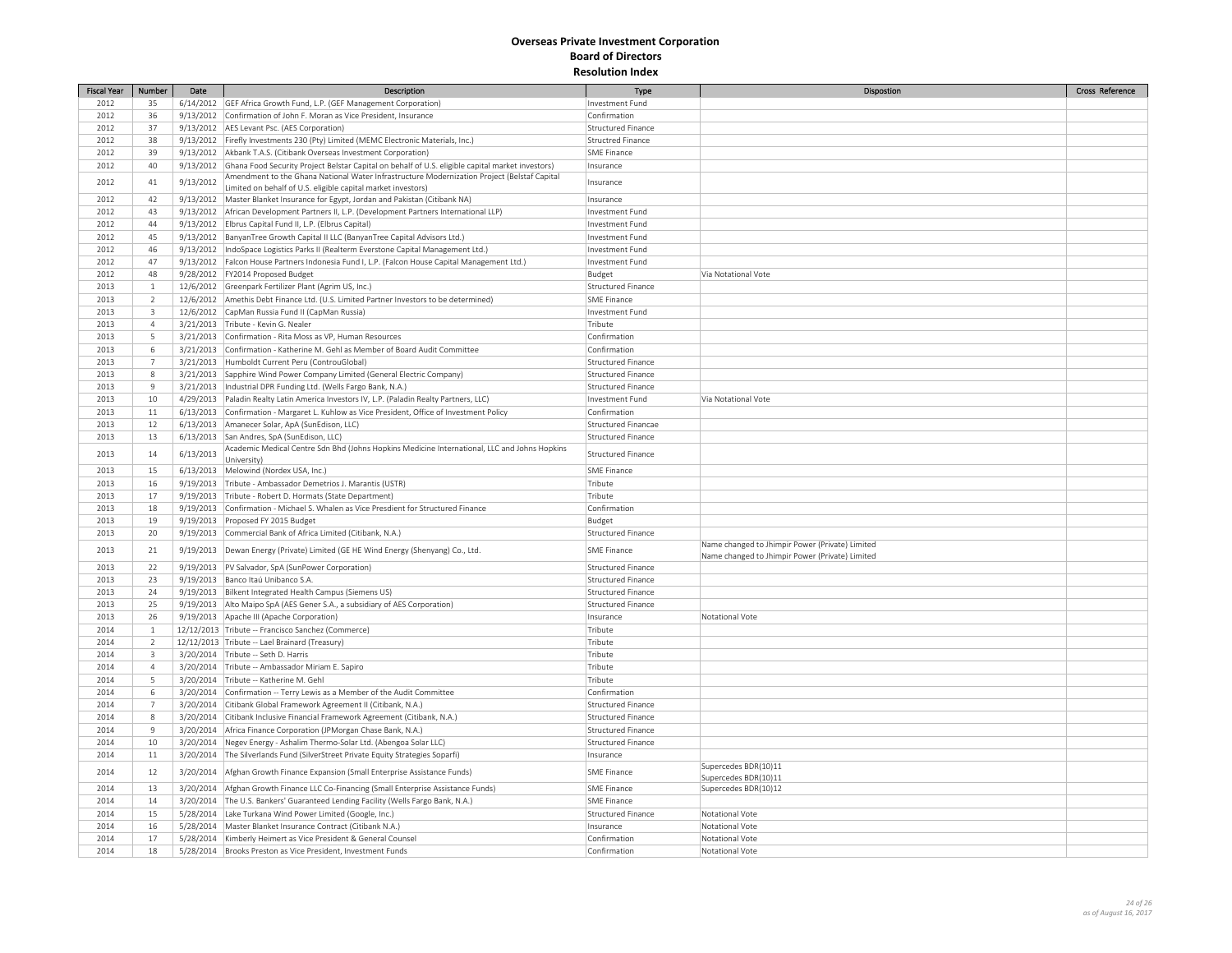| Fiscal Year  | Number         | Date                    | Description                                                                                          | <b>Type</b>                           | Dispostion                                             | Cross Reference |
|--------------|----------------|-------------------------|------------------------------------------------------------------------------------------------------|---------------------------------------|--------------------------------------------------------|-----------------|
| 2014         | 19             |                         | 6/12/2014   Amended Audit Committee Charter                                                          | Administrative                        |                                                        |                 |
| 2014         | 20             |                         | 6/12/2014 First City Monument Bank plc (Citibank, N.A.)                                              | Structured Finance                    |                                                        |                 |
| 2014         | 21             |                         | 6/12/2014   Eolica Tres Mesa, S. de R.L. de C.V. (Oak Creek Energy Systems, Inc.)                    | Structured Finance                    |                                                        |                 |
| 2014         | 22             |                         | 6/12/2014 Eolica Tres Mesa 2, S. de R.L. de C.V. (Oak Creek Energy Systems, Inc.)                    | <b>Structured Finance</b>             |                                                        |                 |
| 2014         | 23             |                         | 6/12/2014 Avantel S.A.S. (Discovery Global Citizens Master Fund, Ltd.)                               | <b>Structured Finance</b>             |                                                        |                 |
| 2014         | 24             |                         | 6/12/2014   TIB Diversified Payment Rights Finance Company (Is Bank) (Wells Fargo Bank, N.A.)        | <b>Structured Finance</b>             |                                                        |                 |
| 2014         | 25             |                         | 6/12/2014 Parque Solar Fotovoltaico Luz Del Norte, SpA (First Solar, Inc.)                           | Structured Finance                    |                                                        |                 |
| 2014         | 26             |                         | 6/12/2014 Hawa Energy (Private) Limited (Bruno Bucari, U.S. Citizan)                                 | SME Finance                           |                                                        |                 |
| 2014         | 27             |                         | 6/12/2014 La Hipotecaria Panamanian Mortgage Trust 2014-1 (Eligible Investor or U.S. Small Business) | <b>SME Finance</b>                    |                                                        |                 |
| 2014         | 28             |                         | 6/12/2014  International Housing Solutions Fund II (International Housing Solutions)                 | Investment Fund                       |                                                        |                 |
| 2014         | 29             |                         | 6/12/2014 Peninsula Investments Group III, L.P. (Peninsula Manaegment Services, Ltd.)                | Investment Fund                       |                                                        |                 |
| 2014         | 30             |                         | 6/12/2014 NEO Capital Fund III, FIP (NEO Investimentos Capital)                                      | Investment Fund                       |                                                        |                 |
| 2014         | 31             |                         | 6/12/2014 Quadria Capital Fund L.P. (Quadria Capital Investment Management Pte. Ltd.)                | Investment Fund                       |                                                        |                 |
| 2014         | 32             |                         | 6/12/2014 CX Intermediate Private Capital Fund I (CX Partners Pte Ltd.)                              | Investment Fund                       |                                                        |                 |
| 2014         | 33             |                         | 6/12/2014   ALPHA CEE III, L.P. (Alpha Associates L.P.)                                              | Inestment Fund                        |                                                        |                 |
| 2014         | 34             |                         | 6/12/2014   PRIF AfriVest Limited (Pembani Remgro Infrastructure Managers Priprietary Limited)       | Investment Fund                       |                                                        |                 |
| 2014         | 35             |                         | 9/18/2014 Confirmation - Mildred O. Callear as VP & CEO, Financial & Portfolio Management            | Confirmation                          |                                                        |                 |
| 2014         | 36             |                         | 9/18/2014 Proposed FY2016 Budget                                                                     | Budget                                |                                                        |                 |
|              | 37             |                         |                                                                                                      |                                       |                                                        |                 |
| 2014<br>2015 | $\mathbf{1}$   |                         | 9/18/2014 ECP Africa Fund IV (Emerging Capital Partners)                                             | Investment Fund<br>Structured Finance |                                                        |                 |
|              |                |                         | 12/11/2014 Kipeto Energh Limited (General Electric Company)                                          |                                       |                                                        |                 |
| 2015         | $\overline{2}$ |                         | 12/11/2014  India 2020 Fund II, Limited (Lighthouse Funds, LLC)                                      | Investment Fund                       |                                                        |                 |
| 2015         | 3              |                         | 3/19/2015 Tribute - Rajiv Shah                                                                       | Tribute                               |                                                        |                 |
| 2015         | $\overline{4}$ |                         | 3/19/2015 Tribute - Connie M. Downs                                                                  | Tribute                               |                                                        |                 |
| 2015         | 5              |                         | 6/11/2015 Amandi Energy Limited                                                                      | Structured Finance                    |                                                        |                 |
| 2015         | 6              |                         | 6/11/2015 ContourGlobal Cap des Biches Senegal                                                       | Structured Finance                    |                                                        |                 |
| 2015         | $\overline{7}$ |                         | 6/11/2015 Apollo Towers Myanmar Ltd.                                                                 | <b>Structured Finance</b>             |                                                        |                 |
| 2015         | $\,$ 8         |                         | 6/11/2015 Tahrir Petrochemicals S.A.E.                                                               | <b>Structured Finance</b>             |                                                        |                 |
| 2015         | $9$            |                         | 6/11/2015 Bayport Management Ltd.                                                                    | <b>SME Finance</b>                    |                                                        |                 |
| 2015         | 10             |                         | 6/11/2015   Middle East Investment Initiative                                                        | SME Finance                           |                                                        |                 |
| 2015         | 11             |                         | 6/11/2015 MicroBuild I, LLC and MicroBuild I, B.V.                                                   | SME Finance                           |                                                        |                 |
| 2015         | 12             |                         | 6/11/2015 Olympus Capital Asia                                                                       | Investment Fund                       |                                                        |                 |
| 2015         | 13             |                         | 8/3/2015 BancABC-Zambia                                                                              | <b>Structured Finance</b>             | Notational Vote; see also BDR(15)15 and BDR15(16)      |                 |
| 2015         | 14             |                         | 8/3/2015 Apollo Towers Myanmar Ltd.                                                                  | Insurance                             | Notational Vote; see also BDR(15)7 for related SF proj |                 |
| 2015         | 15             | 8/3/2015                | BancABC-Botswana                                                                                     | Structured Finance                    | Notational Vote; see also BDR(15)13 and BDR(15)16      |                 |
| 2015         | 16             |                         | 8/3/2015 BancABC-Mozambique                                                                          | Structured Finance                    | Notational Vote; see also BDR(15)14 and BDR(15)16      |                 |
| 2015         | 17             |                         | 9/17/2015 Proposed FY 2017 Budget                                                                    | Budget                                |                                                        |                 |
| 2015         | 18             |                         | 9/17/2015  K-Electric Limited                                                                        | Structured Finance                    |                                                        |                 |
| 2015         | 19             |                         | 9/17/2015   YES Bank Limited                                                                         | <b>Structured Finance</b>             |                                                        |                 |
| 2015         | 20             |                         | 9/17/2015 ACWA Power SolarReserve Redstone Solar Thermal Plant Power Plant Priprietary Limited       | Structured Finance                    |                                                        |                 |
| 2015         | 21             |                         | 9/17/2015 Standard Bank of South Africa Limited                                                      | <b>Structured Finance</b>             |                                                        |                 |
| 2016         | $\mathbf{1}$   |                         | 12/10/2015 Tribute - Naomi Walker                                                                    | Tribute                               |                                                        |                 |
| 2016         | $\overline{2}$ |                         | 12/10/2015 Tribute - Alfonso Lenhardt                                                                | Tribute                               |                                                        |                 |
| 2016         | $\overline{3}$ |                         | 12/10/2015 Apis Partners L.L.P.                                                                      | Investment Fund                       |                                                        |                 |
| 2016         | $\overline{4}$ |                         | 12/10/2015 Kandeo Investment Advisors LLC                                                            | Investment Fund                       |                                                        |                 |
| 2016         | 5              |                         | 12/10/2015 LeapFrog Investments Group, Ltd.                                                          | Investment Fund                       |                                                        |                 |
| 2016         | 6              |                         | 12/10/2015 Abraaj Investment Management Ltd                                                          | Investment Fund                       |                                                        |                 |
| 2016         | $\overline{7}$ |                         | 12/10/2015   Squared Capital                                                                         | Investment Fund                       |                                                        |                 |
| 2016         | 8              |                         | 12/10/2015 Meridiam SAS                                                                              | Investment Fund                       |                                                        |                 |
| 2016         | $9$            | 12/10/2015 57 Stars LLC |                                                                                                      | Investment Fund                       |                                                        |                 |
| 2016         | 10             |                         | 12/10/2015   Falcon Investments Advisers (Mauritius) Ltd                                             | Investment Fund                       |                                                        |                 |
| 2016         | 11             |                         | 12/10/2015  IIG Investment Advisors                                                                  | Investment Fund                       |                                                        |                 |
| 2016         | 12             |                         | 3/17/2016 Tracey Webb - VP, Structured Finance and Insurance Department                              | Confirmation                          |                                                        |                 |
| 2016         | 13             |                         | 3/17/2016   PT UPC Sidrap Bayu Energi                                                                | SME Finance                           |                                                        |                 |
| 2016         | 14             |                         | 3/17/2016 ReNew HoldCo Private Limited and its Subsidiaries Master Financing Facility                | <b>SME Finance</b>                    |                                                        |                 |
|              |                | 3/17/2016 Tikona        |                                                                                                      | <b>Structured Finance</b>             |                                                        |                 |
| 2016         | 15             |                         |                                                                                                      | <b>SME Finance</b>                    |                                                        |                 |
| 2016<br>2016 | 16<br>17       |                         | 3/17/2016 ACLEDA Bank Plc                                                                            |                                       |                                                        |                 |
|              |                |                         | 3/17/2016 WEOF ACLEDA Bank Plc                                                                       | Structured Finance                    |                                                        |                 |
| 2016         | 18             |                         | 3/17/2016 Scaling Enterprise Loan Guaranty Facility                                                  | <b>SME Finance</b>                    |                                                        |                 |
| 2016         | 19             |                         | 3/17/2016 Formation of the Risk Committee of the Board                                               | Administrative                        |                                                        |                 |
| 2016         | 20             |                         | 6/9/2016 Tribute - James Torrey                                                                      | Tribute                               |                                                        |                 |
| 2016         | 21             |                         | 6/9/2016 Charter of the Risk Committee of the Board                                                  | Administrative                        |                                                        |                 |